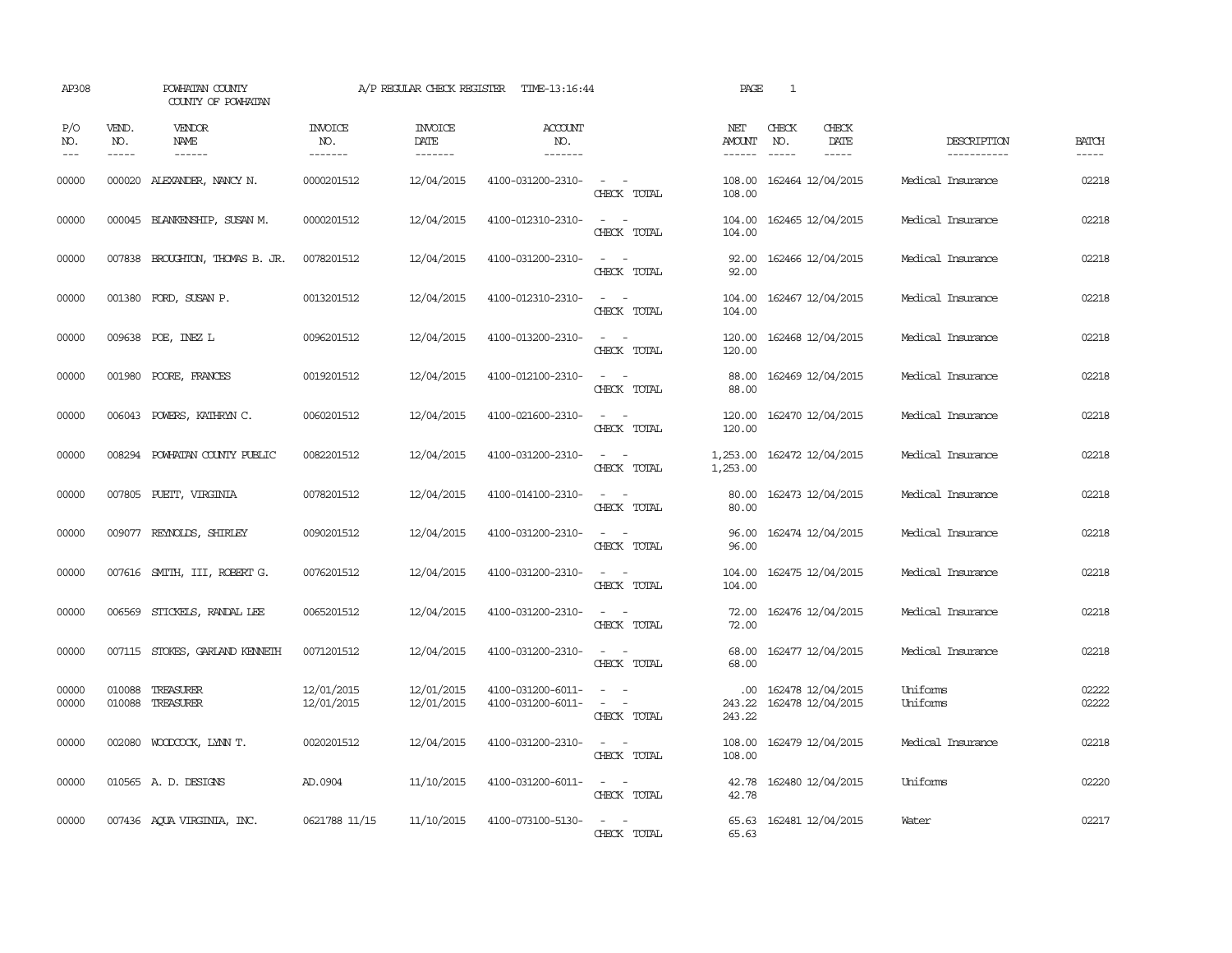| AP308                                     |                               | POWHATAN COUNTY<br>COUNTY OF POWHATAN                                                                                                                                                                                                                                                                                                                                                                                                                                                        |                                           | A/P REGULAR CHECK REGISTER                                         | TIME-13:16:44                                                                                         |                                                             | PAGE                                                  | 2                             |                                                                                                       |                                                                                                                                                              |                                           |
|-------------------------------------------|-------------------------------|----------------------------------------------------------------------------------------------------------------------------------------------------------------------------------------------------------------------------------------------------------------------------------------------------------------------------------------------------------------------------------------------------------------------------------------------------------------------------------------------|-------------------------------------------|--------------------------------------------------------------------|-------------------------------------------------------------------------------------------------------|-------------------------------------------------------------|-------------------------------------------------------|-------------------------------|-------------------------------------------------------------------------------------------------------|--------------------------------------------------------------------------------------------------------------------------------------------------------------|-------------------------------------------|
| P/O<br>NO.<br>$---$                       | VEND.<br>NO.<br>$\frac{1}{2}$ | VENDOR<br>NAME<br>$\frac{1}{2} \left( \frac{1}{2} \right) \left( \frac{1}{2} \right) \left( \frac{1}{2} \right) \left( \frac{1}{2} \right) \left( \frac{1}{2} \right) \left( \frac{1}{2} \right) \left( \frac{1}{2} \right) \left( \frac{1}{2} \right) \left( \frac{1}{2} \right) \left( \frac{1}{2} \right) \left( \frac{1}{2} \right) \left( \frac{1}{2} \right) \left( \frac{1}{2} \right) \left( \frac{1}{2} \right) \left( \frac{1}{2} \right) \left( \frac{1}{2} \right) \left( \frac$ | <b>INVOICE</b><br>NO.<br>-------          | <b>INVOICE</b><br>DATE<br>-------                                  | ACCOUNT<br>NO.<br>-------                                                                             |                                                             | NET<br>AMOUNT<br>$- - - - - -$                        | CHECK<br>NO.<br>$\frac{1}{2}$ | CHECK<br>DATE<br>$\frac{1}{2}$                                                                        | DESCRIPTION<br>-----------                                                                                                                                   | <b>BATCH</b><br>-----                     |
| 00000                                     |                               | 009206 ATLANTIC EMERGENCY                                                                                                                                                                                                                                                                                                                                                                                                                                                                    | 1452RIC                                   | 7/13/2015                                                          | 4100-032200-3310-                                                                                     | $\sim$<br>$\sim$<br>CHECK TOTAL                             | 240.64<br>240.64                                      |                               | 162482 12/04/2015                                                                                     | Equipment Repair                                                                                                                                             | 02217                                     |
| 00000                                     |                               | 007941 BAKER & TAYLOR                                                                                                                                                                                                                                                                                                                                                                                                                                                                        | 5013887635                                | 11/20/2015                                                         | 4100-073100-6012-                                                                                     | $\equiv$<br>$\overline{\phantom{a}}$<br>CHECK TOTAL         | 120.51<br>120.51                                      |                               | 162483 12/04/2015                                                                                     | Books & Subscriptions                                                                                                                                        | 02220                                     |
| 00000                                     |                               | 008793 BENEFITS SOLUTIONS, INC.                                                                                                                                                                                                                                                                                                                                                                                                                                                              | 24046                                     | 12/01/2015                                                         | 4100-012220-2311-                                                                                     | $\sim$<br>$\sim$<br>CHECK TOTAL                             | 65.00<br>65.00                                        |                               | 162484 12/04/2015                                                                                     | Cobra Fees                                                                                                                                                   | 02219                                     |
| 00000<br>00000                            | 008659<br>008659              | BROOKS, T. NOEL<br>BROOKS, T. NOEL                                                                                                                                                                                                                                                                                                                                                                                                                                                           | 6587350<br>6587353                        | 11/17/2015<br>11/17/2015                                           | 4100-021200-3150-<br>4100-021200-3150-                                                                | $\equiv$<br>$\equiv$<br>CHECK TOTAL                         | 240.00<br>120.00<br>360.00                            |                               | 162485 12/04/2015<br>162485 12/04/2015                                                                | Outside Counsel<br>Outside Counsel                                                                                                                           | 02217<br>02217                            |
| 00000                                     |                               | 009780 BROWN, GRETCHEN HUTT                                                                                                                                                                                                                                                                                                                                                                                                                                                                  | 6994339                                   | 11/17/2015                                                         | 4100-021200-3150-                                                                                     | CHECK TOTAL                                                 | 120.00<br>120.00                                      |                               | 162486 12/04/2015                                                                                     | Outside Counsel                                                                                                                                              | 02217                                     |
| 00000                                     |                               | 008651 C & L AUTOMOTTVE                                                                                                                                                                                                                                                                                                                                                                                                                                                                      | 8010                                      | 11/24/2015                                                         | 4100-031200-6008-                                                                                     | CHECK TOTAL                                                 | 42.78<br>42.78                                        |                               | 162487 12/04/2015                                                                                     | Gas/Grease/Oil                                                                                                                                               | 02220                                     |
| 00000                                     |                               | 011119 CENTRAL DISTRICT COR                                                                                                                                                                                                                                                                                                                                                                                                                                                                  | DISIMIG 12/9/15                           | 12/09/2015                                                         | 4100-012310-5540-                                                                                     | $\sim$ $ \sim$<br>CHECK TOTAL                               | 80.00<br>80.00                                        |                               | 162488 12/04/2015                                                                                     | Conferences & Training                                                                                                                                       | 02219                                     |
| 00000<br>00000<br>00000<br>00000<br>00000 | 007341<br>007341              | 007341 CLAWS & PAWS ANIMAL CARE<br>CLAWS & PAWS ANIMAL CARE<br>CLAWS & PAWS ANIMAL CARE<br>007341 CLAWS & PAWS ANIMAL CARE<br>007341 CLAWS & PAWS ANIMAL CARE                                                                                                                                                                                                                                                                                                                                | 69807<br>69818<br>69942<br>70027<br>70251 | 10/01/2015<br>10/01/2015<br>10/13/2015<br>10/21/2015<br>10/29/2015 | 4100-035100-3110-<br>4100-035100-3110-<br>4100-035100-3110-<br>4100-035100-3110-<br>4100-035100-3110- | CHECK TOTAL                                                 | 92.50<br>82.50<br>77.00<br>165.78<br>226.53<br>644.31 |                               | 162489 12/04/2015<br>162489 12/04/2015<br>162489 12/04/2015<br>162489 12/04/2015<br>162489 12/04/2015 | Professional Health Services<br>Professional Health Services<br>Professional Health Services<br>Professional Health Services<br>Professional Health Services | 02220<br>02220<br>02220<br>02220<br>02220 |
| 00000                                     |                               | 010750 COMMISSIONER OF REVENUE                                                                                                                                                                                                                                                                                                                                                                                                                                                               | <b>CENTRALDISTIDES</b>                    | 12/01/2015                                                         | 4100-012310-5810-                                                                                     | $\sim$ $-$<br>CHECK TOTAL                                   | 200.00<br>200.00                                      |                               | 162490 12/04/2015                                                                                     | Dues/Association Memberships                                                                                                                                 | 02219                                     |
| 00000                                     | 008787 DMV                    |                                                                                                                                                                                                                                                                                                                                                                                                                                                                                              | 15303760                                  | 11/29/2015                                                         | 4100-012410-3320-                                                                                     | $\sim$<br>$\overline{\phantom{a}}$<br>CHECK TOTAL           | 2,160.00<br>2,160.00                                  |                               | 162491 12/04/2015                                                                                     | Maintenance & Service Contract                                                                                                                               | 02219                                     |
| 00000                                     | 008750                        | DOMINION VIRGINIA POWER                                                                                                                                                                                                                                                                                                                                                                                                                                                                      | 7853865363 1115                           | 11/02/2015                                                         | 4100-053910-5642-                                                                                     | $\sim$<br>$\sim$<br>CHECK TOTAL                             | 800.00<br>800.00                                      |                               | 162492 12/04/2015                                                                                     | PCCAA Services - TANF                                                                                                                                        | 02220                                     |
| 00000                                     |                               | 011117 ENVISIONARE, INC.                                                                                                                                                                                                                                                                                                                                                                                                                                                                     | INV-US-23614                              | 11/06/2015                                                         | 4100-073100-6003-                                                                                     | $\sim$<br>CHECK TOTAL                                       | 681.19<br>681.19                                      |                               | 162493 12/04/2015                                                                                     | Computer Equipment - Capitaliz                                                                                                                               | 02217                                     |
| 00000<br>00000                            | 008400<br>008400              | HEROES APPAREL, LLC<br>HEROES APPAREL, LLC                                                                                                                                                                                                                                                                                                                                                                                                                                                   | 1648607<br>1656999                        | 11/25/2015<br>11/25/2015                                           | 4100-031200-6011-<br>4100-031200-6011-                                                                | $\sim$<br>$\sim$<br>$\overline{\phantom{a}}$<br>CHECK TOTAL | 1,722.00<br>58.49<br>1,780.49                         |                               | 162494 12/04/2015<br>162494 12/04/2015                                                                | Uniforms<br>Uniforms                                                                                                                                         | 02220<br>02220                            |
| 00000<br>00000                            | 010287                        | HUTCHISON, BARBARA J.<br>010287 HUTCHISON, BARBARA J.                                                                                                                                                                                                                                                                                                                                                                                                                                        | REIMBURSE 11/15<br>REIMBURSE 11/15        | 11/23/2015<br>11/23/2015                                           | 4100-021600-6001-<br>4100-021600-6001-                                                                | $\sim$<br>$\sim$<br>$\sim$ $ \sim$<br>CHECK TOTAL           | 105.25<br>7.47<br>112.72                              |                               | 162495 12/04/2015<br>162495 12/04/2015                                                                | Office Supplies<br>Office Supplies                                                                                                                           | 02219<br>02219                            |
| 00000<br>00000                            | 008381                        | 008381 JAMES RIVER PETROLEUM<br>JAMES RIVER PETROLEUM                                                                                                                                                                                                                                                                                                                                                                                                                                        | 81<br>81                                  | 10/31/2015<br>10/31/2015                                           | 4100-035100-6008-<br>4100-031200-6008-                                                                |                                                             |                                                       |                               | 752.26 162496 12/04/2015<br>5,337.78 162496 12/04/2015                                                | Gas/Grease/Oil<br>Gas/Grease/Oil                                                                                                                             | 02219<br>02219                            |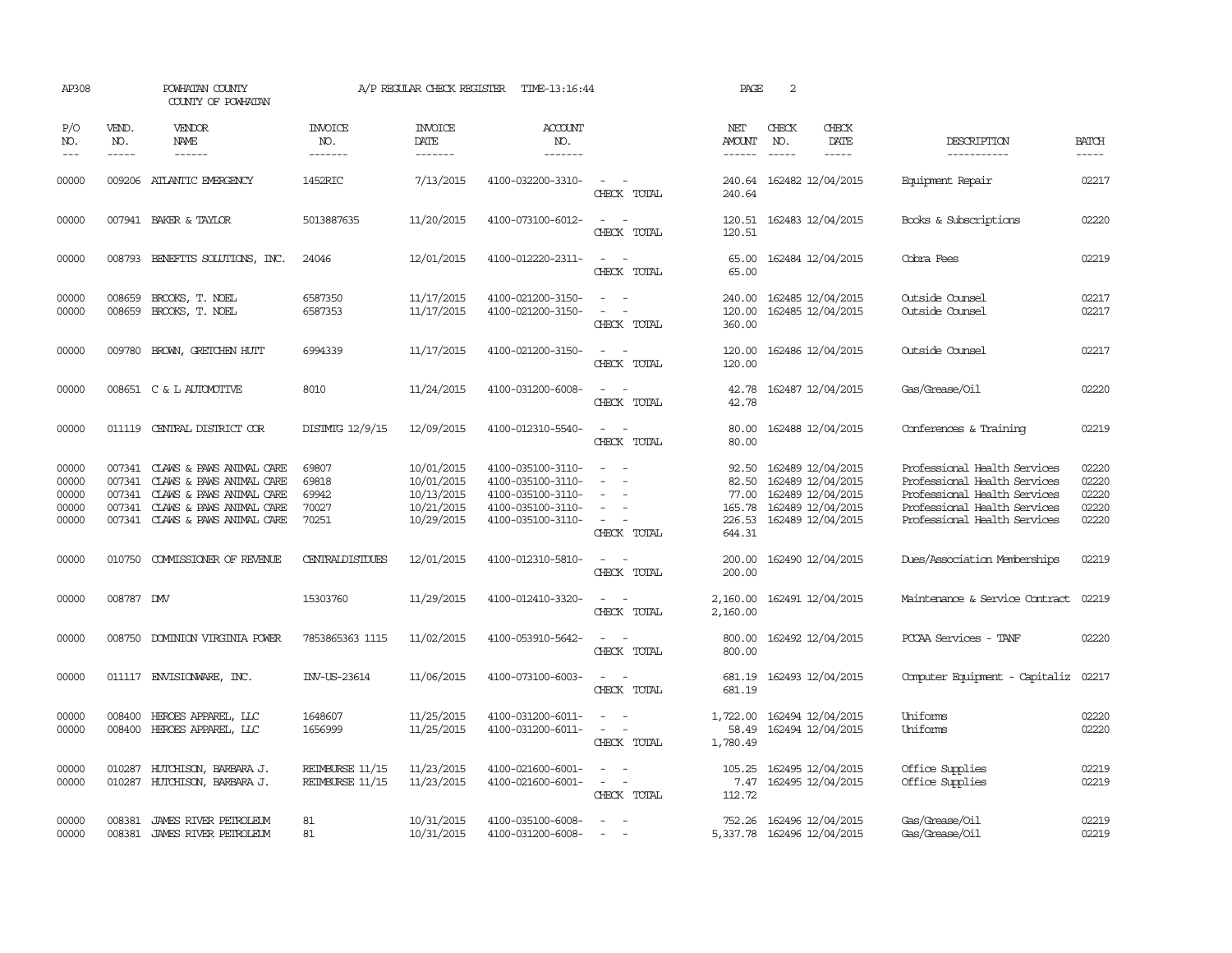| AP308          |                        | POWHATAN COUNTY<br>COUNTY OF POWHATAN                   |                       | A/P REGULAR CHECK REGISTER | TIME-13:16:44                          |                                    | PAGE             | 3            |                                                 |                                      |                |
|----------------|------------------------|---------------------------------------------------------|-----------------------|----------------------------|----------------------------------------|------------------------------------|------------------|--------------|-------------------------------------------------|--------------------------------------|----------------|
| P/O<br>NO.     | VEND.<br>NO.           | <b>VENDOR</b><br>NAME                                   | <b>INVOICE</b><br>NO. | <b>INVOICE</b><br>DATE     | ACCOUNT<br>NO.                         |                                    | NET<br>AMOUNT    | CHECK<br>NO. | CHECK<br>DATE                                   | DESCRIPTION                          | <b>BATCH</b>   |
| $---$          | $\cdots \cdots \cdots$ | ------                                                  | -------               | -------                    | -------                                |                                    |                  | $- - - - -$  | -----                                           | -----------                          | $- - - - -$    |
| 00000<br>00000 | 008381<br>008381       | JAMES RIVER PETROLEUM<br>JAMES RIVER PEIROLEUM          | 81A<br>81A            | 10/31/2015<br>10/31/2015   | 4100-032200-6008-<br>4100-032200-5120- | $\sim$<br>$\overline{a}$<br>$\sim$ | 1,077.98         |              | 1,962.37 162496 12/04/2015<br>162496 12/04/2015 | Gas/Grease/Oil<br>Apparatus Fuel     | 02219<br>02219 |
| 00000          | 008381                 | JAMES RIVER PETROLEUM                                   | 81A                   | 10/31/2015                 | 4100-032200-6008-                      |                                    | 404.72           |              | 162496 12/04/2015                               | Gas/Grease/Oil                       | 02219          |
| 00000          | 008381                 | JAMES RIVER PEIROLEUM                                   | 81B                   | 10/31/2015                 | 4100-035500-6008-                      | $\sim$                             | 132.19           |              | 162496 12/04/2015                               | Gas/Grease/Oil                       | 02219          |
| 00000          | 008381                 | JAMES RIVER PETROLEUM                                   | 81C                   | 10/31/2015                 | 4100-014100-6008-                      | $\overline{\phantom{0}}$           | 233.06           |              | 162496 12/04/2015                               | Gas/Grease/Oil                       | 02219          |
| 00000          | 008381                 | JAMES RIVER PETROLEUM                                   | 81C                   | 10/31/2015                 | 4100-014500-6008-                      |                                    | 486.79           |              | 162496 12/04/2015                               | Gas/Grease/Oil                       | 02219          |
| 00000          | 008381                 | JAMES RIVER PETROLEUM                                   | 81E                   | 10/31/2015                 | 4100-034100-6008-                      |                                    | 209.34           |              | 162496 12/04/2015                               | Gas/Grease/Oil                       | 02219          |
| 00000          | 008381                 | JAMES RIVER PETROLEUM                                   | <b>81G</b>            | 10/31/2015                 | 4100-081100-6008-                      | $\equiv$                           | 148.30           |              | 162496 12/04/2015                               | Gas/Grease/Oil                       | 02219          |
| 00000          | 008381                 | JAMES RIVER PEIROLEUM                                   | 81I                   | 10/31/2015                 | 4100-014300-6008-                      | $\sim$                             | 75.86            |              | 162496 12/04/2015                               | Gas/Grease/Oil                       | 02219          |
|                |                        |                                                         |                       |                            |                                        | CHECK TOTAL                        | 10,820.65        |              |                                                 |                                      |                |
| 00000          |                        | 009164 LIBRARY IDEAS, LLC                               | 48801                 | 11/17/2015                 | 4100-073100-6012-                      | $\sim$<br>$\sim$<br>CHECK TOTAL    | 645.00<br>645.00 |              | 162497 12/04/2015                               | Books & Subscriptions                | 02217          |
|                |                        |                                                         |                       |                            |                                        |                                    |                  |              |                                                 |                                      |                |
| 00000          |                        | 011046 LITTLE ZION BAPTIST                              | 2ND INSTALLMENT       | 11/30/2015                 | 4100-053910-5643-                      | $\overline{\phantom{a}}$           | 2,940.00         |              | 162498 12/04/2015                               | POCAA Services - Federal CSBG        | 02220          |
|                |                        |                                                         |                       |                            |                                        | CHECK TOTAL                        | 2,940.00         |              |                                                 |                                      |                |
| 00000          |                        | 009552 MANSFIELD OIL COMPANY                            | 128795                |                            | 4100-032200-5120-                      | $\sim$<br>$\sim$                   |                  |              |                                                 |                                      | 02217          |
|                |                        |                                                         |                       | 11/18/2015                 |                                        | CHECK TOTAL                        | 226.94<br>226.94 |              | 162499 12/04/2015                               | Apparatus Fuel                       |                |
|                |                        |                                                         |                       |                            |                                        |                                    |                  |              |                                                 |                                      |                |
| 00000          |                        | 008885 MARTIN, PEGGY                                    | COSTCO 11/19/15       | 11/19/2015                 | 4100-073100-6001-                      | $\sim$                             | 44.27            |              | 162500 12/04/2015                               | Office Supplies                      | 02217          |
|                |                        |                                                         |                       |                            |                                        | CHECK TOTAL                        | 44.27            |              |                                                 |                                      |                |
|                |                        |                                                         |                       |                            |                                        |                                    |                  |              |                                                 |                                      |                |
| 00000          |                        | 006538 MATTHEW BENDER                                   | 77415620              | 11/13/2015                 | 4100-011010-3002-                      | $\sim$ $-$                         | 21.94            |              | 162501 12/04/2015                               | County Code                          | 02217          |
|                |                        |                                                         |                       |                            |                                        | CHECK TOTAL                        | 21.94            |              |                                                 |                                      |                |
|                |                        |                                                         |                       |                            |                                        |                                    |                  |              |                                                 |                                      |                |
| 00000          |                        | 006146 MCCLELLAN, WENDY SUSAN                           | NOV '15 MILEAGE       | 11/30/2015                 | 4100-031710-5510-                      | $\sim$<br>$\sim$                   | 142.89           |              | 162502 12/04/2015                               | Travel/Mileage/Parking/Tolls         | 02220          |
|                |                        |                                                         |                       |                            |                                        | CHECK TOTAL                        | 142.89           |              |                                                 |                                      |                |
| 00000          |                        | 009281 OVER DRIVE, INC.                                 | 140620640112015       | 11/20/2015                 | 4100-073100-6012-                      | $\sim$<br>$\sim$                   | 270.68           |              | 162503 12/04/2015                               | Books & Subscriptions                | 02220          |
|                |                        |                                                         |                       |                            |                                        | CHECK TOTAL                        | 270.68           |              |                                                 |                                      |                |
|                |                        |                                                         |                       |                            |                                        |                                    |                  |              |                                                 |                                      |                |
| 00000          | 008079                 | PAETEC/CAVALIER BUSINESS                                | 3802785 12/15         | 11/22/2015                 | 4100-012510-5230-                      | $\sim$<br>$\sim$                   | 785.14           |              | 162504 12/04/2015                               | Telephone Services                   | 02219          |
| 00000          | 008079                 | PAETEC/CAVALIER BUSINESS                                | 11/15<br>4237625      | 11/10/2015                 | 4100-073100-5230-                      | $\overline{a}$                     | 461.84           |              | 162504 12/04/2015                               | Telephone Services                   | 02220          |
|                |                        |                                                         |                       |                            |                                        | CHECK TOTAL                        | 1,246.98         |              |                                                 |                                      |                |
|                |                        |                                                         |                       |                            |                                        |                                    |                  |              |                                                 |                                      |                |
| 00000          | 006914                 | POWHATAN AUTO REPAIR                                    | 748                   | 11/18/2015                 | 4100-031200-6009-                      | $\sim$<br>$\sim$                   | 193.38           |              | 162505 12/04/2015                               | Auto Parts/Repairs                   | 02220          |
|                |                        |                                                         |                       |                            |                                        | CHECK TOTAL                        | 193.38           |              |                                                 |                                      |                |
|                |                        |                                                         | 29611                 |                            |                                        | $\equiv$<br>$\sim$                 |                  |              |                                                 |                                      | 02220          |
| 00000<br>00000 | 006474                 | PROGRESSIVE AUTO WORKS<br>006474 PROGRESSIVE AUTO WORKS | 29623                 | 11/27/2015<br>11/27/2015   | 4100-031200-6009-<br>4100-031200-6008- | $\sim$                             | 528.33<br>53.22  |              | 162506 12/04/2015<br>162506 12/04/2015          | Auto Parts/Repairs<br>Gas/Grease/Oil | 02220          |
|                |                        |                                                         |                       |                            |                                        | CHECK TOTAL                        | 581.55           |              |                                                 |                                      |                |
|                |                        |                                                         |                       |                            |                                        |                                    |                  |              |                                                 |                                      |                |
| 00000          |                        | 008334 PROQUEST, LLC                                    | US1720145 5/16        | 5/01/2016                  | 4100-073100-6012-                      | $\overline{a}$<br>$\sim$           | 791.00           |              | 162507 12/04/2015                               | Books & Subscriptions                | 02220          |
|                |                        |                                                         |                       |                            |                                        | CHECK TOTAL                        | 791.00           |              |                                                 |                                      |                |
|                |                        |                                                         |                       |                            |                                        |                                    |                  |              |                                                 |                                      |                |
| 00000          | 006523                 | PURCHASE POWER                                          | 19346006 12/15        | 12/01/2015                 | 4100-021600-5210-                      | $\overline{\phantom{a}}$<br>$\sim$ | 417.98           |              | 162508 12/04/2015                               | Postage                              | 02219          |
|                |                        |                                                         |                       |                            |                                        | CHECK TOTAL                        | 417.98           |              |                                                 |                                      |                |
|                |                        |                                                         |                       |                            |                                        |                                    |                  |              |                                                 |                                      |                |
| 00000          |                        | 009518 QUARLES PETROLEUM, INC.                          | CT-0689703            | 11/30/2015                 | 4100-031200-6008-                      | $\sim$                             |                  |              | 2,803.74 162509 12/04/2015                      | Gas/Grease/Oil                       | 02220          |
|                |                        |                                                         |                       |                            |                                        | CHECK TOTAL                        | 2,803.74         |              |                                                 |                                      |                |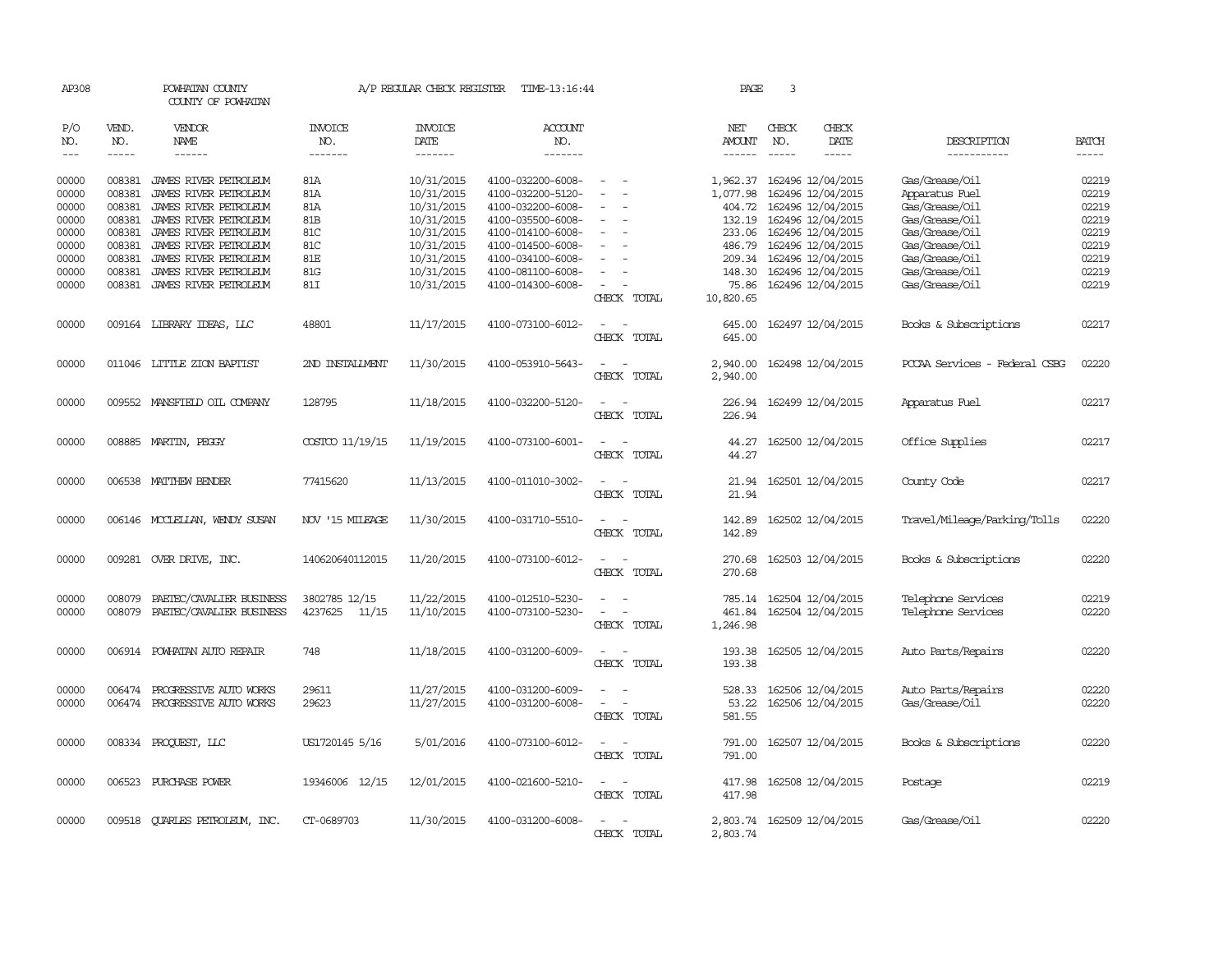| AP308                                                                                                    |                                                                              | POWHATAN COUNTY<br>COUNTY OF POWHATAN                                                                                                                        |                                                                                                                                      | A/P REGULAR CHECK REGISTER                                                                                                                                   | TIME-13:16:44                                                                                                                                                                                                                                            |                                         | PAGE                                                                                                               | $\overline{4}$                                                                                                                                                                                                                                           |                                                                                                                                                                                                                                             |                                                                                                          |
|----------------------------------------------------------------------------------------------------------|------------------------------------------------------------------------------|--------------------------------------------------------------------------------------------------------------------------------------------------------------|--------------------------------------------------------------------------------------------------------------------------------------|--------------------------------------------------------------------------------------------------------------------------------------------------------------|----------------------------------------------------------------------------------------------------------------------------------------------------------------------------------------------------------------------------------------------------------|-----------------------------------------|--------------------------------------------------------------------------------------------------------------------|----------------------------------------------------------------------------------------------------------------------------------------------------------------------------------------------------------------------------------------------------------|---------------------------------------------------------------------------------------------------------------------------------------------------------------------------------------------------------------------------------------------|----------------------------------------------------------------------------------------------------------|
| P/O<br>NO.<br>$---$                                                                                      | VEND.<br>NO.<br>$- - - - -$                                                  | VENDOR<br>NAME<br>$- - - - - -$                                                                                                                              | <b>INVOICE</b><br>NO.<br>-------                                                                                                     | <b>INVOICE</b><br>DATE<br>-------                                                                                                                            | <b>ACCOUNT</b><br>NO.<br>-------                                                                                                                                                                                                                         |                                         | NET<br>AMOUNT<br>$- - - - - -$                                                                                     | CHECK<br>CHECK<br>NO.<br>DATE<br>-----<br>-----                                                                                                                                                                                                          | DESCRIPTION<br>-----------                                                                                                                                                                                                                  | <b>BATCH</b><br>-----                                                                                    |
| 00000                                                                                                    | 000780                                                                       | <b>CUILL CORPORATION</b>                                                                                                                                     | 9809040                                                                                                                              | 11/11/2015                                                                                                                                                   | 4100-031200-6001-                                                                                                                                                                                                                                        | CHECK TOTAL                             | 57.76<br>57.76                                                                                                     | 162510 12/04/2015                                                                                                                                                                                                                                        | Office Supplies                                                                                                                                                                                                                             | 02220                                                                                                    |
| 00000                                                                                                    |                                                                              | 009701 SHI INTERNATIONAL CORP.                                                                                                                               | B04172110                                                                                                                            | 11/02/2015                                                                                                                                                   | 4100-034100-6001-                                                                                                                                                                                                                                        | $\overline{\phantom{a}}$<br>CHECK TOTAL | 250.22<br>250.22                                                                                                   | 162512 12/04/2015                                                                                                                                                                                                                                        | Office Supplies                                                                                                                                                                                                                             | 02217                                                                                                    |
| 00000                                                                                                    |                                                                              | 001320 SOUTHERN POLICE                                                                                                                                       | 182858                                                                                                                               | 11/25/2015                                                                                                                                                   | 4100-031200-6011-                                                                                                                                                                                                                                        | CHECK TOTAL                             | 502.00<br>502.00                                                                                                   | 162513 12/04/2015                                                                                                                                                                                                                                        | Uniforms                                                                                                                                                                                                                                    | 02220                                                                                                    |
| 00000                                                                                                    |                                                                              | 006594 SOUTHSIDE ELECTRIC COOP                                                                                                                               | 63504001 11/15                                                                                                                       | 11/16/2015                                                                                                                                                   | 4100-073100-5110-                                                                                                                                                                                                                                        | $\sim$ $\sim$<br>CHECK TOTAL            | 2,363.93<br>2,363.93                                                                                               | 162514 12/04/2015                                                                                                                                                                                                                                        | Electricity                                                                                                                                                                                                                                 | 02217                                                                                                    |
| 00000<br>00000<br>00000<br>00000<br>00000<br>00000                                                       | 008578<br>008578<br>008578<br>008578<br>008578                               | STAPLES BUSINESS AD-<br>STAPLES BUSINESS AD-<br>STAPLES BUSINESS AD-<br>STAPLES BUSINESS AD-<br>STAPLES BUSINESS AD-<br>008578 STAPLES BUSINESS AD-          | 3283770479<br>3283820745<br>3284377498<br>3284377498<br>3284377499<br>3284594672                                                     | 11/10/2015<br>11/11/2015<br>11/17/2015<br>11/17/2015<br>11/17/2015<br>11/20/2015                                                                             | 4100-034100-6001-<br>4100-012320-6014-<br>4100-034100-6001-<br>4100-081100-6001-<br>4100-081100-6001-<br>4100-014400-6001-                                                                                                                               | $\overline{\phantom{a}}$<br>CHECK TOTAL | 167.88<br>61.18<br>44.99<br>29.39<br>55.04<br>363.67                                                               | 5.19 162515 12/04/2015<br>162515 12/04/2015<br>162515 12/04/2015<br>162515 12/04/2015<br>162515 12/04/2015<br>162515 12/04/2015                                                                                                                          | Office Supplies<br>Other Operating Supplies<br>Office Supplies<br>Office Supplies<br>Office Supplies<br>Stationery/Office Supplies                                                                                                          | 02217<br>02219<br>02220<br>02220<br>02220<br>02220                                                       |
| 00000<br>00000                                                                                           | 009520<br>009520                                                             | STONE'S OFFICE EQUIPMENT<br>STONE'S OFFICE EQUIPMENT                                                                                                         | 59494<br>59495                                                                                                                       | 11/16/2015<br>11/16/2015                                                                                                                                     | 4100-073100-3320-<br>4100-073100-3320-                                                                                                                                                                                                                   | CHECK TOTAL                             | 502.55<br>146.63<br>649.18                                                                                         | 162516 12/04/2015<br>162516 12/04/2015                                                                                                                                                                                                                   | Maintenance & Service Contract<br>Maintenance & Service Contract                                                                                                                                                                            | 02217<br>02217                                                                                           |
| 00000                                                                                                    |                                                                              | 007531 SUTTON-CLARK SUPPLY, INC.                                                                                                                             | 425165                                                                                                                               | 11/17/2015                                                                                                                                                   | 4100-032200-6009-                                                                                                                                                                                                                                        | $\overline{\phantom{a}}$<br>CHECK TOTAL | 127.36<br>127.36                                                                                                   | 162517 12/04/2015                                                                                                                                                                                                                                        | Auto Repairs and Parts                                                                                                                                                                                                                      | 02217                                                                                                    |
| 00000                                                                                                    |                                                                              | 011121 USDA RURAL DEVELOPMENT                                                                                                                                | 378003/377994                                                                                                                        | 10/14/2015                                                                                                                                                   | 4100-053910-5643-                                                                                                                                                                                                                                        | CHECK TOTAL                             | 606.48<br>606.48                                                                                                   | 162518 12/04/2015                                                                                                                                                                                                                                        | PCCAA Services - Federal CSBG                                                                                                                                                                                                               | 02220                                                                                                    |
| 00000                                                                                                    |                                                                              | 008140 VERIZON                                                                                                                                               | 8045985671 1115                                                                                                                      | 11/11/2015                                                                                                                                                   | 4100-012510-5230-                                                                                                                                                                                                                                        | CHECK TOTAL                             | 43.58<br>43.58                                                                                                     | 162519 12/04/2015                                                                                                                                                                                                                                        | Telephone Services                                                                                                                                                                                                                          | 02219                                                                                                    |
| 00000<br>00000<br>00000<br>00000<br>00000<br>00000<br>00000<br>00000<br>00000<br>00000<br>00000<br>00000 | 010096<br>010096<br>010096<br>010096<br>010096<br>010096<br>010096<br>010096 | VERIZON<br>VERIZON<br>010096 VERIZON<br>010096 VERIZON<br>VERIZON<br>010096 VERIZON<br>VERIZON<br>VERIZON<br>VERIZON<br>VERIZON<br>VERIZON<br>010096 VERIZON | 61467491<br>61467491<br>66039526<br>66039526<br>7170296<br>7170296<br>74533757<br>74533757<br>8104826<br>8104826<br>986266<br>986266 | 11/10/2015<br>11/10/2015<br>9/10/2015<br>9/10/2015<br>7/10/2015<br>7/10/2015<br>10/10/2015<br>10/10/2015<br>8/10/2015<br>8/10/2015<br>6/10/2015<br>6/10/2015 | 4100-012520-5230-<br>4100-031200-5230-<br>4100-012520-5230-<br>4100-031200-5240-<br>4100-012520-5230-<br>4100-031200-5240-<br>4100-012520-5230-<br>4100-031200-5240-<br>4100-012520-5230-<br>4100-031200-5240-<br>4100-012520-5230-<br>4100-031200-5240- | CHECK TOTAL                             | 13.53<br>13.53<br>12.92<br>12.93<br>16.58<br>16.59<br>11.23<br>11.23<br>11.26<br>11.26<br>24.34<br>24.34<br>179.74 | 162520 12/04/2015<br>162520 12/04/2015<br>162520 12/04/2015<br>162520 12/04/2015<br>162520 12/04/2015<br>162520 12/04/2015<br>162520 12/04/2015<br>162520 12/04/2015<br>162520 12/04/2015<br>162520 12/04/2015<br>162520 12/04/2015<br>162520 12/04/2015 | Telephone Services<br>Telephone Services<br>Telephone Services<br>Long Distance<br>Telephone Services<br>Long Distance<br>Telephone Services<br>Long Distance<br>Telephone Services<br>Long Distance<br>Telephone Services<br>Long Distance | 02217<br>02217<br>02217<br>02217<br>02217<br>02217<br>02217<br>02217<br>02217<br>02217<br>02217<br>02217 |
| 00000<br>00000<br>00000<br>00000                                                                         | 008668<br>008668<br>008668<br>008668                                         | BANK OF AMERICA<br>BANK OF AMERICA<br>BANK OF AMERICA<br>BANK OF AMERICA                                                                                     | 12/01/2015<br>12/01/2015<br>12/01/2015<br>12/01/2015                                                                                 | 12/01/2015<br>12/01/2015<br>12/01/2015<br>12/01/2015                                                                                                         | 4100-073100-6001-<br>4100-073100-6001-<br>4100-011010-5840-<br>4100-083500-6014-                                                                                                                                                                         | $\overline{\phantom{a}}$                | .00.<br>57.96<br>9.61                                                                                              | 162674 12/18/2015<br>162674 12/18/2015<br>162674 12/18/2015<br>20.50 162674 12/18/2015                                                                                                                                                                   | Office Supplies<br>Office Supplies<br>Meeting Expense<br>Other Operating Supplies                                                                                                                                                           | 02236<br>02236<br>02236<br>02236                                                                         |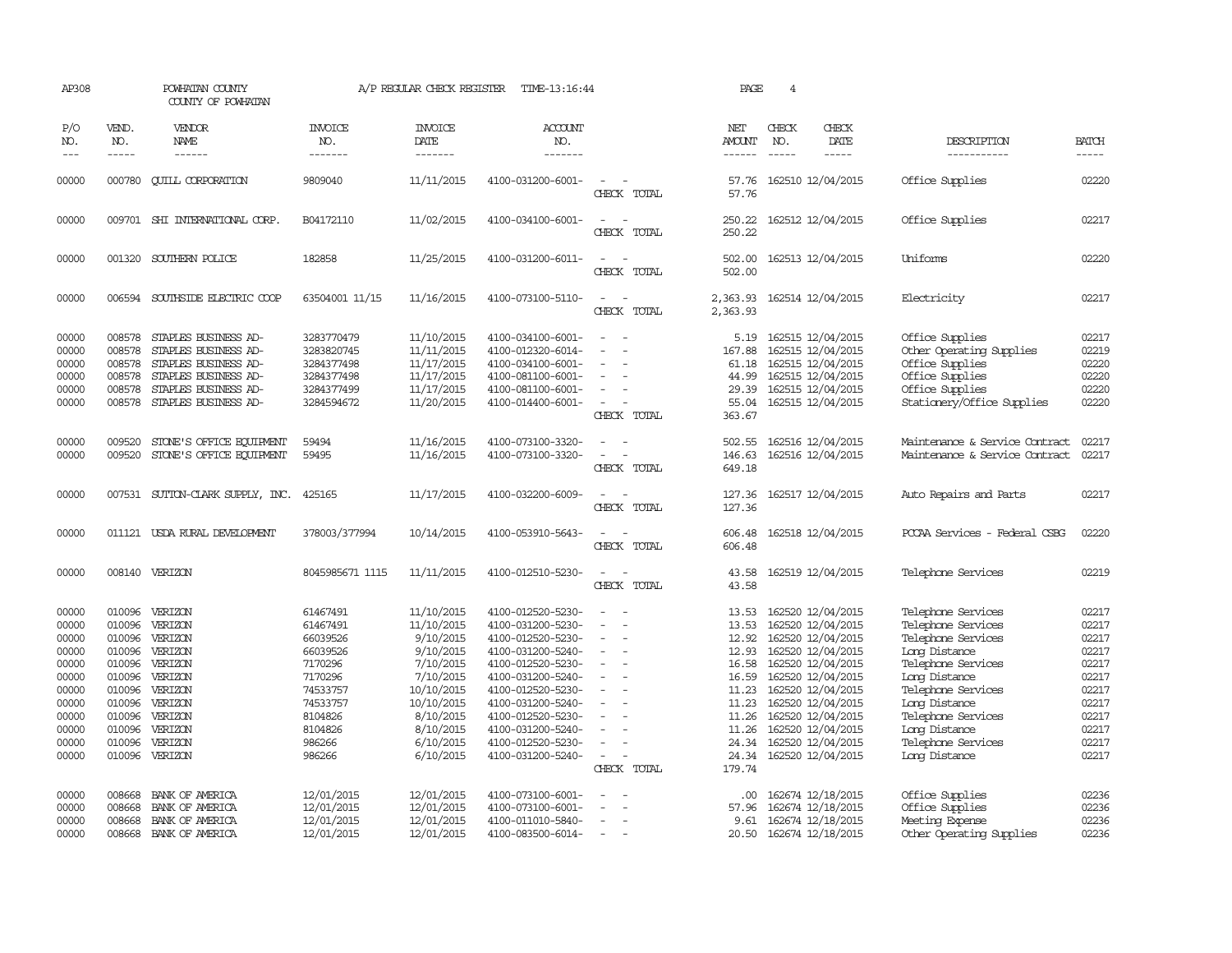| AP308                       |                             | POWHATAN COUNTY<br>COUNTY OF POWHATAN  |                                  | A/P REGULAR CHECK REGISTER         | TIME-13:16:44                          |                          |  | PAGE                           | 5                           |                                        |                                                 |                |
|-----------------------------|-----------------------------|----------------------------------------|----------------------------------|------------------------------------|----------------------------------------|--------------------------|--|--------------------------------|-----------------------------|----------------------------------------|-------------------------------------------------|----------------|
| P/O<br>NO.<br>$\frac{1}{2}$ | VEND.<br>NO.<br>$- - - - -$ | VENDOR<br><b>NAME</b><br>$- - - - - -$ | <b>INVOICE</b><br>NO.<br>------- | <b>INVOICE</b><br>DATE<br>-------- | ACCOUNT<br>NO.<br>-------              |                          |  | NET<br><b>AMOUNT</b><br>------ | CHECK<br>NO.<br>$- - - - -$ | CHECK<br>DATE<br>$\frac{1}{2}$         | DESCRIPTION<br>-----------                      | BATCH<br>----- |
| 00000                       | 008668                      | BANK OF AMERICA                        | 12/01/2015                       | 12/01/2015                         | 4100-012410-3321-                      |                          |  | 19.95                          |                             | 162674 12/18/2015                      | BAI.NET Credit Card Fees                        | 02236          |
| 00000                       | 008668                      | BANK OF AMERICA                        | 12/01/2015                       | 12/01/2015                         | 4100-032200-6012-                      |                          |  | 24.95                          |                             | 162674 12/18/2015                      | Books & Subscriptions                           | 02236          |
| 00000                       | 008668                      | BANK OF AMERICA                        | 12/01/2015                       | 12/01/2015                         | 4100-012220-5210-                      | $\overline{\phantom{a}}$ |  | 10.50                          |                             | 162674 12/18/2015                      | Postage                                         | 02236          |
| 00000                       | 008668                      | BANK OF AMERICA                        | 12/01/2015                       | 12/01/2015                         | 4100-012220-5210-                      | $\equiv$                 |  | 10.50                          |                             | 162674 12/18/2015                      | Postage                                         | 02236          |
| 00000                       | 008668                      | BANK OF AMERICA                        | 12/01/2015                       | 12/01/2015                         | 4100-013200-5210-                      | $\equiv$                 |  | 5.09                           |                             | 162674 12/18/2015                      | Postage                                         | 02236          |
| 00000                       | 008668                      | BANK OF AMERICA                        | 12/01/2015                       | 12/01/2015                         | 4100-073100-5210-                      |                          |  | 52.55                          |                             | 162674 12/18/2015                      | Postage                                         | 02236          |
| 00000                       | 008668                      | BANK OF AMERICA                        | 12/01/2015                       | 12/01/2015                         | 4100-073100-5210-                      | $\sim$                   |  | 3.07                           |                             | 162674 12/18/2015                      | Postage                                         | 02236          |
| 00000                       | 008668                      | BANK OF AMERICA                        | 12/01/2015                       | 12/01/2015                         | 4100-073100-5210-                      | $\sim$                   |  | 3.07                           |                             | 162674 12/18/2015                      | Postage                                         | 02236          |
| 00000                       | 008668                      | BANK OF AMERICA                        | 12/01/2015                       | 12/01/2015                         | 4100-073100-6001-                      |                          |  | 22.66                          |                             | 162674 12/18/2015                      | Office Supplies                                 | 02236          |
| 00000                       | 008668                      | BANK OF AMERICA                        | 12/01/2015                       | 12/01/2015                         | 4100-081500-6001-                      | $\overline{\phantom{a}}$ |  | 41.99                          |                             | 162674 12/18/2015                      | Office Supplies                                 | 02236          |
| 00000                       | 008668                      | BANK OF AMERICA                        | 12/01/2015                       | 12/01/2015                         | 4100-012510-6001-                      |                          |  | 49.98                          |                             | 162674 12/18/2015                      | Office Supplies                                 | 02236          |
| 00000                       | 008668                      | BANK OF AMERICA                        | 12/01/2015                       | 12/01/2015                         | 4100-012510-6002-                      | $\equiv$                 |  | 446.94                         |                             | 162674 12/18/2015                      | Computer Equipment-non-capital                  | 02236          |
| 00000                       | 008668                      | BANK OF AMERICA                        | 12/01/2015                       | 12/01/2015                         | 4100-012510-6002-                      |                          |  | 16.00                          |                             | 162674 12/18/2015                      | Computer Equipment-non-capital                  | 02236          |
| 00000                       | 008668                      | BANK OF AMERICA                        | 12/01/2015                       | 12/01/2015                         | 4100-014100-3400-                      | $\equiv$                 |  | 1,198.00                       |                             | 162674 12/18/2015                      | Misc. Meetings - Set Up                         | 02236          |
| 00000                       | 008668                      | BANK OF AMERICA                        | 12/01/2015                       | 12/01/2015                         | 4100-014100-3400-                      | $\sim$                   |  | 53.20                          |                             | 162674 12/18/2015                      | Misc. Meetings - Set Up                         | 02236          |
| 00000                       | 008668                      | BANK OF AMERICA                        | 12/01/2015                       | 12/01/2015                         | 4100-032200-6009-                      |                          |  | 34.28                          |                             | 162674 12/18/2015                      | Auto Repairs and Parts                          | 02236          |
| 00000                       | 008668                      | BANK OF AMERICA                        | 12/01/2015                       | 12/01/2015                         | 4100-073100-6012-                      | $\overline{\phantom{a}}$ |  | 21.50                          |                             | 162674 12/18/2015                      | Books & Subscriptions                           | 02236          |
| 00000                       | 008668                      | BANK OF AMERICA                        | 12/01/2015                       | 12/01/2015                         | 4100-083500-6001-                      | $\equiv$                 |  | 95.33                          |                             | 162674 12/18/2015                      | Office Supplies                                 | 02236          |
| 00000                       | 008668                      | BANK OF AMERICA                        | 12/01/2015                       | 12/01/2015                         | 4100-083500-6014-                      |                          |  | 56.49                          |                             | 162674 12/18/2015                      | Other Operating Supplies                        | 02236          |
| 00000                       | 008668                      | BANK OF AMERICA                        | 12/01/2015                       | 12/01/2015                         | 4100-083500-6014-                      | $\sim$                   |  | 2.80                           |                             | 162674 12/18/2015                      | Other Operating Supplies<br>Grounds Maintenance | 02236<br>02236 |
| 00000<br>00000              | 008668<br>008668            | BANK OF AMERICA<br>BANK OF AMERICA     | 12/01/2015<br>12/01/2015         | 12/01/2015<br>12/01/2015           | 4100-014500-3190-<br>4100-032200-6014- |                          |  | 94.98                          |                             | 162674 12/18/2015                      | Dry Hydrants                                    | 02236          |
| 00000                       | 008668                      | BANK OF AMERICA                        |                                  | 12/01/2015                         |                                        |                          |  | 207.51<br>52.49                |                             | 162674 12/18/2015<br>162674 12/18/2015 | Postage                                         | 02236          |
| 00000                       | 008668                      | BANK OF AMERICA                        | 12/01/2015<br>12/01/2015         | 12/01/2015                         | 4100-013200-5210-<br>4100-012200-5810- | $\overline{\phantom{a}}$ |  | 35.00                          |                             | 162674 12/18/2015                      | Dues/Association Memberships                    | 02236          |
| 00000                       | 008668                      | BANK OF AMERICA                        | 12/01/2015                       | 12/01/2015                         | 4100-012220-5570-                      | $\equiv$                 |  | 20.00                          |                             | 162674 12/18/2015                      | Interview Expense                               | 02236          |
| 00000                       | 008668                      | BANK OF AMERICA                        | 12/01/2015                       | 12/01/2015                         | 4100-012220-5570-                      | $\equiv$                 |  | 20.00                          |                             | 162674 12/18/2015                      | Interview Expense                               | 02236          |
| 00000                       | 008668                      | BANK OF AMERICA                        | 12/01/2015                       | 12/01/2015                         | 4100-012220-5570-                      |                          |  | 20.00                          |                             | 162674 12/18/2015                      | Interview Expense                               | 02236          |
| 00000                       | 008668                      | BANK OF AMERICA                        | 12/01/2015                       | 12/01/2015                         | 4100-012220-5570-                      | $\equiv$                 |  | 20.00                          |                             | 162674 12/18/2015                      | Interview Expense                               | 02236          |
| 00000                       | 008668                      | BANK OF AMERICA                        | 12/01/2015                       | 12/01/2015                         | 4100-081100-6009-                      | $\sim$                   |  | 12.00                          |                             | 162674 12/18/2015                      | Auto Parts/Repair                               | 02236          |
| 00000                       | 008668                      | BANK OF AMERICA                        | 12/01/2015                       | 12/01/2015                         | 4100-032200-6009-                      |                          |  | 10.52                          |                             | 162674 12/18/2015                      | Auto Repairs and Parts                          | 02236          |
| 00000                       | 008668                      | BANK OF AMERICA                        | 12/01/2015                       | 12/01/2015                         | 4100-081500-5810-                      |                          |  | 984.00                         |                             | 162674 12/18/2015                      | Dues/Association Memberships                    | 02236          |
| 00000                       | 008668                      | BANK OF AMERICA                        | 12/01/2015                       | 12/01/2015                         | 4100-073100-6012-                      |                          |  | 15.00                          |                             | 162674 12/18/2015                      | Books & Subscriptions                           | 02236          |
| 00000                       | 008668                      | BANK OF AMERICA                        | 12/01/2015                       | 12/01/2015                         | 4100-012200-5810-                      | $\equiv$                 |  | 35.00                          |                             | 162674 12/18/2015                      | Dues/Association Memberships                    | 02236          |
| 00000                       | 008668                      | BANK OF AMERICA                        | 12/01/2015                       | 12/01/2015                         | 4100-032200-8107-                      |                          |  | 450.00                         |                             | 162674 12/18/2015                      | Capital Outlay                                  | 02236          |
| 00000                       | 008668                      | BANK OF AMERICA                        | 12/01/2015                       | 12/01/2015                         | 4100-081100-6009-                      | $\equiv$                 |  | 178.98                         |                             | 162674 12/18/2015                      | Auto Parts/Repair                               | 02236          |
| 00000                       | 008668                      | BANK OF AMERICA                        | 12/01/2015                       | 12/01/2015                         | 4100-032200-5810-                      | $\sim$                   |  | 75.00                          |                             | 162674 12/18/2015                      | Dues/Association Memberships                    | 02236          |
| 00000                       | 008668                      | BANK OF AMERICA                        | 12/01/2015                       | 12/01/2015                         | 4100-081500-5815-                      |                          |  | 49.00                          |                             | 162674 12/18/2015                      | Training/Seminars                               | 02236          |
| 00000                       | 008668                      | BANK OF AMERICA                        | 12/01/2015                       | 12/01/2015                         | 4100-034100-6001-                      | $\overline{\phantom{a}}$ |  | 49.00                          |                             | 162674 12/18/2015                      | Office Supplies                                 | 02236          |
| 00000                       | 008668                      | BANK OF AMERICA                        | 12/01/2015                       | 12/01/2015                         | 4100-012410-5510-                      |                          |  | 204.92                         |                             | 162674 12/18/2015                      | Travel/Mileage/Parking/Tolls                    | 02236          |
| 00000                       | 008668                      | BANK OF AMERICA                        | 12/01/2015                       | 12/01/2015                         | 4100-012410-5510-                      | $\equiv$                 |  | 37.80                          |                             | 162674 12/18/2015                      | Travel/Mileage/Parking/Tolls                    | 02236          |
| 00000                       | 008668                      | BANK OF AMERICA                        | 12/01/2015                       | 12/01/2015                         | 4100-011010-5840-                      |                          |  | 94.76                          |                             | 162674 12/18/2015                      | Meeting Expense                                 | 02236          |
| 00000                       | 008668                      | BANK OF AMERICA                        | 12/01/2015                       | 12/01/2015                         | 4100-035500-6009-                      | $\overline{\phantom{a}}$ |  | 5.00                           |                             | 162674 12/18/2015                      | Auto Parts/Repairs                              | 02236          |
| 00000                       | 008668                      | BANK OF AMERICA                        | 12/01/2015                       | 12/01/2015                         | 4100-081500-5810-                      | $\equiv$                 |  | 275.00                         |                             | 162674 12/18/2015                      | Dues/Association Memberships                    | 02236          |
| 00000                       | 008668                      | BANK OF AMERICA                        | 12/01/2015                       | 12/01/2015                         | 4100-081100-5540-                      |                          |  | 222.13                         |                             | 162674 12/18/2015                      | Conferences & Training                          | 02236          |
| 00000                       | 008668                      | BANK OF AMERICA                        | 12/01/2015                       | 12/01/2015                         | 4100-081100-6011-                      | $\overline{\phantom{a}}$ |  | 95.82                          |                             | 162674 12/18/2015                      | Uniforms                                        | 02236          |
| 00000                       | 008668                      | BANK OF AMERICA                        | 12/01/2015                       | 12/01/2015                         | 4100-081100-6009-                      |                          |  | 32.40                          |                             | 162674 12/18/2015                      | Auto Parts/Repair                               | 02236          |
| 00000                       | 008668                      | BANK OF AMERICA                        | 12/01/2015                       | 12/01/2015                         | 4100-032200-5810-                      | $\sim$                   |  | 294.00                         |                             | 162674 12/18/2015                      | Dues/Association Memberships                    | 02236          |
| 00000                       | 008668                      | BANK OF AMERICA                        | 12/01/2015                       | 12/01/2015                         | 4100-035500-6023-                      |                          |  | 8.95                           |                             | 162674 12/18/2015                      | Mobile Command Post                             | 02236          |
| 00000                       | 008668                      | BANK OF AMERICA                        | 12/01/2015                       | 12/01/2015                         | 4100-083500-6014-                      | $\equiv$                 |  | 54.20                          |                             | 162674 12/18/2015                      | Other Operating Supplies                        | 02236          |
| 00000                       | 008668                      | BANK OF AMERICA                        | 12/01/2015                       | 12/01/2015                         | 4100-014500-6009-                      | $\equiv$                 |  | 228.00                         |                             | 162674 12/18/2015                      | Auto Parts & Repairs                            | 02236          |
|                             |                             |                                        |                                  |                                    |                                        | CHECK TOTAL              |  | 6,138.38                       |                             |                                        |                                                 |                |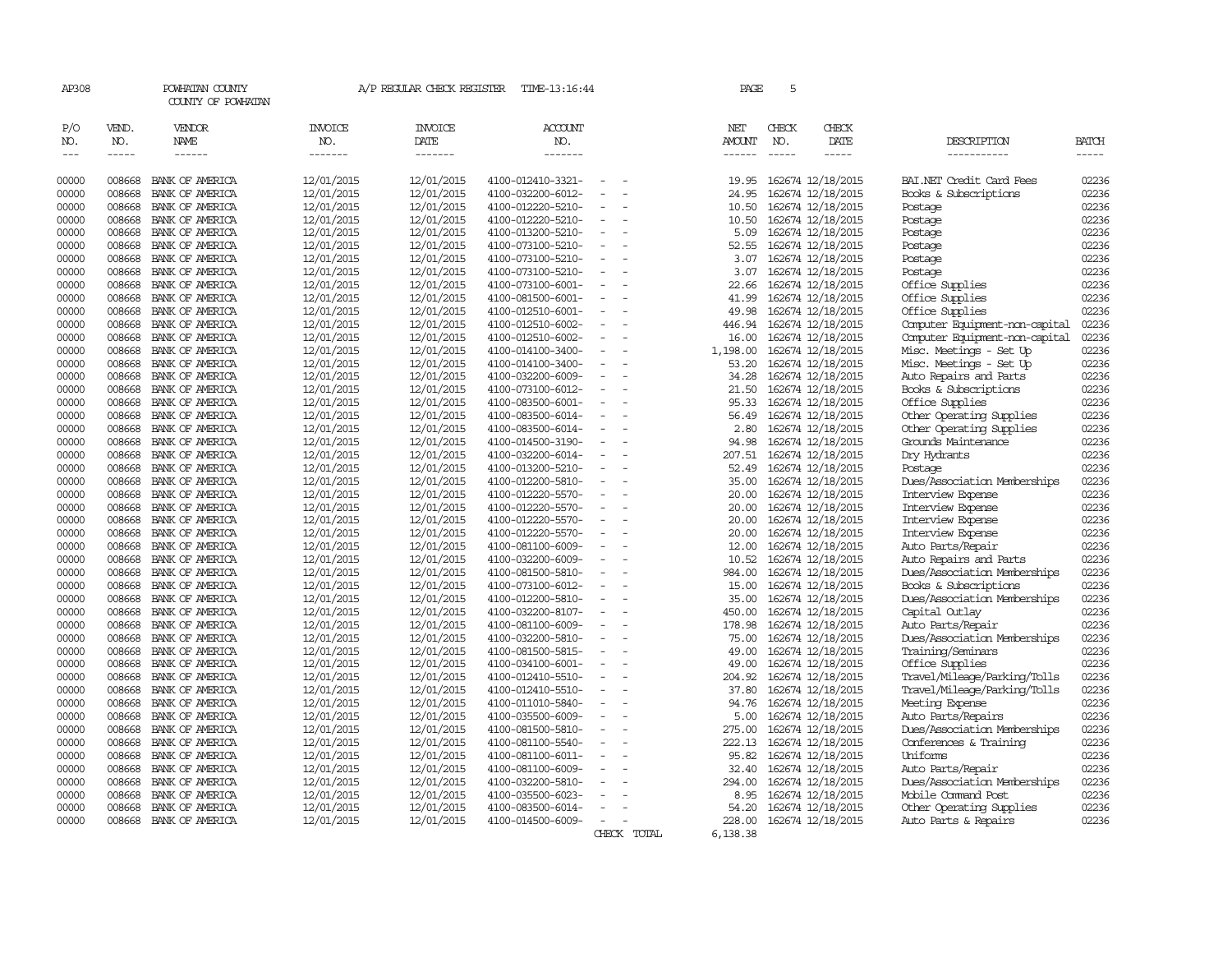| AP308               |                       | POWHATAN COUNTY<br>COUNTY OF POWHATAN |                                  | A/P REGULAR CHECK REGISTER        | TIME-13:16:44                    |                                      | PAGE                 | 6            |                          |                            |                             |
|---------------------|-----------------------|---------------------------------------|----------------------------------|-----------------------------------|----------------------------------|--------------------------------------|----------------------|--------------|--------------------------|----------------------------|-----------------------------|
| P/O<br>NO.<br>$---$ | VEND.<br>NO.<br>----- | VENDOR<br>NAME                        | <b>INVOICE</b><br>NO.<br>------- | <b>INVOICE</b><br>DATE<br>------- | <b>ACCOUNT</b><br>NO.<br>------- |                                      | NET<br><b>AMOUNT</b> | CHECK<br>NO. | CHECK<br>DATE<br>-----   | DESCRIPTION<br>----------- | <b>BATCH</b><br>$- - - - -$ |
| 00000               |                       | 001340 BUSINESS CARD                  | 11/27/2015                       | 11/27/2015                        | 4100-031200-5210-                |                                      | .00                  |              | 162675 12/18/2015        | Postage                    | 02232                       |
| 00000               |                       | 001340 BUSINESS CARD                  | 11/27/2015                       | 11/27/2015                        | 4100-031200-5210-                |                                      | 126.76               |              | 162675 12/18/2015        | Postage                    | 02232                       |
| 00000               |                       | 001340 BUSINESS CARD                  | 11/27/2015                       | 11/27/2015                        | 4100-031200-5210-                | $\equiv$<br>$\overline{\phantom{0}}$ | 15.99                |              | 162675 12/18/2015        | Postage                    | 02232                       |
| 00000               |                       | 001340 BUSINESS CARD                  | 11/27/2015                       | 11/27/2015                        | 4100-031710-5210-                | $\equiv$                             | 15.99                |              | 162675 12/18/2015        | Postage                    | 02232                       |
| 00000               |                       | 001340 BUSINESS CARD                  | 11/27/2015                       | 11/27/2015                        | 4100-031200-6001-                |                                      |                      |              | 7.99 162675 12/18/2015   | Office Supplies            | 02232                       |
| 00000               |                       | 001340 BUSINESS CARD                  | 11/27/2015                       | 11/27/2015                        | 4100-031200-6014-                |                                      | 122.06               |              | 162675 12/18/2015        | Other Operating Supplies   | 02232                       |
| 00000               |                       | 001340 BUSINESS CARD                  | 11/27/2015                       | 11/27/2015                        | 4100-031200-6001-                |                                      | 42.97                |              | 162675 12/18/2015        | Office Supplies            | 02232                       |
| 00000               |                       | 001340 BUSINESS CARD                  | 11/27/2015                       | 11/27/2015                        | 4100-031200-6014-                |                                      |                      |              | 15.00 162675 12/18/2015  | Other Operating Supplies   | 02232                       |
| 00000               |                       | 001340 BUSINESS CARD                  | 11/27/2015                       | 11/27/2015                        | 4100-031200-3310-                | $\equiv$                             | 504.99               |              | 162675 12/18/2015        | Repairs & Maintenance      | 02232                       |
| 00000               |                       | 001340 BUSINESS CARD                  | 11/27/2015                       | 11/27/2015                        | 4100-035100-6011-                | $\equiv$                             | 60.00                |              | 162675 12/18/2015        | Uniforms                   | 02232                       |
| 00000               |                       | 001340 BUSINESS CARD                  | 11/27/2015                       | 11/27/2015                        | 4100-035100-5540-                | $\sim$                               |                      |              | 585.00 162675 12/18/2015 | Conferences & Training     | 02232                       |
|                     |                       |                                       |                                  |                                   |                                  | CHECK TOTAL                          | 1,496.75             |              |                          |                            |                             |
| 00000               |                       | 006175 ADAMS OIL COMPANY, INC.        | 92600                            | 11/24/2015                        | 4100-014500-6008-                |                                      | 21.17                |              | 162676 12/18/2015        | Gas/Grease/Oil             | 02223                       |
| 00000               |                       | 006175 ADAMS OIL COMPANY, INC.        | 93231                            | 12/14/2015                        | 4100-014500-6008-                |                                      | 29.88                |              | 162676 12/18/2015        | Gas/Grease/Oil             | 02229                       |
|                     |                       |                                       |                                  |                                   |                                  | CHECK TOTAL                          | 51.05                |              |                          |                            |                             |
| 00000               |                       | 007436 AQUA VIRGINIA, INC.            | 0574341 11/15                    | 11/10/2015                        | 4100-022100-5130-                |                                      | 24.03<br>24.03       |              | 162677 12/18/2015        | Water                      | 02225                       |
|                     |                       |                                       |                                  |                                   |                                  | CHECK TOTAL                          |                      |              |                          |                            |                             |
| 00000               |                       | 007941 BAKER & TAYLOR                 | 5013897930                       | 12/02/2015                        | 4100-073100-6012-                |                                      | 67.48                |              | 162678 12/18/2015        | Books & Subscriptions      | 02223                       |
| 00000               |                       | 007941 BAKER & TAYLOR                 | 5013908236                       | 12/08/2015                        | 4100-073100-6012-                | $\sim$<br>$\overline{\phantom{a}}$   | 223.67               |              | 162678 12/18/2015        | Books & Subscriptions      | 02229                       |
|                     |                       |                                       |                                  |                                   |                                  | CHECK TOTAL                          | 291.15               |              |                          |                            |                             |
| 00000               |                       | 011125 BEACH, GREGORY A.              | <b>GRAND JURY</b>                | 12/08/2015                        | 4100-021100-1700-                |                                      |                      |              | 30.00 162679 12/18/2015  | COMP: Jurors & Witnesses   | 02225                       |
|                     |                       |                                       |                                  |                                   |                                  | CHECK TOTAL                          | 30.00                |              |                          |                            |                             |
| 00000               |                       | 005025 BENJ. FRANKLIN                 | 35969                            | 12/10/2015                        | 4100-013200-6001-                | $\equiv$<br>$\sim$                   | 130.00               |              | 162680 12/18/2015        | Office Supplies            | 02229                       |
|                     |                       |                                       |                                  |                                   |                                  | CHECK TOTAL                          | 130.00               |              |                          |                            |                             |
| 00000               | 006655                | BLOSSMAN GAS COMPANIES.               | 205299                           | 11/24/2015                        | 4100-035100-5120-                |                                      | 211.39               |              | 162681 12/18/2015        | Fuel                       | 02223                       |
| 00000               | 006655                | BLOSSMAN GAS COMPANIES,               | 506279                           | 11/03/2015                        | 4100-035100-5120-                |                                      | 133.90               |              | 162681 12/18/2015        | Fuel                       | 02223                       |
| 00000               |                       | 006655 BLOSSMAN GAS COMPANIES,        | 700887                           | 11/17/2015                        | 4100-032200-5120-                | $\equiv$<br>CHECK TOTAL              | 197.86<br>543.15     |              | 162681 12/18/2015        | Apparatus Fuel             | 02223                       |
|                     |                       |                                       |                                  |                                   |                                  |                                      |                      |              |                          |                            |                             |
| 00000               |                       | 008713 BLUE RIDGE RESCUE              | 37111                            | 12/04/2015                        | 4100-032200-6011-                |                                      | 3,292.00             |              | 162682 12/18/2015        | Protective Gear/Uniforms   | 02225                       |
| 00000               |                       | 008713 BLUE RIDGE RESCUE              | 37123                            | 12/07/2015                        | 4100-032200-6011-                | $\sim$<br>$\overline{\phantom{a}}$   | 55.00                |              | 162682 12/18/2015        | Protective Gear/Uniforms   | 02225                       |
|                     |                       |                                       |                                  |                                   |                                  | CHECK TOTAL                          | 3,347.00             |              |                          |                            |                             |
| 00000               |                       | 009806 BOYLE, VICKIE G.               | <b>GRAND JURY</b>                | 12/08/2015                        | 4100-021100-1700-                | $\sim$ $ \sim$                       | 30.00                |              | 162683 12/18/2015        | COMP: Jurors & Witnesses   | 02225                       |
|                     |                       |                                       |                                  |                                   |                                  | CHECK TOTAL                          | 30.00                |              |                          |                            |                             |
| 00000               |                       | 007037 BRODART CO.                    | M131666                          | 11/29/2015                        | 4100-073100-6012-                | $\sim$ $\sim$                        | 1,932.00             |              | 162684 12/18/2015        | Books & Subscriptions      | 02223                       |
|                     |                       |                                       |                                  |                                   |                                  | CHECK TOTAL                          | 1,932.00             |              |                          |                            |                             |
| 00000               |                       | 011123 C & F BANK                     | BOX #406                         | 12/01/2015                        | 4100-032200-6012-                | $\sim$ 100 $\sim$                    | 45.00                |              | 162685 12/18/2015        | Books & Subscriptions      | 02225                       |
|                     |                       |                                       |                                  |                                   |                                  | CHECK TOTAL                          | 45.00                |              |                          |                            |                             |
| 00000               |                       | 011116 CARROLL PLUMBING &             | IN86569                          | 11/25/2015                        | 4100-014100-3310-                |                                      |                      |              | 773.75 162686 12/18/2015 | Repairs & Maintenance      | 02223                       |
|                     |                       |                                       |                                  |                                   |                                  | CHECK<br>TOTAL                       | 773.75               |              |                          |                            |                             |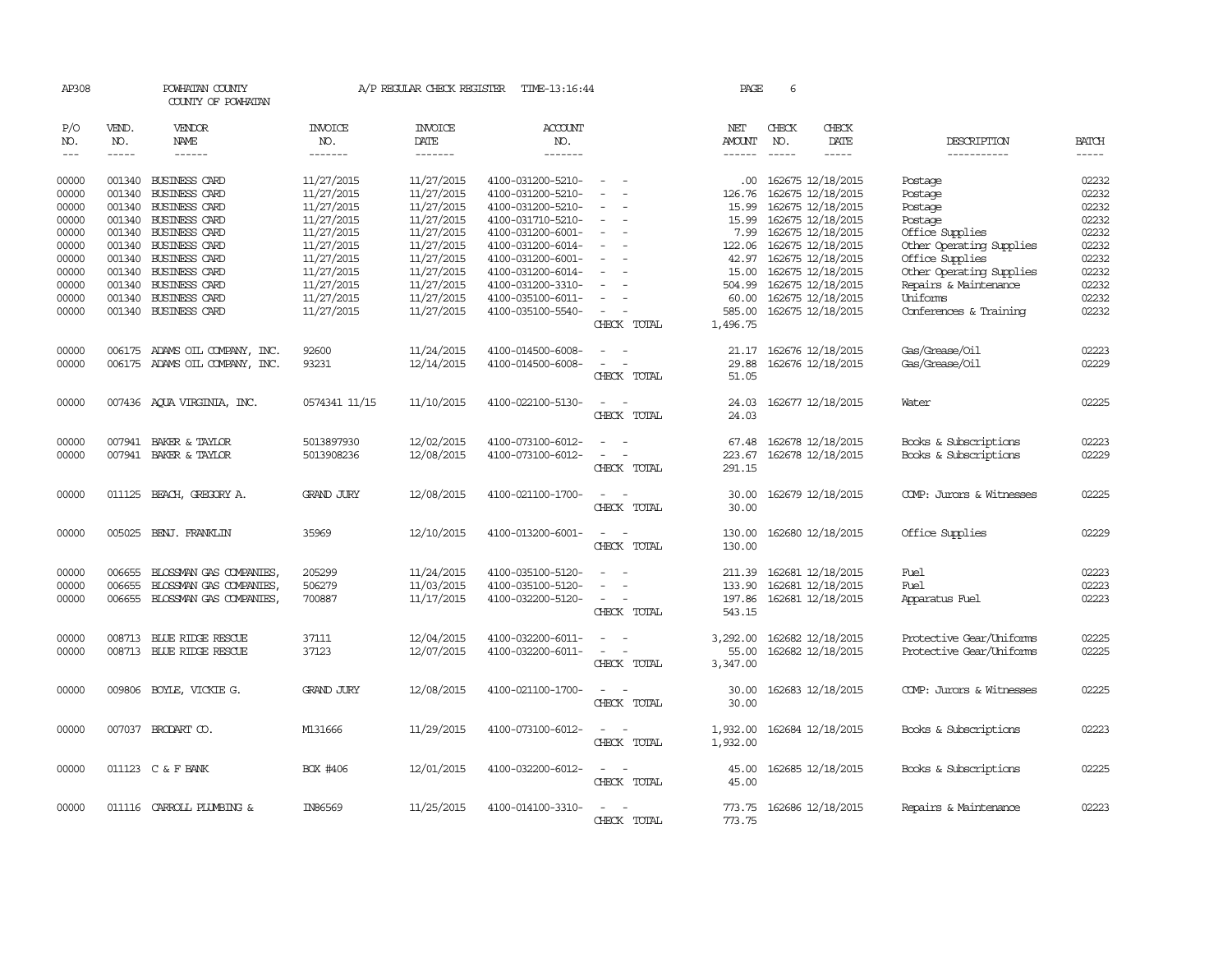| AP308                       |                             | POWHATAN COUNTY<br>COUNTY OF POWHATAN |                                   | A/P REGULAR CHECK REGISTER        | TIME-13:16:44             |                                                      | PAGE                           | 7                             |                            |                                |                             |
|-----------------------------|-----------------------------|---------------------------------------|-----------------------------------|-----------------------------------|---------------------------|------------------------------------------------------|--------------------------------|-------------------------------|----------------------------|--------------------------------|-----------------------------|
| P/O<br>NO.<br>$\frac{1}{2}$ | VEND.<br>NO.<br>$- - - - -$ | VENDOR<br>NAME<br>------              | <b>INVOICE</b><br>NO.<br>-------- | <b>INVOICE</b><br>DATE<br>------- | ACCOUNT<br>NO.<br>------- |                                                      | NET<br>AMOUNT<br>$- - - - - -$ | CHECK<br>NO.<br>$\frac{1}{2}$ | CHECK<br>DATE<br>-----     | DESCRIPTION<br>-----------     | <b>BATCH</b><br>$- - - - -$ |
| 00000                       | 007353                      | CDW GOVERNMENT, INC.                  | <b>BHX9957</b>                    | 11/30/2015                        | 4100-012510-6001-         |                                                      | 140.00                         |                               | 162687 12/18/2015          | Office Supplies                | 02225                       |
| 00000                       | 007353                      | CDW GOVERNMENT, INC.                  | <b>BKP6995</b>                    | 12/08/2015                        | 4100-012510-6002-         | $\equiv$<br>CHECK TOTAL                              | 60.51<br>200.51                |                               | 162687 12/18/2015          | Computer Equipment-non-capital | 02229                       |
| 00000                       | 011136                      | CENTRAL VIRGINIA BATTERY              | 110139353                         | 11/24/2015                        | 4100-014300-3310-         | CHECK TOTAL                                          | 38.80<br>38.80                 |                               | 162688 12/18/2015          | Repairs & Maintenance          | 02228                       |
| 00000                       | 000540                      | CENTRAL VIRGINIA WASTE                | 20682                             | 11/25/2015                        | 4100-014600-3185-         |                                                      | 288.37                         |                               | 162689 12/18/2015          | Trash Removal                  | 02223                       |
| 00000                       | 000540                      | CENTRAL VIRGINIA WASTE                | 20682                             | 11/25/2015                        | 4100-014100-3185-         |                                                      | 192.25                         |                               | 162689 12/18/2015          | Trash Removal                  | 02223                       |
| 00000                       | 000540                      | CENTRAL VIRGINIA WASTE                | 20682                             | 11/25/2015                        | 4100-035100-3185-         | $\overline{\phantom{a}}$<br>$\equiv$                 | 32.04                          |                               | 162689 12/18/2015          | Trash Removal                  | 02223                       |
| 00000                       | 000540                      | CENTRAL VIRGINIA WASTE                | 20682                             | 11/25/2015                        | 4100-073100-3185-         |                                                      | 32.04                          |                               | 162689 12/18/2015          | Trash Removal                  | 02223                       |
| 00000                       | 000540                      | CENTRAL VIRGINIA WASTE                | 20682                             | 11/25/2015                        | 4100-032210-3185-         |                                                      | 7.40                           |                               | 162689 12/18/2015          | Trash Removal                  | 02223                       |
| 00000                       | 000540                      | CENTRAL VIRGINIA WASTE                | 20682                             | 11/25/2015                        | 4100-032220-3185-         | $\equiv$<br>$\overline{\phantom{a}}$                 | 16.02                          |                               | 162689 12/18/2015          | Trash Removal                  | 02223                       |
| 00000                       | 000540                      | CENTRAL VIRGINIA WASTE                | 20693                             | 11/30/2015                        | 4100-014300-3176-         |                                                      | 495.00                         |                               | 162689 12/18/2015          | Recycling Pulls                | 02223                       |
| 00000                       | 000540                      | CENTRAL VIRGINIA WASTE                | 20693                             | 11/30/2015                        | 4100-014300-3176-         |                                                      | 5,390.00                       |                               | 162689 12/18/2015          | Recycling Pulls                | 02223                       |
| 00000                       | 000540                      | CENTRAL VIRGINIA WASTE                | 20693                             | 11/30/2015                        | 4100-014300-3176-         | $\equiv$                                             |                                |                               | 1,454.63-162689 12/18/2015 | Recycling Pulls                | 02223                       |
| 00000                       | 000540                      | CENTRAL VIRGINIA WASTE                | 20698                             | 11/30/2015                        | 4100-014300-3176-         | $\sim$                                               | 177.46                         |                               | 162689 12/18/2015          | Recycling Pulls                | 02223                       |
|                             |                             |                                       |                                   |                                   |                           | CHECK TOTAL                                          | 5,175.95                       |                               |                            |                                |                             |
| 00000                       | 006965                      | CINIAS CORPORATION                    | 143653129                         | 11/25/2015                        | 4100-014500-6011-         |                                                      | 68.79                          |                               | 162690 12/18/2015          | Uniforms                       | 02223                       |
| 00000                       | 006965                      | CINIAS CORPORATION                    | 143653129                         | 11/25/2015                        | 4100-014100-6011-         |                                                      | 68.80                          |                               | 162690 12/18/2015          | Uniforms                       | 02223                       |
| 00000                       | 006965                      | CINIAS CORPORATION                    | 143653130                         | 11/25/2015                        | 4100-014300-6011-         |                                                      | 111.47                         |                               | 162690 12/18/2015          | Uniforms                       | 02223                       |
| 00000                       | 006965                      | CINIAS CORPORATION                    | 143656923                         | 12/02/2015                        | 4100-014300-6011-         | $\overline{\phantom{a}}$                             | 111.48                         |                               | 162690 12/18/2015          | Uniforms                       | 02223                       |
| 00000                       | 006965                      | CINIAS CORPORATION                    | 143656922                         | 12/02/2015                        | 4100-014500-6011-         |                                                      | 68.79                          |                               | 162690 12/18/2015          | Uniforms                       | 0222.9                      |
| 00000                       | 006965                      | CINIAS CORPORATION                    | 143656922                         | 12/02/2015                        | 4100-014100-6011-         |                                                      | 68.79                          |                               | 162690 12/18/2015          | Uniforms                       | 02229                       |
| 00000                       | 006965                      | CINIAS CORPORATION                    | 143660722                         | 12/09/2015                        | 4100-014500-6011-         | $\overline{\phantom{a}}$                             | 68.79                          |                               | 162690 12/18/2015          | Uniforms                       | 02229                       |
| 00000                       | 006965                      | CINIAS CORPORATION                    | 143660722                         | 12/09/2015                        | 4100-014100-6011-         |                                                      | 68.79                          |                               | 162690 12/18/2015          | Uniforms                       | 02229                       |
| 00000                       | 006965                      | CINIAS CORPORATION                    |                                   |                                   | 4100-014300-6011-         | $\overline{\phantom{a}}$                             |                                |                               |                            | Uniforms                       | 02229                       |
|                             |                             |                                       | 143660723                         | 12/09/2015                        |                           | CHECK TOTAL                                          | 111.48<br>747.18               |                               | 162690 12/18/2015          |                                |                             |
| 00000                       | 007341                      | CLAWS & PAWS ANIMAL CARE              | 70452                             | 11/04/2015                        | 4100-035100-5615-         |                                                      | 90.00                          |                               | 162691 12/18/2015          | Spay/Neuter Services           | 02223                       |
| 00000                       | 007341                      | CLAWS & PAWS ANIMAL CARE              | 70579                             | 11/11/2015                        | 4100-035100-5615-         | $\overline{\phantom{a}}$<br>$\overline{\phantom{a}}$ | 35.00                          |                               | 162691 12/18/2015          | Spay/Neuter Services           | 02223                       |
|                             |                             |                                       |                                   |                                   |                           |                                                      |                                |                               |                            |                                |                             |
| 00000                       | 007341                      | CLAWS & PAWS ANIMAL CARE              | 70669                             | 11/17/2015                        | 4100-035100-3110-         |                                                      | 38.50                          |                               | 162691 12/18/2015          | Professional Health Services   | 02223                       |
| 00000                       | 007341                      | CLAWS & PAWS ANIMAL CARE              | 70730                             | 11/18/2015                        | 4100-035100-5615-         |                                                      | 70.00                          |                               | 162691 12/18/2015          | Spay/Neuter Services           | 02223                       |
| 00000                       | 007341                      | CLAWS & PAWS ANIMAL CARE              | 70926                             | 11/30/2015                        | 4100-035100-5614-         | $\equiv$                                             | 22.00                          |                               | 162691 12/18/2015          | Initial shots/visit costs      | 02223                       |
| 00000                       |                             | 007341 CLAWS & PAWS ANIMAL CARE       | 71011                             | 12/03/2015                        | 4100-031200-3111-         | $\overline{\phantom{a}}$<br>CHECK TOTAL              | 89.07<br>344.57                |                               | 162691 12/18/2015          | Professional Health Services K | 02227                       |
| 00000                       | 007282                      | COBB TECHNOLOGIES, INC.               | 722595                            | 12/11/2015                        | 4100-032200-3320-         |                                                      | 225.73                         |                               | 162692 12/18/2015          | Maintenance & Service Contract | 02225                       |
|                             |                             |                                       |                                   |                                   |                           | CHECK TOTAL                                          | 225.73                         |                               |                            |                                |                             |
| 00000                       | 009178                      | COMCAST                               | 841411770241215                   | 12/01/2015                        | 4100-014300-5260-         |                                                      | 72.90                          |                               | 162693 12/18/2015          | <b>Internet</b>                | 02223                       |
| 00000                       |                             | 009178 COMCAST                        | 141566011 11/15                   | 11/21/2015                        | 4100-032210-5260-         | $\overline{\phantom{a}}$                             | 83.59                          |                               | 162693 12/18/2015          | <b>Internet</b>                | 02225                       |
|                             |                             |                                       |                                   |                                   |                           | CHECK TOTAL                                          | 156.49                         |                               |                            |                                |                             |
| 00000                       |                             | 010949 COMCAST                        | 39701366                          | 12/01/2015                        | 4100-012510-8205-         |                                                      | 892.50                         |                               | 162694 12/18/2015          | Hosting Fees                   | 02223                       |
|                             |                             |                                       |                                   |                                   |                           | CHECK TOTAL                                          | 892.50                         |                               |                            |                                |                             |
| 00000                       |                             | 033130 COUNTY OF HENRICO              | 125113                            | 12/01/2015                        | 4100-033400-3840-         |                                                      | 17,752.80                      |                               | 162695 12/18/2015          | Detention of Juveniles         | 02225                       |
|                             |                             |                                       |                                   |                                   |                           | CHECK TOTAL                                          | 17,752.80                      |                               |                            |                                |                             |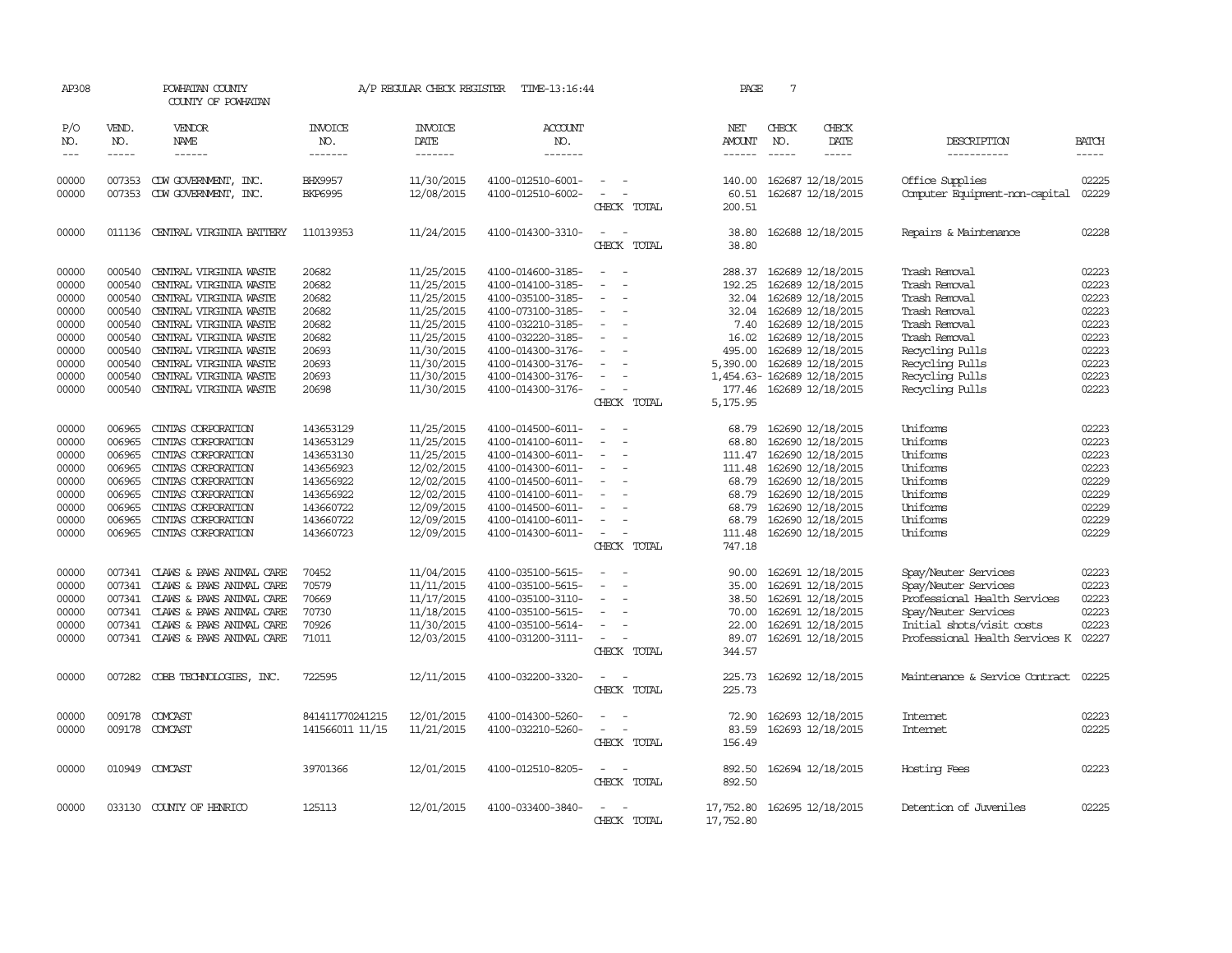| AP308                                                                                           |                                                                                                  | POWHATAN COUNTY<br>COUNTY OF POWHATAN                                                                                                                                                                                                                                                                        |                                                                                                                                                                                                             | A/P REGULAR CHECK REGISTER                                                                                                                             | TIME-13:16:44                                                                                                                                                                                                                       |                                                                                                                                                                           | PAGE                                                                                                           | 8            |                                                                                                                                                                                                                                                   |                                                                                                                                                                                                                            |                                                                                                 |
|-------------------------------------------------------------------------------------------------|--------------------------------------------------------------------------------------------------|--------------------------------------------------------------------------------------------------------------------------------------------------------------------------------------------------------------------------------------------------------------------------------------------------------------|-------------------------------------------------------------------------------------------------------------------------------------------------------------------------------------------------------------|--------------------------------------------------------------------------------------------------------------------------------------------------------|-------------------------------------------------------------------------------------------------------------------------------------------------------------------------------------------------------------------------------------|---------------------------------------------------------------------------------------------------------------------------------------------------------------------------|----------------------------------------------------------------------------------------------------------------|--------------|---------------------------------------------------------------------------------------------------------------------------------------------------------------------------------------------------------------------------------------------------|----------------------------------------------------------------------------------------------------------------------------------------------------------------------------------------------------------------------------|-------------------------------------------------------------------------------------------------|
| P/O<br>NO.<br>$\frac{1}{2}$                                                                     | VEND.<br>NO.                                                                                     | VENDOR<br>NAME<br>------                                                                                                                                                                                                                                                                                     | <b>INVOICE</b><br>NO.<br>-------                                                                                                                                                                            | <b>INVOICE</b><br>DATE<br>-------                                                                                                                      | <b>ACCOUNT</b><br>NO.<br>-------                                                                                                                                                                                                    |                                                                                                                                                                           | NET<br>AMOUNT                                                                                                  | CHECK<br>NO. | CHECK<br>DATE<br>$- - - - -$                                                                                                                                                                                                                      | DESCRIPTION<br>-----------                                                                                                                                                                                                 | <b>BATCH</b><br>$- - - - -$                                                                     |
| 00000                                                                                           |                                                                                                  | 010587 COX, RICHARD K.                                                                                                                                                                                                                                                                                       | MILEAGE NOV/DEC                                                                                                                                                                                             | 12/09/2015                                                                                                                                             | 4100-022100-5510-                                                                                                                                                                                                                   | $\sim$<br>CHECK TOTAL                                                                                                                                                     | 346.74                                                                                                         |              | 346.74 162696 12/18/2015                                                                                                                                                                                                                          | Travel/Mileage/Parking/Tolls                                                                                                                                                                                               | 02225                                                                                           |
| 00000                                                                                           | 008787 DW                                                                                        |                                                                                                                                                                                                                                                                                                              | 15334700                                                                                                                                                                                                    | 11/30/2015                                                                                                                                             | 4100-012410-3320-                                                                                                                                                                                                                   | $\frac{1}{2} \left( \frac{1}{2} \right) \left( \frac{1}{2} \right) = \frac{1}{2} \left( \frac{1}{2} \right)$<br>CHECK TOTAL                                               | 1,800.00<br>1,800.00                                                                                           |              | 162697 12/18/2015                                                                                                                                                                                                                                 | Maintenance & Service Contract                                                                                                                                                                                             | 02227                                                                                           |
| 00000                                                                                           |                                                                                                  | 010404 DOBBINS, TERESA HASH                                                                                                                                                                                                                                                                                  | 50673                                                                                                                                                                                                       | 11/19/2015                                                                                                                                             | 4100-021600-6001-                                                                                                                                                                                                                   | $\sim$<br>$\sim$<br>CHECK TOTAL                                                                                                                                           | 37.43<br>37.43                                                                                                 |              | 162698 12/18/2015                                                                                                                                                                                                                                 | Office Supplies                                                                                                                                                                                                            | 02224                                                                                           |
| 00000<br>00000<br>00000<br>00000<br>00000<br>00000<br>00000<br>00000<br>00000<br>00000<br>00000 | 000860<br>000860<br>000860<br>000860<br>000860<br>000860<br>000860<br>000860<br>000860<br>000860 | DOMINION VIRGINIA POWER<br>DOMINION VIRGINIA POWER<br>DOMINION VIRGINIA POWER<br>DOMINION VIRGINIA POWER<br>DOMINION VIRGINIA POWER<br>DOMINION VIRGINIA POWER<br>DOMINION VIRGINIA POWER<br>DOMINION VIRGINIA POWER<br>DOMINION VIRGINIA POWER<br>DOMINION VIRGINIA POWER<br>000860 DOMINION VIRGINIA POWER | 12216678331215<br>12235073341215<br>2322252509 1215<br>0432180008 1215<br>0863807277 1215<br>1498464559 1215<br>1982170001 1215<br>2142337506 1215<br>2312285006 1215<br>2346327501 1215<br>2346327501 1215 | 12/03/2015<br>12/03/2015<br>12/03/2015<br>12/03/2015<br>12/03/2015<br>12/03/2015<br>12/03/2015<br>12/03/2015<br>12/03/2015<br>12/03/2015<br>12/03/2015 | 4100-031210-5110-<br>4100-014300-5110-<br>4100-031200-5110-<br>4100-014600-5110-<br>4100-014600-5110-<br>4100-014600-5110-<br>4100-014100-5110-<br>4100-014600-5110-<br>4100-014100-5110-<br>4100-014100-5110-<br>4100-031200-5110- | $\equiv$<br>$\equiv$<br>$\overline{\phantom{a}}$<br>$\equiv$<br>$\overline{\phantom{a}}$<br>$\equiv$<br>$\equiv$<br>$\equiv$<br>$\sim$<br>$\sim$<br>CHECK TOTAL           | 259.77<br>227.68<br>167.13<br>46.70<br>20.09<br>11.47<br>32.80<br>1,905.74<br>1,905.74<br>4,912.27             |              | 162699 12/18/2015<br>162699 12/18/2015<br>162699 12/18/2015<br>138.94 162699 12/18/2015<br>162699 12/18/2015<br>162699 12/18/2015<br>162699 12/18/2015<br>162699 12/18/2015<br>196.21 162699 12/18/2015<br>162699 12/18/2015<br>162699 12/18/2015 | Electricity - Comunications H<br>Electricity<br>Electricity<br>Electricity<br>Electricity<br>Electricity<br>Electricity<br>Electricity<br>Electricity<br>Electricity<br>Electricity                                        | 02223<br>02223<br>02227<br>02229<br>02229<br>02229<br>02229<br>02229<br>02229<br>02229<br>02229 |
| 00000<br>00000<br>00000<br>00000<br>00000<br>00000<br>00000<br>00000<br>00000<br>00000          | 000860<br>000860<br>000860<br>000860<br>000860<br>000860<br>000860<br>000860<br>000860<br>000860 | DOMINION VIRGINIA POWER<br>DOMINION VIRGINIA POWER<br>DOMINION VIRGINIA POWER<br>DOMINION VIRGINIA POWER<br>DOMINION VIRGINIA POWER<br>DOMINION VIRGINIA POWER<br>DOMINION VIRGINIA POWER<br>DOMINION VIRGINIA POWER<br>DOMINION VIRGINIA POWER<br>DOMINION VIRGINIA POWER                                   | 2613832712 1215<br>2352270009 1215<br>2442170003 1215<br>2462222502 1215<br>2476067034 1215<br>2912605595 1215<br>2972120006 1215<br>3451094936 1215<br>3496131156 1215<br>3507951824 1215                  | 12/03/2015<br>12/03/2015<br>12/03/2015<br>12/03/2015<br>12/03/2015<br>12/03/2015<br>12/03/2015<br>12/03/2015<br>12/03/2015<br>12/03/2015               | 4100-022100-5110-<br>4100-014100-5110-<br>4100-014100-5110-<br>4100-014100-5110-<br>4100-014100-5110-<br>4100-014100-5110-<br>4100-014100-5110-<br>4100-014600-5110-<br>4100-014100-5110-<br>4100-014600-5110-                      | $\equiv$<br>$\overline{\phantom{a}}$<br>$\overline{\phantom{a}}$<br>$\equiv$<br>$\sim$<br>$\sim$<br>$\sim$<br>$\overline{\phantom{a}}$<br>$\sim$<br>$\sim$<br>CHECK TOTAL | 152.92<br>171.49<br>1,442.59<br>3,471.38<br>188.10<br>183.29<br>1,313.86<br>21.76<br>6.59<br>44.22<br>6,996.20 |              | 162700 12/18/2015<br>162700 12/18/2015<br>162700 12/18/2015<br>162700 12/18/2015<br>162700 12/18/2015<br>162700 12/18/2015<br>162700 12/18/2015<br>162700 12/18/2015<br>162700 12/18/2015<br>162700 12/18/2015                                    | Electricity<br>Electricity<br>Electricity<br>Electricity<br>Electricity<br>Electricity<br>Electricity<br>Electricity<br>Electricity<br>Electricity                                                                         | 02225<br>02229<br>02229<br>02229<br>02229<br>02229<br>02229<br>02229<br>02229<br>02229          |
| 00000<br>00000<br>00000<br>00000<br>00000<br>00000<br>00000<br>00000<br>00000<br>00000          | 000860<br>000860<br>000860<br>000860<br>000860<br>000860<br>000860<br>000860<br>000860<br>000860 | DOMINION VIRGINIA POWER<br>DOMINION VIRGINIA POWER<br>DOMINION VIRGINIA POWER<br>DOMINION VIRGINIA POWER<br>DOMINION VIRGINIA POWER<br>DOMINION VIRGINIA POWER<br>DOMINION VIRGINIA POWER<br>DOMINION VIRGINIA POWER<br>DOMINION VIRGINIA POWER<br>DOMINION VIRGINIA POWER                                   | 40620353911215<br>62117898101215<br>89710693341215<br>4165680929 1215<br>8009370571 1215<br>4691491015 1215<br>4732217502 1215<br>5652237503 1215<br>6024003557 1215<br>7765134072 1215                     | 12/03/2015<br>12/03/2015<br>12/03/2015<br>12/04/2015<br>12/04/2015<br>12/03/2015<br>12/03/2015<br>12/03/2015<br>12/04/2015<br>11/30/2015               | 4100-031210-5110-<br>4100-031210-5110-<br>4100-014300-5110-<br>4100-031210-5110-<br>4100-031210-5110-<br>4100-014600-5110-<br>4100-014600-5110-<br>4100-014600-5110-<br>4100-014100-5110-<br>4100-014100-5110-                      | $\sim$ $-$<br>$\sim$<br>$\equiv$<br>$\overline{\phantom{a}}$<br>$\overline{\phantom{a}}$<br>$\equiv$<br>$\overline{\phantom{a}}$<br>$\equiv$<br>$\equiv$<br>CHECK TOTAL   | 118.25<br>126.73<br>106.08<br>141.03<br>35.88<br>30.41<br>56.15<br>7.19<br>28.23<br>645.94<br>1,295.89         |              | 162701 12/18/2015<br>162701 12/18/2015<br>162701 12/18/2015<br>162701 12/18/2015<br>162701 12/18/2015<br>162701 12/18/2015<br>162701 12/18/2015<br>162701 12/18/2015<br>162701 12/18/2015<br>162701 12/18/2015                                    | Electricity - Comunications H<br>Electricity - Comunications H<br>Electricity<br>Electricity - Comunications H<br>Electricity - Comunications H<br>Electricity<br>Electricity<br>Electricity<br>Electricity<br>Electricity | 02223<br>02223<br>02223<br>02225<br>02225<br>02229<br>02229<br>02229<br>02229<br>02229          |
| 00000<br>00000                                                                                  | 008750<br>008750                                                                                 | DOMINION VIRGINIA POWER<br>DOMINION VIRGINIA POWER                                                                                                                                                                                                                                                           | 1111352108 1215<br>4108499288 1215                                                                                                                                                                          | 12/03/2015<br>12/03/2015                                                                                                                               | 4100-053910-5643-<br>4100-053910-5643-                                                                                                                                                                                              | $\sim$<br>$\omega_{\rm{max}}$ and $\omega_{\rm{max}}$<br>CHECK TOTAL                                                                                                      | 304.43<br>198.38<br>502.81                                                                                     |              | 162702 12/18/2015<br>162702 12/18/2015                                                                                                                                                                                                            | PCCAA Services - Federal CSBG<br>PCCAA Services - Federal CSBG                                                                                                                                                             | 02227<br>02227                                                                                  |
| 00000                                                                                           |                                                                                                  | 011129 DOW, DIANE L.                                                                                                                                                                                                                                                                                         | <b>GRAND JURY</b>                                                                                                                                                                                           | 12/08/2015                                                                                                                                             | 4100-021100-1700-                                                                                                                                                                                                                   | $\equiv$<br>CHECK TOTAL                                                                                                                                                   | 30.00<br>30.00                                                                                                 |              | 162703 12/18/2015                                                                                                                                                                                                                                 | COMP: Jurors & Witnesses                                                                                                                                                                                                   | 02225                                                                                           |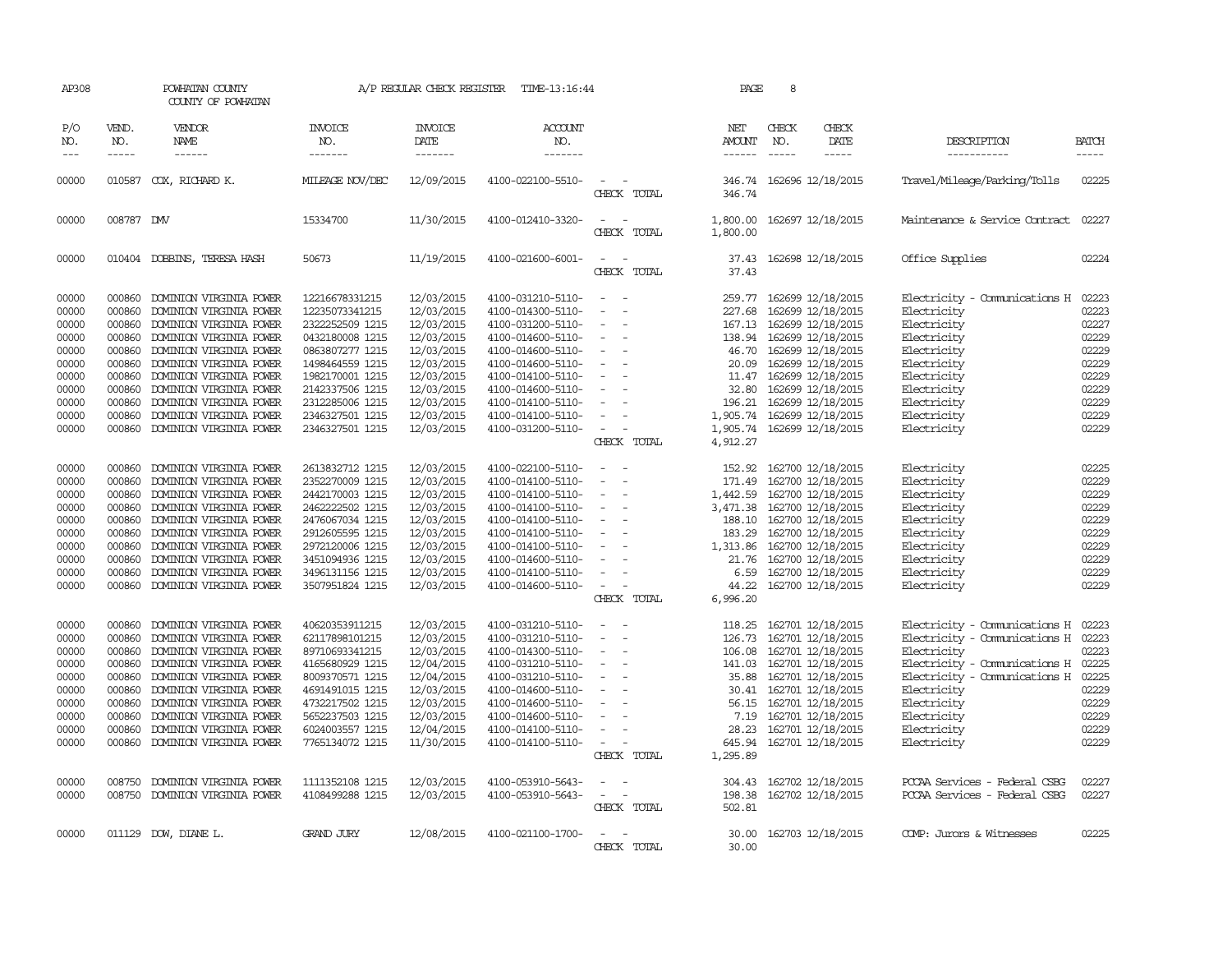| AP308                                              |                                                          | POWHATAN COUNTY<br>COUNTY OF POWHATAN                                                                                                                                   |                                              | A/P REGULAR CHECK REGISTER                                                       | TIME-13:16:44                                                                                                              |                                                               | PAGE                                                                 | 9                             |                                                                                                                            |                                                                                                                                                    |                                                    |
|----------------------------------------------------|----------------------------------------------------------|-------------------------------------------------------------------------------------------------------------------------------------------------------------------------|----------------------------------------------|----------------------------------------------------------------------------------|----------------------------------------------------------------------------------------------------------------------------|---------------------------------------------------------------|----------------------------------------------------------------------|-------------------------------|----------------------------------------------------------------------------------------------------------------------------|----------------------------------------------------------------------------------------------------------------------------------------------------|----------------------------------------------------|
| P/O<br>NO.<br>$---$                                | VEND.<br>NO.<br>$- - - - -$                              | <b>VENDOR</b><br>NAME<br>------                                                                                                                                         | <b>INVOICE</b><br>NO.<br>-------             | <b>INVOICE</b><br>DATE<br>-------                                                | <b>ACCOUNT</b><br>NO.<br>-------                                                                                           |                                                               | NET<br>AMOUNT<br>------                                              | CHECK<br>NO.<br>$\frac{1}{2}$ | CHECK<br>DATE                                                                                                              | DESCRIPTION<br>-----------                                                                                                                         | <b>BATCH</b><br>-----                              |
| 00000<br>00000                                     | 009571                                                   | 009571 DURHAM, MARILYN<br>DURHAM, MARILYN                                                                                                                               | <b>HOMICIDE SEMINA</b><br>131885             | 12/01/2015<br>12/04/2015                                                         | 4100-031200-5540-<br>4100-031200-6014-                                                                                     | $\overline{\phantom{a}}$<br>$\sim$<br>CHECK TOTAL             | 25.00<br>13.97<br>38.97                                              |                               | 162704 12/18/2015<br>162704 12/18/2015                                                                                     | Conferences & Training<br>Other Operating Supplies                                                                                                 | 02223<br>02227                                     |
| 00000                                              | 006787                                                   | DURRBECK, GEORGE                                                                                                                                                        | 267791                                       | 11/20/2015                                                                       | 4100-035100-3310-                                                                                                          | $\sim$<br>CHECK TOTAL                                         | 24.00<br>24.00                                                       |                               | 162705 12/18/2015                                                                                                          | Repairs & Maintenance                                                                                                                              | 02223                                              |
| 00000                                              |                                                          | 006842 EAGLE FIRE INC.                                                                                                                                                  | SRVCE091705                                  | 11/13/2015                                                                       | 4100-032210-3320-                                                                                                          | $\sim$<br>$\overline{\phantom{a}}$<br>CHECK TOTAL             | 714.00<br>714.00                                                     |                               | 162706 12/18/2015                                                                                                          | Maintenance & Service Contract                                                                                                                     | 02223                                              |
| 00000<br>00000                                     | 007509                                                   | ECK SUPPLY CO.<br>007509 ECK SUPPLY CO.                                                                                                                                 | 13820562REF<br>14113996                      | 8/14/2015<br>11/24/2015                                                          | 4100-014100-3310-<br>4100-014100-3310-                                                                                     | $\equiv$<br>$\equiv$<br>CHECK TOTAL                           | 105.94<br>78.16                                                      |                               | 27.78- 162707 12/18/2015<br>162707 12/18/2015                                                                              | Repairs & Maintenance<br>Repairs & Maintenance                                                                                                     | 02223<br>02223                                     |
| 00000<br>00000<br>00000<br>00000<br>00000<br>00000 | 006585<br>006585<br>006585<br>006585<br>006585<br>006585 | ELECTRICAL CONNECTION<br>ELECTRICAL CONNECTION<br><b>ELECTRICAL CONNECTION</b><br><b>ELECTRICAL CONNECTION</b><br>ELECTRICAL CONNECTION<br><b>ELECTRICAL CONNECTION</b> | 3623<br>3628<br>3632<br>3633<br>3634<br>3636 | 12/01/2015<br>11/30/2015<br>12/03/2015<br>12/03/2015<br>12/03/2015<br>12/03/2015 | 4100-032220-3310-<br>4100-035100-3310-<br>4100-014300-3310-<br>4100-014100-3310-<br>4100-014100-3310-<br>4100-014100-3310- | $\sim$<br>$\equiv$<br>$\overline{\phantom{a}}$<br>CHECK TOTAL | 716.27<br>620.00<br>222.90<br>550.00<br>220.00<br>527.03<br>2,856.20 |                               | 162708 12/18/2015<br>162708 12/18/2015<br>162708 12/18/2015<br>162708 12/18/2015<br>162708 12/18/2015<br>162708 12/18/2015 | Repairs & Maintenance<br>Repairs & Maintenance<br>Repairs & Maintenance<br>Repairs & Maintenance<br>Repairs & Maintenance<br>Repairs & Maintenance | 02225<br>02225<br>02225<br>02225<br>02225<br>02225 |
| 00000                                              |                                                          | 006074 EVIDENT, INC.                                                                                                                                                    | 100908A                                      | 12/09/2015                                                                       | 4100-031200-6014-                                                                                                          | $\overline{\phantom{a}}$<br>CHECK TOTAL                       | 294.99<br>294.99                                                     |                               | 162709 12/18/2015                                                                                                          | Other Operating Supplies                                                                                                                           | 02227                                              |
| 00000                                              |                                                          | 007997 FEATHERSTON, LARRY M.                                                                                                                                            | TREE SERVICE                                 | 12/11/2015                                                                       | 4100-014300-3310-                                                                                                          | $\equiv$<br>$\sim$<br>CHECK TOTAL                             | 475.00<br>475.00                                                     |                               | 162710 12/18/2015                                                                                                          | Repairs & Maintenance                                                                                                                              | 02229                                              |
| 00000<br>00000<br>00000<br>00000                   | 000338<br>000338<br>000338                               | FIRE PROTECTION EQUIP. CO<br>FIRE PROTECTION EQUIP. CO<br>FIRE PROTECTION EQUIP. CO<br>000338 FIRE PROTECTION EQUIP. CO                                                 | 62155<br>62614<br>62639<br>90280             | 11/04/2015<br>11/25/2015<br>11/25/2015<br>11/09/2015                             | 4100-032200-6010-<br>4100-032200-5540-<br>4100-032200-6010-<br>4100-032200-5540-                                           | $\equiv$<br>$\sim$<br>CHECK TOTAL                             | 30.45<br>139.70<br>493.82<br>471.75<br>1,135.72                      |                               | 162711 12/18/2015<br>162711 12/18/2015<br>162711 12/18/2015<br>162711 12/18/2015                                           | Breathing Apparatus<br>Travel - Convention & Educatio<br>Breathing Apparatus<br>Travel - Convention & Educatio                                     | 02225<br>02225<br>02225<br>02225                   |
| 00000                                              | 000690                                                   | FLATROCK TIRE & AUTO                                                                                                                                                    | 0014070                                      | 11/25/2015                                                                       | 4100-031200-6009-                                                                                                          | $\overline{\phantom{a}}$<br>CHECK TOTAL                       | 2,565.81<br>2,565.81                                                 |                               | 162712 12/18/2015                                                                                                          | Auto Parts/Repairs                                                                                                                                 | 02223                                              |
| 00000                                              |                                                          | 006522 FOOD LION                                                                                                                                                        | 0092                                         | 12/09/2015                                                                       | 4100-035100-6022-                                                                                                          | $\equiv$<br>CHECK TOTAL                                       | 203.96<br>203.96                                                     |                               | 162713 12/18/2015                                                                                                          | Dog Food/Supplies                                                                                                                                  | 02227                                              |
| 00000                                              |                                                          | 006869 GALE GROUP                                                                                                                                                       | 56816314                                     | 12/04/2015                                                                       | 4100-073100-6012-                                                                                                          | $\sim$<br>CHECK TOTAL                                         | 24.79<br>24.79                                                       |                               | 162714 12/18/2015                                                                                                          | Books & Subscriptions                                                                                                                              | 02229                                              |
| 00000<br>00000                                     | 009280<br>009280                                         | GOODWAN SPECIALIZED<br>GOODWAN SPECIALIZED                                                                                                                              | 13051G<br>3333                               | 11/30/2015<br>12/11/2015                                                         | 4100-032200-6009-<br>4100-032200-6009-                                                                                     | $\sim$<br>$\sim$<br>CHECK TOTAL                               | 2,419.80<br>794.38<br>3,214.18                                       |                               | 162715 12/18/2015<br>162715 12/18/2015                                                                                     | Auto Repairs and Parts<br>Auto Repairs and Parts                                                                                                   | 02223<br>02225                                     |
| 00000                                              |                                                          | 010228 GOVERNMENT FINANCE                                                                                                                                               | 0114354S                                     | 11/24/2015                                                                       | 4100-012100-6012-                                                                                                          | $\overline{\phantom{a}}$<br>$\sim$<br>CHECK TOTAL             | 50.00<br>50.00                                                       |                               | 162716 12/18/2015                                                                                                          | Books & Subscriptions                                                                                                                              | 02226                                              |
| 00000                                              |                                                          | 008700 GRADWELL, MELISSA LOWE                                                                                                                                           | VRS TRAINING                                 | 12/07/2015                                                                       | 4100-012220-5510-                                                                                                          | $\equiv$<br>CHECK TOTAL                                       | 64.86<br>64.86                                                       |                               | 162717 12/18/2015                                                                                                          | Travel-mileage                                                                                                                                     | 02223                                              |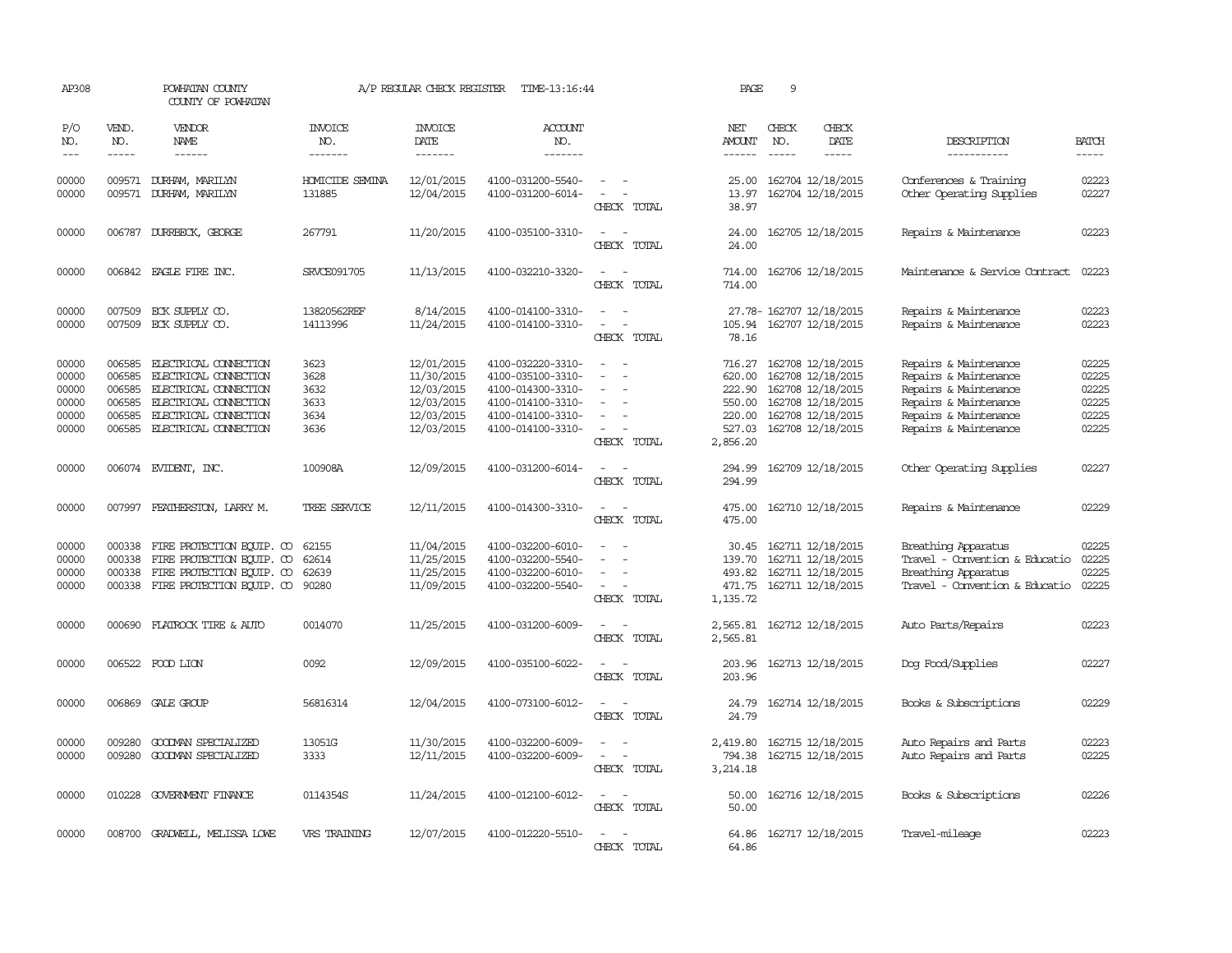| AP308                                              |                                                | POWHATAN COUNTY<br>COUNTY OF POWHATAN                                                                                                             |                                                           | A/P REGULAR CHECK REGISTER                                                      | TIME-13:16:44                                                                                                              |                                                                                                                                                                                        | PAGE                                                         | 10                            |                                                                                                                                   |                                                                                                                                                                      |                                                    |
|----------------------------------------------------|------------------------------------------------|---------------------------------------------------------------------------------------------------------------------------------------------------|-----------------------------------------------------------|---------------------------------------------------------------------------------|----------------------------------------------------------------------------------------------------------------------------|----------------------------------------------------------------------------------------------------------------------------------------------------------------------------------------|--------------------------------------------------------------|-------------------------------|-----------------------------------------------------------------------------------------------------------------------------------|----------------------------------------------------------------------------------------------------------------------------------------------------------------------|----------------------------------------------------|
| P/O<br>NO.<br>$---$                                | VEND.<br>NO.<br>$- - - - -$                    | VENDOR<br>NAME<br>$- - - - - -$                                                                                                                   | <b>INVOICE</b><br>NO.<br>-------                          | <b>INVOICE</b><br>DATE<br>-------                                               | ACCOUNT<br>NO.<br>-------                                                                                                  |                                                                                                                                                                                        | NET<br><b>AMOUNT</b><br>$- - - - - -$                        | CHECK<br>NO.<br>$\frac{1}{2}$ | CHECK<br>DATE<br>$- - - - -$                                                                                                      | DESCRIPTION<br>-----------                                                                                                                                           | <b>BATCH</b><br>-----                              |
| 00000                                              | 006763                                         | GREENBERG & ASSOCIATES                                                                                                                            | 2623                                                      | 11/30/2015                                                                      | 4100-031200-3110-                                                                                                          | CHECK TOTAL                                                                                                                                                                            | 360.00<br>360.00                                             |                               | 162718 12/18/2015                                                                                                                 | Professional Health Services                                                                                                                                         | 02223                                              |
| 00000                                              | 008400                                         | HEROES APPAREL, LLC                                                                                                                               | 1660996                                                   | 12/01/2015                                                                      | 4100-031200-6011-                                                                                                          | $\sim$<br>$\overline{\phantom{a}}$<br>CHECK TOTAL                                                                                                                                      | 79.00<br>79.00                                               |                               | 162719 12/18/2015                                                                                                                 | Uniforms                                                                                                                                                             | 02223                                              |
| 00000                                              |                                                | 009652 HORIZON DISTRIBUTORS INC                                                                                                                   | 4R004145                                                  | 11/10/2015                                                                      | 4100-014500-3319-                                                                                                          | $\sim$<br>$\sim$<br>CHECK TOTAL                                                                                                                                                        | 28.93<br>28.93                                               |                               | 162720 12/18/2015                                                                                                                 | Equipment Repairs and Maintena                                                                                                                                       | 02225                                              |
| 00000                                              |                                                | 009067 HOWLAND, CATHY                                                                                                                             | PARADE FEE                                                | 12/10/2015                                                                      | 4100-083500-5810-                                                                                                          | CHECK TOTAL                                                                                                                                                                            | 25.00<br>25.00                                               |                               | 162721 12/18/2015                                                                                                                 | Dues/Association Memberships                                                                                                                                         | 02228                                              |
| 00000                                              | 009653                                         | HYLAND SOFTWARE, INC.                                                                                                                             | 330528                                                    | 12/02/2015                                                                      | 4100-012510-8205-                                                                                                          | $\equiv$<br>CHECK TOTAL                                                                                                                                                                | 4,800.00<br>4,800.00                                         |                               | 162722 12/18/2015                                                                                                                 | Hosting Fees                                                                                                                                                         | 02225                                              |
| 00000<br>00000                                     | 010487<br>010487                               | IBM CORPORATION<br>IBM CORPORATION                                                                                                                | O7424F2<br>O7424F2                                        | 12/01/2015<br>12/01/2015                                                        | 4100-095101-9300-<br>4100-095101-9301-                                                                                     | $\frac{1}{2} \left( \frac{1}{2} \right) \left( \frac{1}{2} \right) \left( \frac{1}{2} \right) \left( \frac{1}{2} \right)$<br>$\overline{\phantom{a}}$<br>$\overline{a}$<br>CHECK TOTAL | 773.33<br>81.24<br>854.57                                    |                               | 162723 12/18/2015<br>162723 12/18/2015                                                                                            | AS400 Lease - Principal<br>AS400 Lease - Interest                                                                                                                    | 02223<br>02223                                     |
| 00000                                              | 008953 ICMA                                    |                                                                                                                                                   | 2016 DUES                                                 | 12/15/2015                                                                      | 4100-012100-5810-                                                                                                          | $\sim$<br>$\sim$<br>CHECK TOTAL                                                                                                                                                        | 1,265.84<br>1,265.84                                         |                               | 162724 12/18/2015                                                                                                                 | Dues/Association Memberships                                                                                                                                         | 02227                                              |
| 00000                                              |                                                | 010231 J & K HEAVY TRUCKS &                                                                                                                       | 5461                                                      | 11/13/2015                                                                      | 4100-032200-6009-                                                                                                          | $\sim$<br>$\sim$<br>CHECK TOTAL                                                                                                                                                        | 149.74<br>149.74                                             |                               | 162725 12/18/2015                                                                                                                 | Auto Repairs and Parts                                                                                                                                               | 02223                                              |
| 00000<br>00000<br>00000<br>00000<br>00000<br>00000 | 000120<br>000120<br>000120<br>000120<br>000120 | <b>JAMES RIVER AIR</b><br><b>JAMES RIVER AIR</b><br><b>JAMES RIVER AIR</b><br>JAMES RIVER AIR<br><b>JAMES RIVER AIR</b><br>000120 JAMES RIVER AIR | S62127<br>S62492<br>1008891<br>S61751<br>S62507<br>S62575 | 11/25/2015<br>11/30/2015<br>9/08/2015<br>11/30/2015<br>11/30/2015<br>11/30/2015 | 4100-014100-3308-<br>4100-014100-3308-<br>4100-014100-3308-<br>4100-014100-3308-<br>4100-014100-3308-<br>4100-014100-3308- | $\equiv$<br>$\sim$<br>CHECK TOTAL                                                                                                                                                      | 707.00<br>215.00<br>1,439.46<br>516.00<br>815.36<br>3,642.82 |                               | 162726 12/18/2015<br>162726 12/18/2015<br>50.00- 162726 12/18/2015<br>162726 12/18/2015<br>162726 12/18/2015<br>162726 12/18/2015 | HVAC Service and Repairs<br>HVAC Service and Repairs<br>HVAC Service and Repairs<br>HVAC Service and Repairs<br>HVAC Service and Repairs<br>HVAC Service and Repairs | 02223<br>02223<br>02223<br>02228<br>02228<br>02228 |
| 00000                                              |                                                | 011124 JOHNSON, KAREN R.                                                                                                                          | <b>GRAND JURY</b>                                         | 12/08/2015                                                                      | 4100-021100-1700-                                                                                                          | $\sim$<br>CHECK TOTAL                                                                                                                                                                  | 30.00<br>30.00                                               |                               | 162727 12/18/2015                                                                                                                 | COMP: Jurors & Witnesses                                                                                                                                             | 02225                                              |
| 00000                                              |                                                | 011130 KORMANEC, MICHAEL L.                                                                                                                       | <b>GRAND JURY</b>                                         | 12/08/2015                                                                      | 4100-021100-1700-                                                                                                          | $\sim$<br>$\sim$<br>CHECK TOTAL                                                                                                                                                        | 30.00<br>30.00                                               |                               | 162728 12/18/2015                                                                                                                 | COMP: Jurors & Witnesses                                                                                                                                             | 02225                                              |
| 00000                                              |                                                | 010771 LAND AND COATES, INC.                                                                                                                      | 637983                                                    | 12/07/2015                                                                      | 4100-014500-6008-                                                                                                          | $\sim$<br>CHECK TOTAL                                                                                                                                                                  | 24.46                                                        |                               | 24.46 162729 12/18/2015                                                                                                           | Gas/Grease/Oil                                                                                                                                                       | 02225                                              |
| 00000                                              |                                                | 007981 LANGUAGE LINE SERVICES                                                                                                                     | 3732509                                                   | 11/30/2015                                                                      | 4100-031210-3140-                                                                                                          | $\sim$<br>$\sim$<br>CHECK TOTAL                                                                                                                                                        | 11.20                                                        |                               | 11.20 162730 12/18/2015                                                                                                           | Professional Services                                                                                                                                                | 02225                                              |
| 00000                                              |                                                | 000166 LUCK STONE CORP.                                                                                                                           | 100455126                                                 | 11/15/2015                                                                      | 4100-014300-3310-                                                                                                          | CHECK TOTAL                                                                                                                                                                            | 239.97<br>239.97                                             |                               | 162731 12/18/2015                                                                                                                 | Repairs & Maintenance                                                                                                                                                | 02223                                              |
| 00000                                              |                                                | 009552 MANSFIELD OIL COMPANY                                                                                                                      | SOLCD00130611                                             | 12/02/2015                                                                      | 4100-032200-5120-                                                                                                          | CHECK TOTAL                                                                                                                                                                            | 229.84<br>229.84                                             |                               | 162732 12/18/2015                                                                                                                 | Apparatus Fuel                                                                                                                                                       | 02223                                              |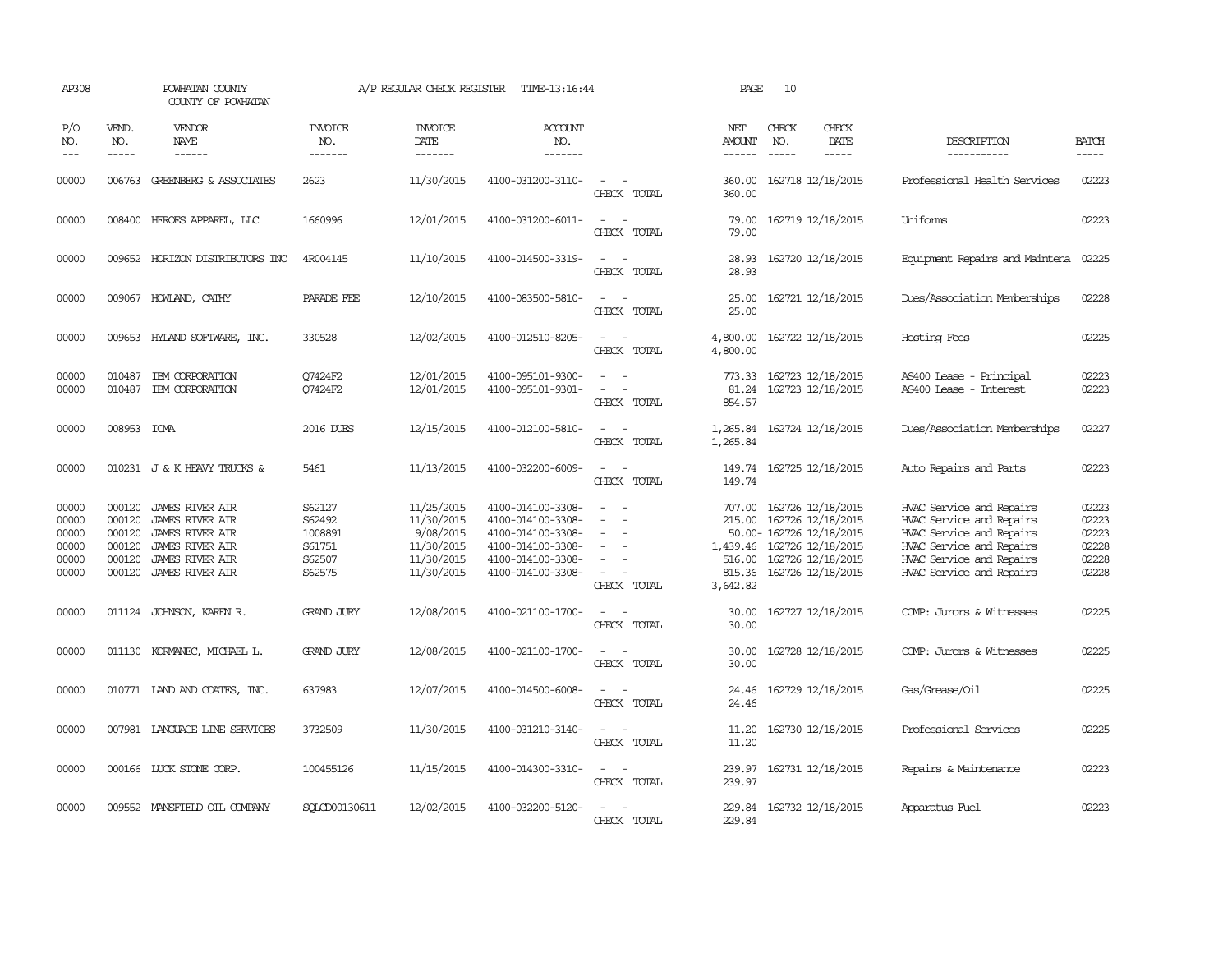| AP308                                                       |                                                | POWHATAN COUNTY<br>COUNTY OF POWHATAN                                                                                                                                                                   |                                                                    | A/P REGULAR CHECK REGISTER                                                                     | TIME-13:16:44                                                                                                                                   |                                                                                                       | PAGE                                                 | 11                                                                                                                               |                        |                                                                                                                                            |                                                             |
|-------------------------------------------------------------|------------------------------------------------|---------------------------------------------------------------------------------------------------------------------------------------------------------------------------------------------------------|--------------------------------------------------------------------|------------------------------------------------------------------------------------------------|-------------------------------------------------------------------------------------------------------------------------------------------------|-------------------------------------------------------------------------------------------------------|------------------------------------------------------|----------------------------------------------------------------------------------------------------------------------------------|------------------------|--------------------------------------------------------------------------------------------------------------------------------------------|-------------------------------------------------------------|
| P/O<br>NO.<br>$---$                                         | VEND.<br>NO.<br>$- - - - -$                    | VENDOR<br>NAME                                                                                                                                                                                          | <b>INVOICE</b><br>NO.<br>-------                                   | <b>INVOICE</b><br>DATE<br>-------                                                              | <b>ACCOUNT</b><br>NO.<br>-------                                                                                                                |                                                                                                       | NET<br>AMOUNT<br>$- - - - - -$                       | CHECK<br>NO.<br>$- - - - -$                                                                                                      | CHECK<br>DATE<br>----- | DESCRIPTION<br>-----------                                                                                                                 | <b>BATCH</b><br>-----                                       |
| 00000                                                       | 008885                                         | MARTIN, PEGGY                                                                                                                                                                                           | <b>WIMSBRG LIB</b>                                                 | 12/07/2015                                                                                     | 4100-073100-5510-                                                                                                                               | $\sim$<br>CHECK TOTAL                                                                                 | 92.00<br>92.00                                       | 162733 12/18/2015                                                                                                                |                        | Travel/Mileage/Parking/Tolls                                                                                                               | 02223                                                       |
| 00000                                                       |                                                | 009112 MID-STATE MARKINGS                                                                                                                                                                               | 15-030                                                             | 12/08/2015                                                                                     | 4100-014100-3310-                                                                                                                               | $\sim$<br>$\sim$<br>CHECK TOTAL                                                                       | 300.00<br>300.00                                     | 162734 12/18/2015                                                                                                                |                        | Repairs & Maintenance                                                                                                                      | 02225                                                       |
| 00000                                                       |                                                | 010924 MITCHELL PEST                                                                                                                                                                                    | 93803                                                              | 11/25/2015                                                                                     | 4100-035100-3320-                                                                                                                               | CHECK TOTAL                                                                                           | 65.00<br>65.00                                       | 162735 12/18/2015                                                                                                                |                        | Landscaping - Animal Control                                                                                                               | 02223                                                       |
| 00000                                                       |                                                | 006610 MO-JOHNS SANITATION                                                                                                                                                                              | 87672                                                              | 12/01/2015                                                                                     | 4100-014600-3311-                                                                                                                               | $\sim$<br>$\sim$<br>CHECK TOTAL                                                                       | 125.00<br>125.00                                     | 162736 12/18/2015                                                                                                                |                        | Portable Bathrooms                                                                                                                         | 02228                                                       |
| 00000                                                       |                                                | 010646 MURRAY AUTOMOTTVE                                                                                                                                                                                | 17182                                                              | 12/01/2015                                                                                     | 4100-032200-6009-                                                                                                                               | $\sim$ $\sim$<br>CHECK TOTAL                                                                          | 281.86<br>281.86                                     | 162737 12/18/2015                                                                                                                |                        | Auto Repairs and Parts                                                                                                                     | 02225                                                       |
| 00000<br>00000                                              |                                                | 007297 NAFECO, INC.<br>007297 NAFECO, INC.                                                                                                                                                              | 801567<br>803319                                                   | 11/17/2015<br>12/02/2015                                                                       | 4100-032200-3310-<br>4100-032200-6011-                                                                                                          | $\overline{\phantom{a}}$<br>CHECK TOTAL                                                               | 91.00<br>514.08<br>605.08                            | 162738 12/18/2015<br>162738 12/18/2015                                                                                           |                        | Equipment Repair<br>Protective Gear/Uniforms                                                                                               | 02223<br>02225                                              |
| 00000<br>00000                                              | 007098<br>007098                               | OLD DOMINION ROOFING AND<br>OLD DOMINION ROOFING AND                                                                                                                                                    | 4845<br>4852                                                       | 11/16/2015<br>11/18/2015                                                                       | 4100-014100-3310-<br>4100-014100-3310-                                                                                                          | $\sim$<br>$\overline{\phantom{a}}$<br>CHECK TOTAL                                                     | 1,220.00<br>1,165.00<br>2,385.00                     | 162739 12/18/2015<br>162739 12/18/2015                                                                                           |                        | Repairs & Maintenance<br>Repairs & Maintenance                                                                                             | 02223<br>02223                                              |
| 00000                                                       |                                                | 009281 OVER DRIVE, INC.                                                                                                                                                                                 | 13690004120215                                                     | 12/02/2015                                                                                     | 4100-073100-6012-                                                                                                                               | CHECK TOTAL                                                                                           | 7.00<br>7.00                                         | 162740 12/18/2015                                                                                                                |                        | Books & Subscriptions                                                                                                                      | 02223                                                       |
| 00000                                                       |                                                | 008967 PACIELLO, BRIGID                                                                                                                                                                                 | MILEAGE                                                            | 12/08/2015                                                                                     | 4100-011010-5510-                                                                                                                               | $\sim$ $\sim$<br>CHECK TOTAL                                                                          | 36.57<br>36.57                                       | 162741 12/18/2015                                                                                                                |                        | Travel/Mileage/Parking/Tolls                                                                                                               | 02224                                                       |
| 00000<br>00000<br>00000                                     | 000375<br>000375                               | PIEDMONT REGIONAL JAIL<br>PIEDMONT REGIONAL JAIL<br>000375 PIEDMONT REGIONAL JAIL                                                                                                                       | 2050<br>2633<br>2645                                               | 11/30/2015<br>10/31/2015<br>10/31/2015                                                         | 4100-033400-3841-<br>4100-033400-3841-<br>4100-033400-3845-                                                                                     | $\equiv$<br>$\sim$<br>$\equiv$<br>$\overline{\phantom{a}}$<br>$\overline{\phantom{a}}$<br>CHECK TOTAL | 28,416.00<br>28,480.00<br>1,897.85<br>58,793.85      | 162742 12/18/2015<br>162742 12/18/2015<br>162742 12/18/2015                                                                      |                        | Detention of Adults<br>Detention of Adults<br>Detention of Adults - Health C                                                               | 02227<br>02227<br>02227                                     |
| 00000                                                       |                                                | 001420 PITNEY BOWES, INC.                                                                                                                                                                               | 338588                                                             | 11/20/2015                                                                                     | 4100-021200-5210-                                                                                                                               | $\equiv$<br>CHECK TOTAL                                                                               | 221.62<br>221.62                                     | 162743 12/18/2015                                                                                                                |                        | Postage                                                                                                                                    | 02224                                                       |
| 00000                                                       |                                                | 011128 POLIGUIN, DEBORAH A.                                                                                                                                                                             | <b>GRAND JURY</b>                                                  | 12/08/2015                                                                                     | 4100-021100-1700-                                                                                                                               | CHECK TOTAL                                                                                           | 30.00<br>30.00                                       | 162744 12/18/2015                                                                                                                |                        | COMP: Jurors & Witnesses                                                                                                                   | 02225                                                       |
| 00000                                                       |                                                | 006923 POPULAR SUBSCRIPTION                                                                                                                                                                             | 04308                                                              | 11/23/2015                                                                                     | 4100-073100-6012-                                                                                                                               | $\sim$<br>$\sim$<br>CHECK TOTAL                                                                       | 1,400.37<br>1,400.37                                 | 162745 12/18/2015                                                                                                                |                        | Books & Subscriptions                                                                                                                      | 02224                                                       |
| 00000<br>00000<br>00000<br>00000<br>00000<br>00000<br>00000 | 001250<br>001250<br>001250<br>001250<br>001250 | POWHATAN AUTO & TRACTOR<br>POWHATAN AUTO & TRACTOR<br>001250 POWHATAN AUTO & TRACTOR<br>POWHATAN AUTO & TRACTOR<br>POWHATAN AUTO & TRACTOR<br>001250 POWHATAN AUTO & TRACTOR<br>POWHATAN AUTO & TRACTOR | 376510<br>376966<br>374495<br>374890<br>375429<br>375462<br>376082 | 11/23/2015<br>11/25/2015<br>11/06/2015<br>11/09/2015<br>11/13/2015<br>11/13/2015<br>11/19/2015 | 4100-014500-6009-<br>4100-031200-6009-<br>4100-032200-6009-<br>4100-014500-6008-<br>4100-032200-6009-<br>4100-032200-6009-<br>4100-032200-6009- | $\equiv$<br>$\overline{\phantom{a}}$<br>$\equiv$<br>$\sim$                                            | 72.48<br>103.78<br>67.95<br>29.97<br>124.35<br>49.49 | 162746 12/18/2015<br>74.11 162746 12/18/2015<br>162746 12/18/2015<br>162746 12/18/2015<br>162746 12/18/2015<br>162746 12/18/2015 |                        | Auto Parts & Repairs<br>Auto Parts/Repairs<br>Auto Repairs and Parts<br>Gas/Grease/Oil<br>Auto Repairs and Parts<br>Auto Repairs and Parts | 02224<br>02224<br>02225<br>02225<br>02225<br>02225<br>02225 |
| 00000                                                       |                                                | 001250 POWHATAN AUTO & TRACTOR                                                                                                                                                                          | 376861                                                             | 11/25/2015                                                                                     | 4100-014100-3310-                                                                                                                               | $\sim$                                                                                                |                                                      | 162746 12/18/2015<br>3.47 162746 12/18/2015                                                                                      |                        | Auto Repairs and Parts<br>Repairs & Maintenance                                                                                            | 02225                                                       |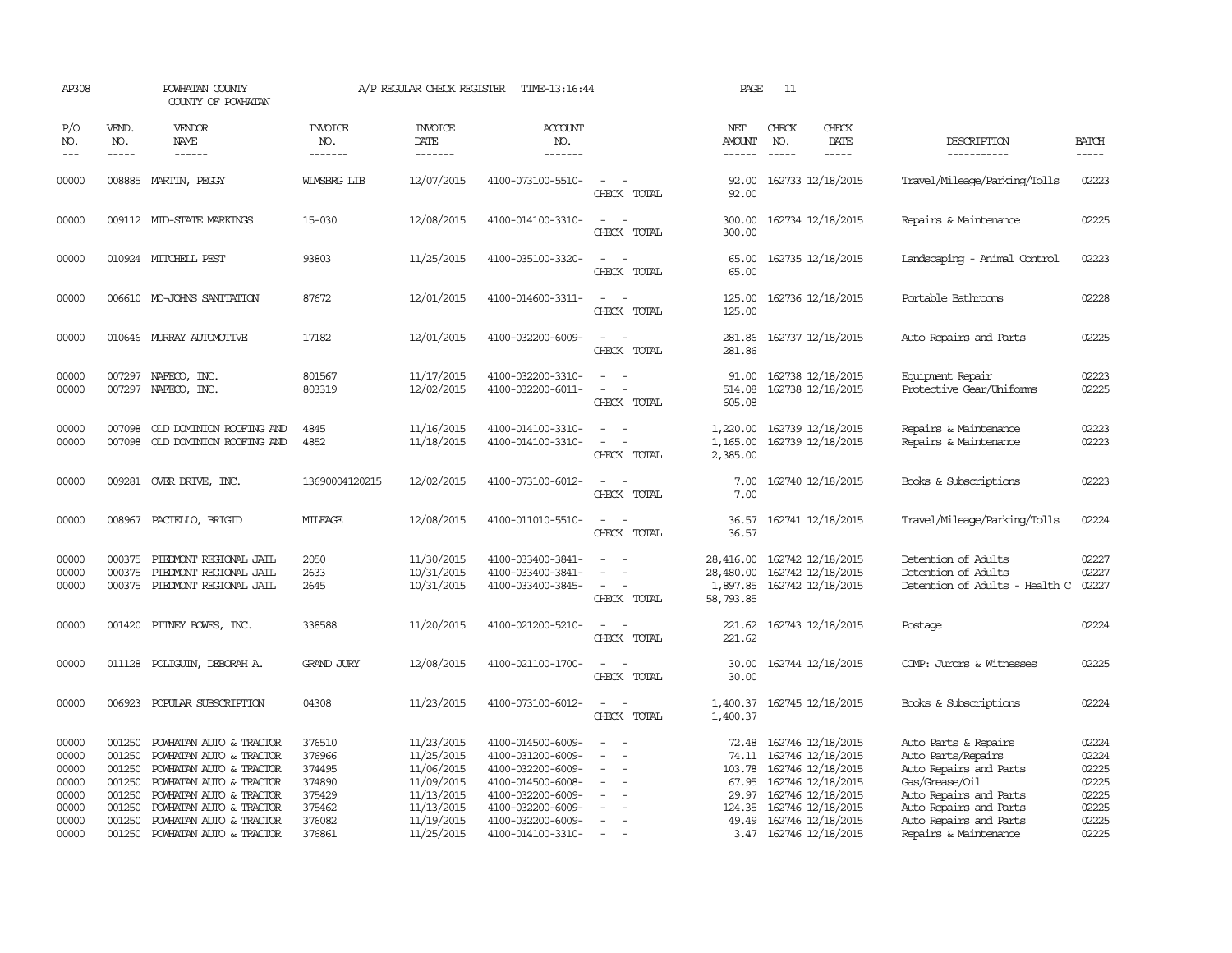| AP308                                                                                                             |                                                                                                  | POWHATAN COUNTY<br>COUNTY OF POWHATAN                                                                                                                                                                                                                                                                                                                               |                                                                                                                                                                                                                           | A/P REGULAR CHECK REGISTER                                                                                                                                                         | TIME-13:16:44                                                                                                                                                                                                                                                                 |                                                                                                                                                                                                                                             | PAGE                                                                                                                | 12                          |                                                                                                                                                                                                                                                                               |                                                                                                                                                                                                                                                                             |                                                                                                                   |
|-------------------------------------------------------------------------------------------------------------------|--------------------------------------------------------------------------------------------------|---------------------------------------------------------------------------------------------------------------------------------------------------------------------------------------------------------------------------------------------------------------------------------------------------------------------------------------------------------------------|---------------------------------------------------------------------------------------------------------------------------------------------------------------------------------------------------------------------------|------------------------------------------------------------------------------------------------------------------------------------------------------------------------------------|-------------------------------------------------------------------------------------------------------------------------------------------------------------------------------------------------------------------------------------------------------------------------------|---------------------------------------------------------------------------------------------------------------------------------------------------------------------------------------------------------------------------------------------|---------------------------------------------------------------------------------------------------------------------|-----------------------------|-------------------------------------------------------------------------------------------------------------------------------------------------------------------------------------------------------------------------------------------------------------------------------|-----------------------------------------------------------------------------------------------------------------------------------------------------------------------------------------------------------------------------------------------------------------------------|-------------------------------------------------------------------------------------------------------------------|
| P/O<br>NO.<br>$---$                                                                                               | VEND.<br>NO.<br>$\cdots$                                                                         | <b>VENDOR</b><br><b>NAME</b><br>------                                                                                                                                                                                                                                                                                                                              | <b>INVOICE</b><br>NO.<br>-------                                                                                                                                                                                          | <b>INVOICE</b><br><b>DATE</b><br>-------                                                                                                                                           | <b>ACCOUNT</b><br>NO.<br>-------                                                                                                                                                                                                                                              |                                                                                                                                                                                                                                             | NET<br><b>AMOUNT</b><br>$- - - - - -$                                                                               | CHECK<br>NO.<br>$- - - - -$ | CHECK<br>DATE<br>$- - - - -$                                                                                                                                                                                                                                                  | DESCRIPTION<br>-----------                                                                                                                                                                                                                                                  | <b>BATCH</b><br>$- - - - -$                                                                                       |
| 00000<br>00000                                                                                                    | 001250<br>001250                                                                                 | POWHATAN AUTO & TRACTOR<br>POWHATAN AUTO & TRACTOR                                                                                                                                                                                                                                                                                                                  | 377133<br>377149                                                                                                                                                                                                          | 11/27/2015<br>11/27/2015                                                                                                                                                           | 4100-032200-6009-<br>4100-032200-6009-                                                                                                                                                                                                                                        | $\sim$<br>$\sim$<br>$\sim$<br>CHECK TOTAL                                                                                                                                                                                                   | 536.09                                                                                                              |                             | 11.99 162746 12/18/2015<br>1.50- 162746 12/18/2015                                                                                                                                                                                                                            | Auto Repairs and Parts<br>Auto Repairs and Parts                                                                                                                                                                                                                            | 02225<br>02225                                                                                                    |
| 00000                                                                                                             | 001250                                                                                           | POWHATAN AUTO & TRACTOR                                                                                                                                                                                                                                                                                                                                             | 379066                                                                                                                                                                                                                    | 12/15/2015                                                                                                                                                                         | 4100-031200-6008-                                                                                                                                                                                                                                                             | $\overline{a}$<br>$\overline{\phantom{a}}$<br>CHECK TOTAL                                                                                                                                                                                   | 99.24<br>99.24                                                                                                      |                             | 162747 12/18/2015                                                                                                                                                                                                                                                             | Gas/Grease/Oil                                                                                                                                                                                                                                                              | 02227                                                                                                             |
| 00000<br>00000<br>00000<br>00000<br>00000<br>00000<br>00000<br>00000                                              |                                                                                                  | 006914 POWHATAN AUTO REPAIR<br>006914 POWHATAN AUTO REPAIR<br>006914 POWHATAN AUTO REPAIR<br>006914 POWHATAN AUTO REPAIR<br>006914 POWHATAN AUTO REPAIR<br>006914 POWHATAN AUTO REPAIR<br>006914 POWHATAN AUTO REPAIR<br>006914 POWHATAN AUTO REPAIR                                                                                                                | 749<br>750<br>751<br>752<br>739<br>755<br>753<br>754                                                                                                                                                                      | 11/25/2015<br>11/30/2015<br>12/02/2015<br>12/03/2015<br>10/20/2015<br>12/09/2015<br>12/07/2015<br>12/09/2015                                                                       | 4100-014500-6009-<br>4100-031200-6009-<br>4100-081100-6008-<br>4100-034100-6008-<br>4100-032200-6009-<br>4100-081100-6008-<br>4100-031200-6008-<br>4100-014100-6009-                                                                                                          | $\overline{\phantom{a}}$<br>$\overline{\phantom{a}}$<br>$\equiv$<br>$\sim$<br>CHECK TOTAL                                                                                                                                                   | 476.62<br>281.64<br>28.65<br>25.70<br>1,057.83<br>25.70<br>42.95<br>709.48<br>2,648.57                              |                             | 162748 12/18/2015<br>162748 12/18/2015<br>162748 12/18/2015<br>162748 12/18/2015<br>162748 12/18/2015<br>162748 12/18/2015<br>162748 12/18/2015<br>162748 12/18/2015                                                                                                          | Auto Parts & Repairs<br>Auto Parts/Repairs<br>Gas/Grease/Oil<br>Gas/Grease/Oil<br>Auto Repairs and Parts<br>Gas/Grease/Oil<br>Gas/Grease/Oil<br>Auto Parts & Repairs                                                                                                        | 02224<br>02224<br>02224<br>02224<br>02225<br>02225<br>02227<br>02228                                              |
| 00000                                                                                                             |                                                                                                  | 009612 POWHATAN COLLISION AND                                                                                                                                                                                                                                                                                                                                       | 1202613                                                                                                                                                                                                                   | 12/01/2015                                                                                                                                                                         | 4100-014400-6009-                                                                                                                                                                                                                                                             | $\equiv$<br>CHECK TOTAL                                                                                                                                                                                                                     | 62.80<br>62.80                                                                                                      |                             | 162749 12/18/2015                                                                                                                                                                                                                                                             | Auto Parts & Repairs                                                                                                                                                                                                                                                        | 02224                                                                                                             |
| 00000                                                                                                             |                                                                                                  | 006928 POWHATAN COUNTY DEPT. OF                                                                                                                                                                                                                                                                                                                                     | 12042015                                                                                                                                                                                                                  | 12/04/2015                                                                                                                                                                         | 4100-053910-5643-                                                                                                                                                                                                                                                             | $\sim$<br>$\sim$<br>CHECK TOTAL                                                                                                                                                                                                             | 226.00                                                                                                              |                             | 226.00 162750 12/18/2015                                                                                                                                                                                                                                                      | PCCAA Services - Federal CSBG                                                                                                                                                                                                                                               | 02224                                                                                                             |
| 00000<br>00000<br>00000<br>00000<br>00000<br>00000<br>00000<br>00000<br>00000<br>00000<br>00000<br>00000<br>00000 | 008294<br>008294<br>008294<br>008294<br>008294<br>008294<br>008294<br>008294<br>008294<br>008294 | POWHATAN COUNTY PUBLIC<br>POWHATAN COUNTY PUBLIC<br>POWHATAN COUNTY PUBLIC<br>POWHATAN COUNTY PUBLIC<br>POWHATAN COUNTY PUBLIC<br>008294 POWHATAN COUNTY PUBLIC<br>POWHATAN COUNTY PUBLIC<br>POWHATAN COUNTY PUBLIC<br>008294 POWHATAN COUNTY PUBLIC<br>POWHATAN COUNTY PUBLIC<br>POWHATAN COUNTY PUBLIC<br>POWHATAN COUNTY PUBLIC<br>008294 POWHATAN COUNTY PUBLIC | PAPER 12-8-15<br>PAPER 12-8-15<br>PAPER 12-8-15<br>PAPER 12-8-15<br>PAPER 12-8-15<br>PAPER 12-8-15<br>PAPER 12-8-15<br>PAPER 12-8-15<br>PAPER 12-8-15<br>PAPER 12-8-15<br>PAPER 12-8-15<br>PAPER 12-8-15<br>PAPER 12-8-15 | 12/08/2015<br>12/08/2015<br>12/08/2015<br>12/08/2015<br>12/08/2015<br>12/08/2015<br>12/08/2015<br>12/08/2015<br>12/08/2015<br>12/08/2015<br>12/08/2015<br>12/08/2015<br>12/08/2015 | 4100-034100-6001-<br>4100-012310-6001-<br>4100-012100-6001-<br>4100-012210-6001-<br>4100-014100-6001-<br>4100-012200-6001-<br>4100-053120-3320-<br>4100-081100-6001-<br>4100-012320-6014-<br>4100-012410-6001-<br>4100-021600-6001-<br>4100-012200-6001-<br>4100-031200-6001- | $\sim$<br>$\sim$<br>$\overline{\phantom{a}}$<br>$\overline{\phantom{a}}$<br>$\sim$<br>$\equiv$<br>$\sim$<br>$\sim$<br>$\overline{\phantom{a}}$<br>$\equiv$<br>$\sim$<br>$\overline{\phantom{a}}$<br>$\overline{\phantom{a}}$<br>CHECK TOTAL | 1.86<br>8.36<br>40.23<br>.04<br>.03<br>17.05<br>3.20<br>8.92<br>9.02<br>3.85<br>115.70<br>23.14<br>138.84<br>370.24 |                             | 162751 12/18/2015<br>162751 12/18/2015<br>162751 12/18/2015<br>162751 12/18/2015<br>162751 12/18/2015<br>162751 12/18/2015<br>162751 12/18/2015<br>162751 12/18/2015<br>162751 12/18/2015<br>162751 12/18/2015<br>162751 12/18/2015<br>162751 12/18/2015<br>162751 12/18/2015 | Office Supplies<br>Office Supplies<br>Office Supplies<br>Office Supplies<br>Office Supplies<br>Office Supplies<br>Maint/Service Contract/Copying<br>Office Supplies<br>Other Operating Supplies<br>Office Supplies<br>Office Supplies<br>Office Supplies<br>Office Supplies | 02225<br>02225<br>02225<br>02225<br>02225<br>02225<br>02225<br>02225<br>02225<br>02225<br>02225<br>02225<br>02225 |
| 00000                                                                                                             | 005050                                                                                           | POWHATAN LOCK SERVICES                                                                                                                                                                                                                                                                                                                                              | 1412                                                                                                                                                                                                                      | 12/09/2015                                                                                                                                                                         | 4100-014100-3310-                                                                                                                                                                                                                                                             | $\sim$<br>CHECK TOTAL                                                                                                                                                                                                                       | 209.65<br>209.65                                                                                                    |                             | 162752 12/18/2015                                                                                                                                                                                                                                                             | Repairs & Maintenance                                                                                                                                                                                                                                                       | 02228                                                                                                             |
| 00000                                                                                                             |                                                                                                  | 007186 POWHATAN TIRE AND SERVICE 157004                                                                                                                                                                                                                                                                                                                             |                                                                                                                                                                                                                           | 11/27/2015                                                                                                                                                                         | 4100-031200-6009-                                                                                                                                                                                                                                                             | CHECK TOTAL                                                                                                                                                                                                                                 | 138.88<br>138.88                                                                                                    |                             | 162753 12/18/2015                                                                                                                                                                                                                                                             | Auto Parts/Repairs                                                                                                                                                                                                                                                          | 02224                                                                                                             |
| 00000                                                                                                             |                                                                                                  | 009088 PRINT SHACK                                                                                                                                                                                                                                                                                                                                                  | 30873                                                                                                                                                                                                                     | 11/30/2015                                                                                                                                                                         | 4100-031710-6001-                                                                                                                                                                                                                                                             | $\equiv$<br>CHECK TOTAL                                                                                                                                                                                                                     | 46.20<br>46.20                                                                                                      |                             | 162754 12/18/2015                                                                                                                                                                                                                                                             | Office Supplies                                                                                                                                                                                                                                                             | 02224                                                                                                             |
| 00000<br>00000<br>00000<br>00000                                                                                  | 006474<br>006474<br>006474                                                                       | PROGRESSIVE AUTO WORKS<br>PROGRESSIVE AUTO WORKS<br>PROGRESSIVE AUTO WORKS<br>006474 PROGRESSIVE AUTO WORKS                                                                                                                                                                                                                                                         | 0029635<br>0029664<br>29671<br>29680                                                                                                                                                                                      | 11/30/2015<br>12/03/2015<br>12/03/2015<br>12/07/2015                                                                                                                               | 4100-031200-6009-<br>4100-031200-6009-<br>4100-035100-6009-<br>4100-031200-6009-                                                                                                                                                                                              | $\overline{\phantom{a}}$<br>$\sim$                                                                                                                                                                                                          | 76.43<br>509.21<br>53.22                                                                                            |                             | 162755 12/18/2015<br>162755 12/18/2015<br>162755 12/18/2015<br>559.84 162755 12/18/2015                                                                                                                                                                                       | Auto Parts/Repairs<br>Auto Parts/Repairs<br>Auto Parts/Repairs<br>Auto Parts/Repairs                                                                                                                                                                                        | 02224<br>02224<br>02227<br>02227                                                                                  |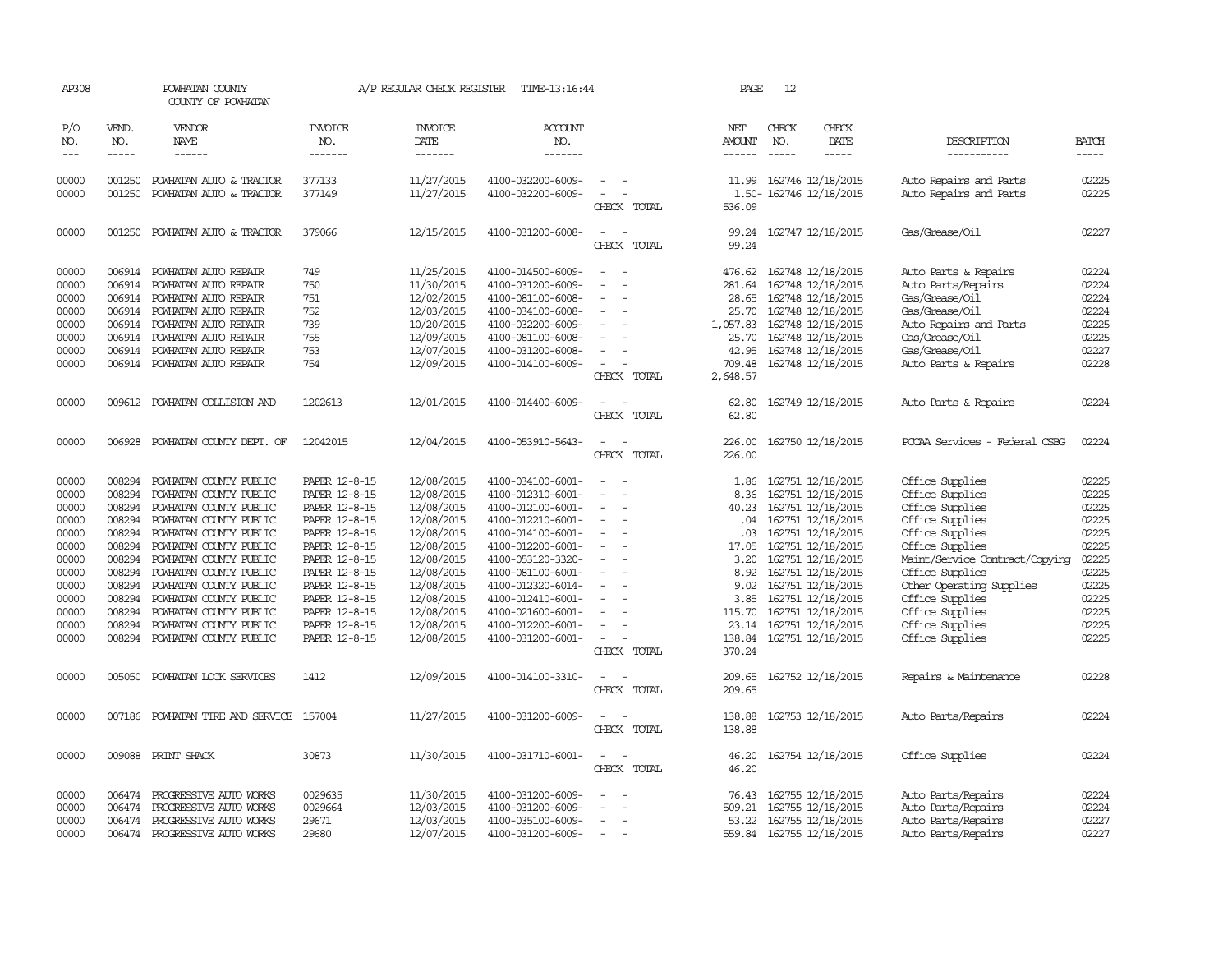| AP308               |                             | POWHATAN COUNTY<br>COUNTY OF POWHATAN        |                                  | A/P REGULAR CHECK REGISTER         | TIME-13:16:44                    |                                                      | PAGE                                  | 13                            |                          |                                |                             |
|---------------------|-----------------------------|----------------------------------------------|----------------------------------|------------------------------------|----------------------------------|------------------------------------------------------|---------------------------------------|-------------------------------|--------------------------|--------------------------------|-----------------------------|
| P/O<br>NO.<br>$---$ | VEND.<br>NO.<br>$- - - - -$ | VENDOR<br>NAME<br>$- - - - - -$              | <b>INVOICE</b><br>NO.<br>------- | <b>INVOICE</b><br>DATE<br>-------- | <b>ACCOUNT</b><br>NO.<br>------- |                                                      | NET<br><b>AMOUNT</b><br>$- - - - - -$ | CHECK<br>NO.<br>$\frac{1}{2}$ | CHECK<br>DATE<br>-----   | DESCRIPTION<br>-----------     | <b>BATCH</b><br>$- - - - -$ |
|                     |                             |                                              |                                  |                                    |                                  |                                                      |                                       |                               |                          |                                |                             |
| 00000               |                             | 006474 PROGRESSIVE AUTO WORKS                | 29732                            | 12/10/2015                         | 4100-031200-6009-                | $\overline{\phantom{a}}$<br>CHECK TOTAL              | 1,269.84                              |                               | 71.14 162755 12/18/2015  | Auto Parts/Repairs             | 02227                       |
| 00000               | 000780                      | <b>CUILL CORPORATION</b>                     | 9710813                          | 11/17/2015                         | 4100-012310-6001-                | $\sim$                                               | 41.78                                 |                               | 162756 12/18/2015        | Office Supplies                | 02224                       |
| 00000               | 000780                      | <b>QUILL CORPORATION</b>                     | 9759410                          | 11/19/2015                         | 4100-012310-6001-                | CHECK TOTAL                                          | 15.62<br>57.40                        |                               | 162756 12/18/2015        | Office Supplies                | 02224                       |
| 00000               |                             | 000620 R.C. GOODWYN & SONS, INC              | 0695210                          | 11/10/2015                         | 4100-014500-3319-                | $\equiv$                                             | 17.92                                 |                               | 162757 12/18/2015        | Equipment Repairs and Maintena | 02224                       |
| 00000               | 000620                      | R. C. GOODWYN & SONS, INC                    | 0695556                          | 11/12/2015                         | 4100-014500-3190-                | $\equiv$                                             | 11.90                                 |                               | 162757 12/18/2015        | Grounds Maintenance            | 02224                       |
| 00000               |                             | 000620 R.C. GOODWYN & SONS, INC              | 0695741                          | 11/13/2015                         | 4100-014500-3190-                |                                                      |                                       |                               | 29.75 162757 12/18/2015  | Grounds Maintenance            | 02224                       |
| 00000               | 000620                      | R. C. GOODWYN & SONS, INC                    | 0695942                          | 11/16/2015                         | 4100-014500-3319-                |                                                      | 35.70                                 |                               | 162757 12/18/2015        | Equipment Repairs and Maintena | 02224                       |
| 00000               |                             | 000620 R. C. GOODWYN & SONS, INC             | 0695943                          | 11/16/2015                         | 4100-014100-3310-                | $\equiv$                                             |                                       |                               | 2.39 162757 12/18/2015   | Repairs & Maintenance          | 02224                       |
| 00000               |                             | 000620 R. C. GOODWYN & SONS, INC             | 0696113                          | 11/17/2015                         | 4100-014500-3190-                |                                                      | 29.75                                 |                               | 162757 12/18/2015        | Grounds Maintenance            | 02224                       |
| 00000               | 000620                      | R. C. GOODWYN & SONS, INC                    | 0696136                          | 11/17/2015                         | 4100-014100-3310-                |                                                      |                                       |                               | 7.59 162757 12/18/2015   | Repairs & Maintenance          | 02224                       |
| 00000               |                             | 000620 R. C. GOODWYN & SONS, INC             | 0696702                          | 11/20/2015                         | 4100-014100-3310-                | $\overline{\phantom{a}}$                             | 163.83                                |                               | 162757 12/18/2015        | Repairs & Maintenance          | 02224                       |
| 00000               |                             | 000620 R. C. GOODWYN & SONS, INC             | 696810                           | 11/21/2015                         | 4100-014500-3319-                |                                                      | 6.49                                  |                               | 162757 12/18/2015        | Equipment Repairs and Maintena | 02226                       |
| 00000               |                             |                                              | 697007                           |                                    | 4100-014100-3310-                | $\sim$                                               | 13.98                                 |                               |                          |                                | 02226                       |
|                     |                             | 000620 R. C. GOODWYN & SONS, INC             |                                  | 11/23/2015                         |                                  | CHECK TOTAL                                          | 319.30                                |                               | 162757 12/18/2015        | Repairs & Maintenance          |                             |
| 00000               |                             | 000620 R. C. GOODWYN & SONS, INC             | 697252                           | 11/25/2015                         | 4100-014100-3310-                |                                                      | 6.26                                  |                               | 162758 12/18/2015        | Repairs & Maintenance          | 02226                       |
| 00000               |                             | 000620 R.C. GOODWYN & SONS, INC              | 697255                           | 11/25/2015                         | 4100-014100-3310-                |                                                      | 8.08                                  |                               | 162758 12/18/2015        | Repairs & Maintenance          | 02226                       |
| 00000               |                             | 000620 R.C. GOODWYN & SONS, INC              | 697616                           | 12/01/2015                         | 4100-014100-3310-                | $\sim$                                               | 20.97                                 |                               | 162758 12/18/2015        | Repairs & Maintenance          | 02228                       |
| 00000               |                             | 000620 R.C. GOODWYN & SONS, INC 697876       |                                  | 12/03/2015                         | 4100-014500-3190-                | $\overline{\phantom{a}}$                             | 47.60                                 |                               | 162758 12/18/2015        | Grounds Maintenance            | 02228                       |
|                     |                             |                                              |                                  |                                    |                                  | CHECK TOTAL                                          | 82.91                                 |                               |                          |                                |                             |
| 00000               |                             | 010446 R. E. MICHEL COMPANY INC              | 87873800                         | 11/25/2015                         | 4100-014100-3310-                | $\overline{\phantom{a}}$<br>$\sim$<br>CHECK TOTAL    | 274.46                                |                               | 274.46 162759 12/18/2015 | Repairs & Maintenance          | 02226                       |
|                     |                             |                                              |                                  |                                    |                                  |                                                      |                                       |                               |                          |                                |                             |
| 00000               | 006466                      | RADIO COMUNICATION OF VA 8010003511          |                                  | 11/19/2015                         | 4100-032200-3310-                |                                                      | 128.75                                |                               | 162760 12/18/2015        | Equipment Repair               | 02224                       |
| 00000               |                             | 006466 RADIO COMMUNICATION OF VA 602000864-1 |                                  | 12/10/2015                         | 4100-031200-3310-                | $\equiv$                                             | 607.41                                |                               | 162760 12/18/2015        | Repairs & Maintenance          | 02227                       |
|                     |                             |                                              |                                  |                                    |                                  | CHECK TOTAL                                          | 736.16                                |                               |                          |                                |                             |
| 00000               | 009037                      | REYNOLDS LIGHTING SUPPLY                     | 113431                           | 11/23/2015                         | 4100-014100-3310-                | $\sim$ $-$<br>$\sim$                                 | 286.80                                |                               | 162761 12/18/2015        | Repairs & Maintenance          | 02224                       |
|                     |                             |                                              |                                  |                                    |                                  | CHECK TOTAL                                          | 286.80                                |                               |                          |                                |                             |
| 00000               | 006579                      | RICHMOND ALARM COMPANY                       | 93500                            | 12/01/2015                         | 4100-012410-3320-                |                                                      | 400.00                                |                               | 162762 12/18/2015        | Maintenance & Service Contract | 02224                       |
| 00000               | 006579                      | RICHMOND ALARM COMPANY                       | 95686                            | 11/30/2015                         | 4100-073100-5840-                | $\overline{\phantom{a}}$                             | 15.00                                 |                               | 162762 12/18/2015        | Miscellaneous                  | 02224                       |
|                     |                             |                                              |                                  |                                    |                                  | CHECK TOTAL                                          | 415.00                                |                               |                          |                                |                             |
| 00000               |                             | 007942 RICHMOND SUBURBAN                     | I00002176490930                  | 11/01/2015                         | 4100-081100-3600-                |                                                      | 136.50                                |                               | 162763 12/18/2015        | Advertising                    | 02224                       |
| 00000               | 007942                      | RICHMOND SUBURBAN                            | 100002297651021                  | 11/01/2015                         | 4100-081100-3600-                | $\overline{\phantom{a}}$<br>$\overline{\phantom{a}}$ | 292.50                                |                               | 162763 12/18/2015        | Advertising                    | 02224                       |
| 00000               |                             | 007942 RICHMOND SUBURBAN                     | I00002297651028                  | 11/01/2015                         | 4100-081100-3600-                | $\equiv$                                             | 292.50                                |                               | 162763 12/18/2015        | Advertising                    | 02224                       |
|                     |                             |                                              |                                  |                                    |                                  | CHECK TOTAL                                          | 721.50                                |                               |                          |                                |                             |
| 00000               |                             | 007400 SAFE AIR SYSTEMS, INC.                | 0074331                          | 11/19/2015                         | 4100-032200-6010-                | $\sim$ 10 $\pm$                                      | 603.30                                |                               | 162764 12/18/2015        | Breathing Apparatus            | 02224                       |
|                     |                             |                                              |                                  |                                    |                                  | CHECK TOTAL                                          | 603.30                                |                               |                          |                                |                             |
| 00000               |                             | 010435 SCITEST LABORATORIES, INC 14          |                                  | 11/30/2015                         | 4100-012220-3141-                | $\sim$                                               | 210.00                                |                               | 162765 12/18/2015        | Drug Testing                   | 02224                       |
|                     |                             |                                              |                                  |                                    |                                  | CHECK TOTAL                                          | 210.00                                |                               |                          |                                |                             |
| 00000               |                             | 006593 SHEEHY FORD                           | NOHB221774                       | 11/30/2015                         | 4100-031200-6009-                |                                                      |                                       |                               | 851.31 162766 12/18/2015 | Auto Parts/Repairs             | 02227                       |
|                     |                             |                                              |                                  |                                    |                                  | CHECK TOTAL                                          | 851.31                                |                               |                          |                                |                             |
|                     |                             |                                              |                                  |                                    |                                  |                                                      |                                       |                               |                          |                                |                             |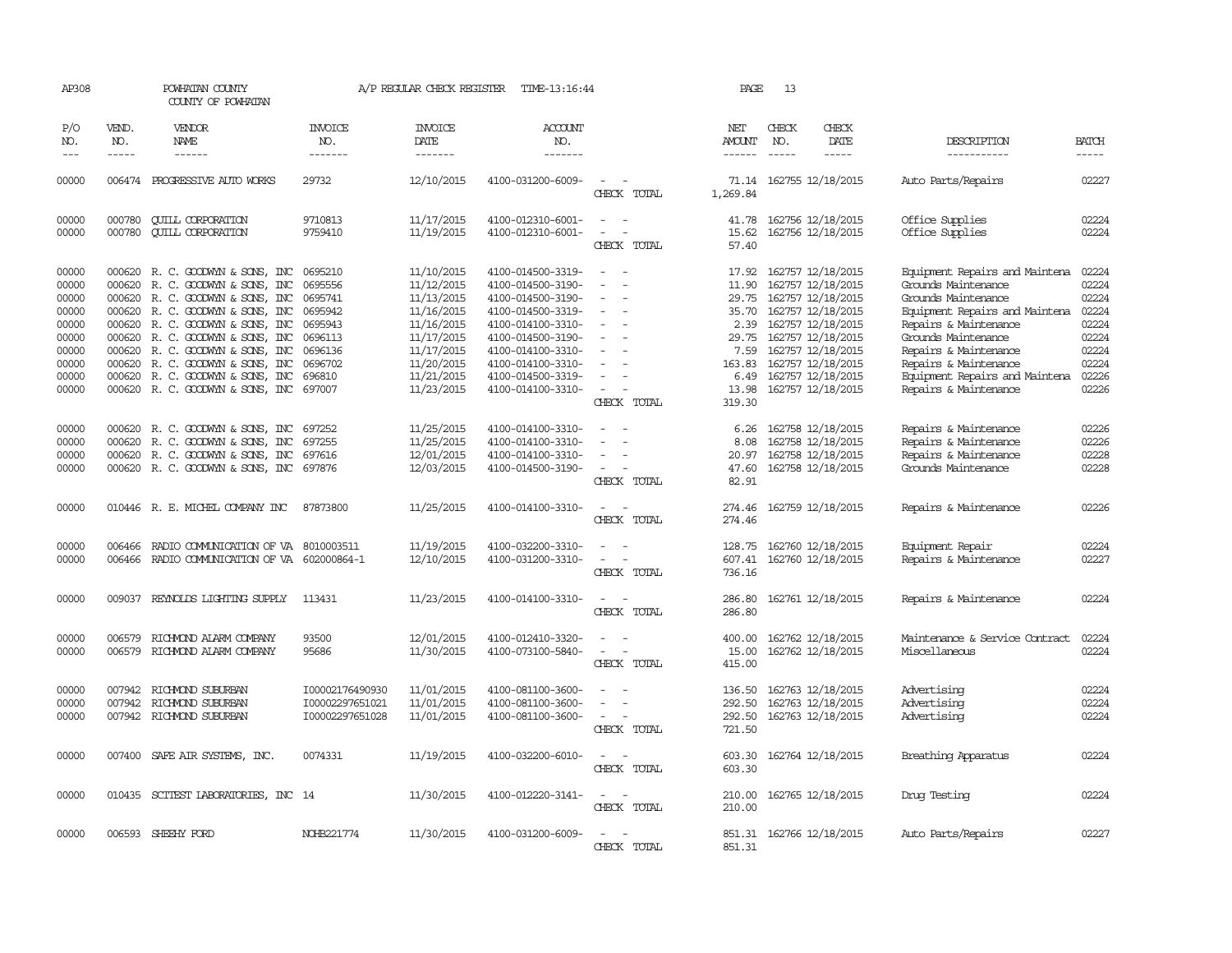| AP308                                                                                  |                                                                                                  | POWHATAN COUNTY<br>COUNTY OF POWHATAN                                                                                                                                                                                                        |                                                                                                                                          | A/P REGULAR CHECK REGISTER                                                                                                               | TIME-13:16:44                                                                                                                                                                                                  |                                         | PAGE                                                                                             | 14                          |                                                                                                                                                                                                                |                                                                                                                                                                                                                                        |                                                                                        |
|----------------------------------------------------------------------------------------|--------------------------------------------------------------------------------------------------|----------------------------------------------------------------------------------------------------------------------------------------------------------------------------------------------------------------------------------------------|------------------------------------------------------------------------------------------------------------------------------------------|------------------------------------------------------------------------------------------------------------------------------------------|----------------------------------------------------------------------------------------------------------------------------------------------------------------------------------------------------------------|-----------------------------------------|--------------------------------------------------------------------------------------------------|-----------------------------|----------------------------------------------------------------------------------------------------------------------------------------------------------------------------------------------------------------|----------------------------------------------------------------------------------------------------------------------------------------------------------------------------------------------------------------------------------------|----------------------------------------------------------------------------------------|
| P/O<br>NO.<br>$\frac{1}{2}$                                                            | VEND.<br>NO.<br>$- - - - -$                                                                      | <b>VENDOR</b><br><b>NAME</b><br>------                                                                                                                                                                                                       | <b>INVOICE</b><br>NO.<br>-------                                                                                                         | <b>INVOICE</b><br>DATE<br>-------                                                                                                        | <b>ACCOUNT</b><br>NO.<br>-------                                                                                                                                                                               |                                         | NET<br>AMOUNT<br>------                                                                          | CHECK<br>NO.<br>$- - - - -$ | CHECK<br><b>DATE</b><br>-----                                                                                                                                                                                  | DESCRIPTION<br>-----------                                                                                                                                                                                                             | <b>BATCH</b><br>$- - - - -$                                                            |
| 00000<br>00000                                                                         | 007157<br>007157                                                                                 | SHORES COLLISION, INC.<br>SHORES COLLISION, INC.                                                                                                                                                                                             | 159890<br>159999                                                                                                                         | 9/24/2015<br>12/04/2015                                                                                                                  | 4100-031200-6009-<br>4100-031200-6009-                                                                                                                                                                         | CHECK TOTAL                             | 6,483.78<br>1,586.10<br>8,069.88                                                                 |                             | 162767 12/18/2015<br>162767 12/18/2015                                                                                                                                                                         | Auto Parts/Repairs<br>Auto Parts/Repairs                                                                                                                                                                                               | 02224<br>02224                                                                         |
| 00000                                                                                  |                                                                                                  | 008581 SIGNATURE SIGN CO.                                                                                                                                                                                                                    | $15 - 12 - 08$                                                                                                                           | 12/08/2015                                                                                                                               | 4100-032200-6016-                                                                                                                                                                                              | CHECK TOTAL                             | 85.00<br>85.00                                                                                   |                             | 162768 12/18/2015                                                                                                                                                                                              | <b>JET</b> Program                                                                                                                                                                                                                     | 02226                                                                                  |
| 00000                                                                                  | 001320                                                                                           | SOUTHERN POLICE                                                                                                                                                                                                                              | 182940                                                                                                                                   | 12/02/2015                                                                                                                               | 4100-031200-6011-                                                                                                                                                                                              | CHECK TOTAL                             | 685.00<br>685.00                                                                                 |                             | 162769 12/18/2015                                                                                                                                                                                              | Uniforms                                                                                                                                                                                                                               | 02224                                                                                  |
| 00000                                                                                  | 006594                                                                                           | SOUTHSIDE ELECTRIC COOP                                                                                                                                                                                                                      | 81643001 11/15                                                                                                                           | 11/23/2015                                                                                                                               | 4100-053910-5643-                                                                                                                                                                                              | CHECK TOTAL                             | 146.33<br>146.33                                                                                 |                             | 162770 12/18/2015                                                                                                                                                                                              | PCCAA Services - Federal CSBG                                                                                                                                                                                                          | 02227                                                                                  |
| 00000                                                                                  | 011133                                                                                           | SOUTHWORTH AUTO LLC                                                                                                                                                                                                                          | 23790                                                                                                                                    | 10/01/2015                                                                                                                               | 4100-032200-3310-                                                                                                                                                                                              | CHECK TOTAL                             | 87.86<br>87.86                                                                                   |                             | 162771 12/18/2015                                                                                                                                                                                              | Equipment Repair                                                                                                                                                                                                                       | 02227                                                                                  |
| 00000                                                                                  | 007937 SPRINT                                                                                    |                                                                                                                                                                                                                                              | 6785824801115                                                                                                                            | 11/30/2015                                                                                                                               | 4100-031200-5240-                                                                                                                                                                                              | CHECK TOTAL                             | 40.33<br>40.33                                                                                   |                             | 162772 12/18/2015                                                                                                                                                                                              | Long Distance                                                                                                                                                                                                                          | 02224                                                                                  |
| 00000<br>00000<br>00000                                                                | 001940<br>001940<br>001940                                                                       | STANDBY SYSTEMS, INC.<br>STANDBY SYSTEMS, INC.<br>STANDBY SYSTEMS, INC.                                                                                                                                                                      | 12152593<br>12152598<br>12152599                                                                                                         | 12/04/2015<br>12/07/2015<br>12/07/2015                                                                                                   | 4100-014100-3320-<br>4100-032210-3320-<br>4100-014100-3320-                                                                                                                                                    | $\sim$<br>- 11<br>$\sim$<br>CHECK TOTAL | 153.00<br>160.00<br>153.00<br>466.00                                                             |                             | 162773 12/18/2015<br>162773 12/18/2015<br>162773 12/18/2015                                                                                                                                                    | Maintenance & Service Contract<br>Maintenance & Service Contract<br>Maintenance & Service Contract                                                                                                                                     | 02228<br>02228<br>02228                                                                |
| 00000<br>00000                                                                         | 007384                                                                                           | STANLEY ACCESS TECH<br>007384 STANLEY ACCESS TECH                                                                                                                                                                                            | 0904275365<br>0904286420                                                                                                                 | 11/20/2015<br>11/18/2015                                                                                                                 | 4100-014100-3310-<br>4100-014100-3310-                                                                                                                                                                         | CHECK TOTAL                             | 292.50<br>512.47<br>804.97                                                                       |                             | 162774 12/18/2015<br>162774 12/18/2015                                                                                                                                                                         | Repairs & Maintenance<br>Repairs & Maintenance                                                                                                                                                                                         | 02224<br>02224                                                                         |
| 00000<br>00000<br>00000<br>00000<br>00000<br>00000<br>00000<br>00000<br>00000<br>00000 | 008578<br>008578<br>008578<br>008578<br>008578<br>008578<br>008578<br>008578<br>008578<br>008578 | STAPLES BUSINESS AD-<br>STAPLES BUSINESS AD-<br>STAPLES BUSINESS AD-<br>STAPLES BUSINESS AD-<br>STAPLES BUSINESS AD-<br>STAPLES BUSINESS AD-<br>STAPLES BUSINESS AD-<br>STAPLES BUSINESS AD-<br>STAPLES BUSINESS AD-<br>STAPLES BUSINESS AD- | 3284427657<br>3284427658<br>3284427660<br>3284486702<br>3284486704<br>3284594671<br>3284809385<br>3285899744<br>3286024646<br>3286091086 | 11/18/2015<br>11/18/2015<br>11/18/2015<br>11/19/2015<br>11/19/2015<br>11/20/2015<br>11/21/2015<br>12/01/2015<br>12/03/2015<br>12/04/2015 | 4100-012210-6001-<br>4100-012210-6001-<br>4100-012210-6001-<br>4100-014400-6001-<br>4100-014400-6001-<br>4100-012210-6001-<br>4100-032200-6001-<br>4100-032200-6001-<br>4100-031200-6001-<br>4100-083500-6001- | $\equiv$<br>$\sim$<br>CHECK TOTAL       | 95.25<br>14.69<br>11.98<br>46.82<br>58.68<br>5.19<br>39.10<br>38.79<br>312.05<br>13.35<br>635.90 |                             | 162775 12/18/2015<br>162775 12/18/2015<br>162775 12/18/2015<br>162775 12/18/2015<br>162775 12/18/2015<br>162775 12/18/2015<br>162775 12/18/2015<br>162775 12/18/2015<br>162775 12/18/2015<br>162775 12/18/2015 | Office Supplies<br>Office Supplies<br>Office Supplies<br>Stationery/Office Supplies<br>Stationery/Office Supplies<br>Office Supplies<br>Stationery/Office Supplies<br>Stationery/Office Supplies<br>Office Supplies<br>Office Supplies | 02224<br>02224<br>02224<br>02224<br>02224<br>02224<br>02224<br>02226<br>02227<br>02228 |
| 00000<br>00000<br>00000                                                                | 008578<br>008578<br>008578                                                                       | STAPLES BUSINESS AD-<br>STAPLES BUSINESS AD-<br>STAPLES BUSINESS AD-                                                                                                                                                                         | 3286091085<br>3286091084<br>3286091087                                                                                                   | 12/04/2015<br>12/04/2015<br>12/04/2015                                                                                                   | 4100-032200-6001-<br>4100-031200-6001-<br>4100-083500-6001-                                                                                                                                                    | CHECK TOTAL                             | 13.57<br>9.57<br>104.20<br>127.34                                                                |                             | 162776 12/18/2015<br>162776 12/18/2015<br>162776 12/18/2015                                                                                                                                                    | Stationery/Office Supplies<br>Office Supplies<br>Office Supplies                                                                                                                                                                       | 02226<br>02227<br>02228                                                                |
| 00000                                                                                  | 006230                                                                                           | SUPPLY ROOM COMPANIES                                                                                                                                                                                                                        | 2385831-OREPLAC                                                                                                                          | 8/28/2015                                                                                                                                | 4100-021200-6001-                                                                                                                                                                                              | $\overline{\phantom{a}}$<br>CHECK TOTAL | 76.89<br>76.89                                                                                   |                             | 162777 12/18/2015                                                                                                                                                                                              | Office Supplies                                                                                                                                                                                                                        | 02226                                                                                  |
| 00000                                                                                  |                                                                                                  | 008882 THE LIBRARY OF VIRGINIA                                                                                                                                                                                                               | 1018059                                                                                                                                  | 12/02/2015                                                                                                                               | 4100-073100-3320-                                                                                                                                                                                              | CHECK TOTAL                             | 316.98<br>316.98                                                                                 |                             | 162778 12/18/2015                                                                                                                                                                                              | Maintenance & Service Contract                                                                                                                                                                                                         | 02223                                                                                  |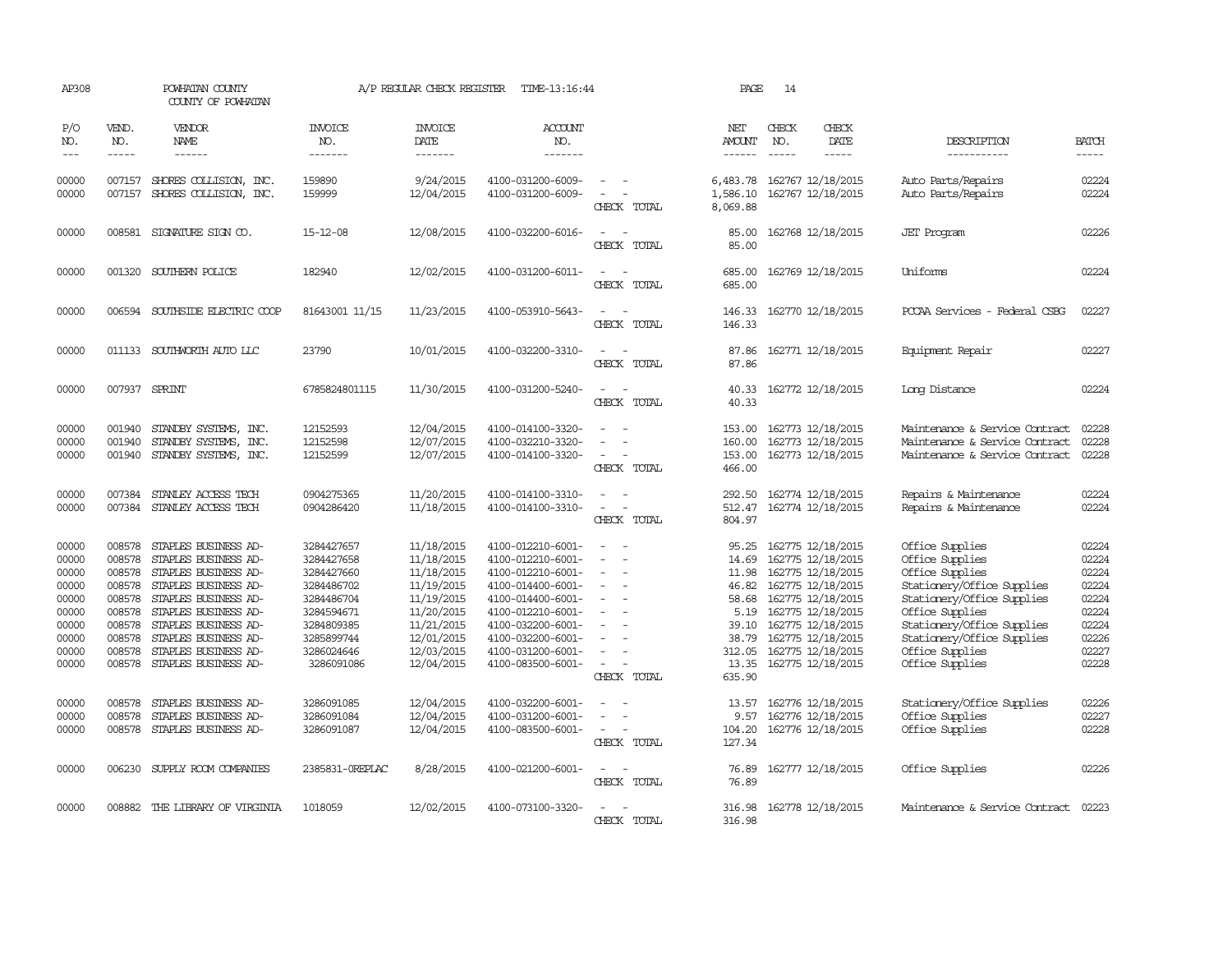| AP308                                                                                                                      |                       | POWHATAN COUNTY<br>COUNTY OF POWHATAN                                                                                                                                                                                                                    |                                                                                                                                                                                                                                                                       | A/P REGULAR CHECK REGISTER                                                                                                                                                                       | TIME-13:16:44                                                                                                                                                                                                                                                                                    |                                                                                                                                       | PAGE                                                        | 15                                                                                                                                                                                                                                                                                                                                                              |                                                                                                                                                                                                                                                                                                           |                                                                                                                            |
|----------------------------------------------------------------------------------------------------------------------------|-----------------------|----------------------------------------------------------------------------------------------------------------------------------------------------------------------------------------------------------------------------------------------------------|-----------------------------------------------------------------------------------------------------------------------------------------------------------------------------------------------------------------------------------------------------------------------|--------------------------------------------------------------------------------------------------------------------------------------------------------------------------------------------------|--------------------------------------------------------------------------------------------------------------------------------------------------------------------------------------------------------------------------------------------------------------------------------------------------|---------------------------------------------------------------------------------------------------------------------------------------|-------------------------------------------------------------|-----------------------------------------------------------------------------------------------------------------------------------------------------------------------------------------------------------------------------------------------------------------------------------------------------------------------------------------------------------------|-----------------------------------------------------------------------------------------------------------------------------------------------------------------------------------------------------------------------------------------------------------------------------------------------------------|----------------------------------------------------------------------------------------------------------------------------|
| P/O<br>NO.<br>$---$                                                                                                        | VEND.<br>NO.<br>----- | VENDOR<br>NAME<br>$- - - - - -$                                                                                                                                                                                                                          | <b>INVOICE</b><br>NO.<br>-------                                                                                                                                                                                                                                      | <b>INVOICE</b><br>DATE<br>-------                                                                                                                                                                | <b>ACCOUNT</b><br>NO.<br>-------                                                                                                                                                                                                                                                                 |                                                                                                                                       | NET<br><b>AMOUNT</b><br>$- - - - - -$                       | CHECK<br>CHECK<br>DATE<br>NO.<br>$- - - - -$                                                                                                                                                                                                                                                                                                                    | DESCRIPTION<br>-----------                                                                                                                                                                                                                                                                                | <b>BATCH</b><br>-----                                                                                                      |
| 00000                                                                                                                      |                       | 000410 THOMAS, PETE                                                                                                                                                                                                                                      | 113003                                                                                                                                                                                                                                                                | 11/30/2015                                                                                                                                                                                       | 4100-014100-3180-                                                                                                                                                                                                                                                                                | $\sim$<br>CHECK TOTAL                                                                                                                 | 772.00<br>772.00                                            | 162779 12/18/2015                                                                                                                                                                                                                                                                                                                                               | Cleaning Service                                                                                                                                                                                                                                                                                          | 02224                                                                                                                      |
| 00000                                                                                                                      |                       | 007450 THOMSON REUTERS -                                                                                                                                                                                                                                 | 833042908                                                                                                                                                                                                                                                             | 12/01/2015                                                                                                                                                                                       | 4100-031200-3320-                                                                                                                                                                                                                                                                                | $\equiv$<br>CHECK TOTAL                                                                                                               | 223.36<br>223.36                                            | 162780 12/18/2015                                                                                                                                                                                                                                                                                                                                               | Maintenance & Service Contract 02227                                                                                                                                                                                                                                                                      |                                                                                                                            |
| 00000                                                                                                                      |                       | 009241 TOWER SENTRY, LLC                                                                                                                                                                                                                                 | 23791                                                                                                                                                                                                                                                                 | 12/01/2015                                                                                                                                                                                       | 4100-031210-3320-                                                                                                                                                                                                                                                                                | $\sim$<br>CHECK TOTAL                                                                                                                 | 600.00                                                      | 600.00 162781 12/18/2015                                                                                                                                                                                                                                                                                                                                        | Maintenance and Service Contra 02224                                                                                                                                                                                                                                                                      |                                                                                                                            |
| 00000                                                                                                                      |                       | 000845 TOWN POLICE SUPPLY OF                                                                                                                                                                                                                             | 7581                                                                                                                                                                                                                                                                  | 11/30/2015                                                                                                                                                                                       | 4100-031200-6011-                                                                                                                                                                                                                                                                                | $\equiv$<br>CHECK TOTAL                                                                                                               | 130.46<br>130.46                                            | 162782 12/18/2015                                                                                                                                                                                                                                                                                                                                               | Uniforms                                                                                                                                                                                                                                                                                                  | 02224                                                                                                                      |
| 00000                                                                                                                      |                       | 011126 TRAINHAM, DAVID W.                                                                                                                                                                                                                                | <b>GRAND JURY</b>                                                                                                                                                                                                                                                     | 12/08/2015                                                                                                                                                                                       | 4100-021100-1700-                                                                                                                                                                                                                                                                                | $ -$<br>CHECK TOTAL                                                                                                                   | 30.00<br>30.00                                              | 162783 12/18/2015                                                                                                                                                                                                                                                                                                                                               | COMP: Jurors & Witnesses                                                                                                                                                                                                                                                                                  | 02225                                                                                                                      |
| 00000                                                                                                                      |                       | 007905 TREASURER OF VIRGINIA                                                                                                                                                                                                                             | <b>HOLLIDAY</b>                                                                                                                                                                                                                                                       | 11/19/2015                                                                                                                                                                                       | 4100-035300-3110-                                                                                                                                                                                                                                                                                | CHECK TOTAL                                                                                                                           | 20.00<br>20.00                                              | 162784 12/18/2015                                                                                                                                                                                                                                                                                                                                               | Professional Health Services                                                                                                                                                                                                                                                                              | 02227                                                                                                                      |
| 00000                                                                                                                      |                       | 011135 TREASURER OF VIRGINIA                                                                                                                                                                                                                             | B041494                                                                                                                                                                                                                                                               | 11/30/2015                                                                                                                                                                                       | 4100-035100-3110-                                                                                                                                                                                                                                                                                | $\overline{a}$<br>CHECK TOTAL                                                                                                         | 200.00<br>200.00                                            | 162785 12/18/2015                                                                                                                                                                                                                                                                                                                                               | Professional Health Services                                                                                                                                                                                                                                                                              | 02227                                                                                                                      |
| 00000                                                                                                                      |                       | 011132 TREASURER, VA ELECTORAL                                                                                                                                                                                                                           | 2016 MEMBERSHIP                                                                                                                                                                                                                                                       | 12/15/2015                                                                                                                                                                                       | 4100-013200-5810-                                                                                                                                                                                                                                                                                | CHECK TOTAL                                                                                                                           | 160.00<br>160.00                                            | 162786 12/18/2015                                                                                                                                                                                                                                                                                                                                               | Dues/Association Memberships                                                                                                                                                                                                                                                                              | 02226                                                                                                                      |
| 00000                                                                                                                      |                       | 009954 ULLOA, SANDRA                                                                                                                                                                                                                                     | 7762115                                                                                                                                                                                                                                                               | 11/20/2015                                                                                                                                                                                       | 4100-021200-3150-                                                                                                                                                                                                                                                                                | $\overline{\phantom{a}}$<br>CHECK TOTAL                                                                                               | 120.00<br>120.00                                            | 162787 12/18/2015                                                                                                                                                                                                                                                                                                                                               | Outside Counsel                                                                                                                                                                                                                                                                                           | 02226                                                                                                                      |
| 00000                                                                                                                      |                       | 006324 ULTRA-VIOLET LASER                                                                                                                                                                                                                                | 91060                                                                                                                                                                                                                                                                 | 12/07/2015                                                                                                                                                                                       | 4100-073100-6002-                                                                                                                                                                                                                                                                                | $\sim$<br>CHECK TOTAL                                                                                                                 | 700.04<br>700.04                                            | 162788 12/18/2015                                                                                                                                                                                                                                                                                                                                               | Computer Equipment-non-capital                                                                                                                                                                                                                                                                            | 02228                                                                                                                      |
| 00000                                                                                                                      |                       | 009574 UNIOUE MANAGEMENT                                                                                                                                                                                                                                 | 416716                                                                                                                                                                                                                                                                | 12/01/2015                                                                                                                                                                                       | 4100-073100-6012-                                                                                                                                                                                                                                                                                | $\equiv$<br>CHECK TOTAL                                                                                                               | 99.50<br>99.50                                              | 162789 12/18/2015                                                                                                                                                                                                                                                                                                                                               | Books & Subscriptions                                                                                                                                                                                                                                                                                     | 02224                                                                                                                      |
| 00000<br>00000<br>00000<br>00000<br>00000<br>00000<br>00000<br>00000<br>00000<br>00000<br>00000<br>00000<br>00000<br>00000 |                       | 008140 VERIZON<br>008140 VERIZON<br>008140 VERIZON<br>008140 VERIZON<br>008140 VERIZON<br>008140 VERIZON<br>008140 VERIZON<br>008140 VERIZON<br>008140 VERIZON<br>008140 VERIZON<br>008140 VERIZON<br>008140 VERIZON<br>008140 VERIZON<br>008140 VERIZON | 16581077171215<br>657771719951115<br>671277559981215<br>867318708781215<br>0401104442 1115<br>8043780915 1115<br>8045981340 1115<br>8045986057 1115<br>8045987939 1115<br>1357471455Y1115<br>1357471455Y1115<br>1357471455Y1115<br>1357471455Y1115<br>1357471455Y1115 | 12/07/2015<br>11/30/2015<br>12/07/2015<br>12/04/2015<br>11/28/2015<br>11/25/2015<br>11/28/2015<br>11/28/2015<br>11/28/2015<br>11/28/2015<br>11/28/2015<br>11/28/2015<br>11/28/2015<br>11/28/2015 | 4100-031210-5232-<br>4100-073100-5260-<br>4100-031210-5232-<br>4100-031210-5232-<br>4100-012510-5270-<br>4100-012510-5230-<br>4100-012510-5230-<br>4100-012510-5230-<br>4100-012510-5230-<br>100-000100-0006-<br>100-000100-0006-<br>4100-012510-5230-<br>4100-012510-5260-<br>4100-012510-5270- | $\equiv$<br>$\equiv$<br>$\overline{\phantom{a}}$<br>$\overline{\phantom{a}}$<br>$\overline{\phantom{a}}$<br>$\sim$ $-$<br>CHECK TOTAL | 1,505.85<br>182.30<br>176.04<br>65.04<br>885.74<br>5,942.72 | 162790 12/18/2015<br>192.14 162790 12/18/2015<br>13.52 162790 12/18/2015<br>162790 12/18/2015<br>419.36 162790 12/18/2015<br>162790 12/18/2015<br>46.43 162790 12/18/2015<br>421.70 162790 12/18/2015<br>55.59 162790 12/18/2015<br>162790 12/18/2015<br>65.04 162790 12/18/2015<br>1,513.51 162790 12/18/2015<br>400.46 162790 12/18/2015<br>162790 12/18/2015 | Wireline 911<br>Intemet<br>Wireline 911<br>Wireline 911<br>Network Service Connection<br>Telephone Services<br>Telephone Services<br>Telephone Services<br>Telephone Services<br>Due from Other Agencies<br>Due from Other Agencies<br>Telephone Services<br>Internet Usage<br>Network Service Cornection | 02224<br>02224<br>02224<br>02224<br>02226<br>02226<br>02226<br>02226<br>02226<br>02231<br>02231<br>02231<br>02231<br>02231 |
| 00000                                                                                                                      |                       | 008785 VERIZON CABS                                                                                                                                                                                                                                      | M55049170615329                                                                                                                                                                                                                                                       | 11/25/2015                                                                                                                                                                                       | 4100-031210-5232-                                                                                                                                                                                                                                                                                | $\equiv$<br>CHECK TOTAL                                                                                                               | 474.57                                                      | 474.57 162791 12/18/2015                                                                                                                                                                                                                                                                                                                                        | Wireline 911                                                                                                                                                                                                                                                                                              | 02224                                                                                                                      |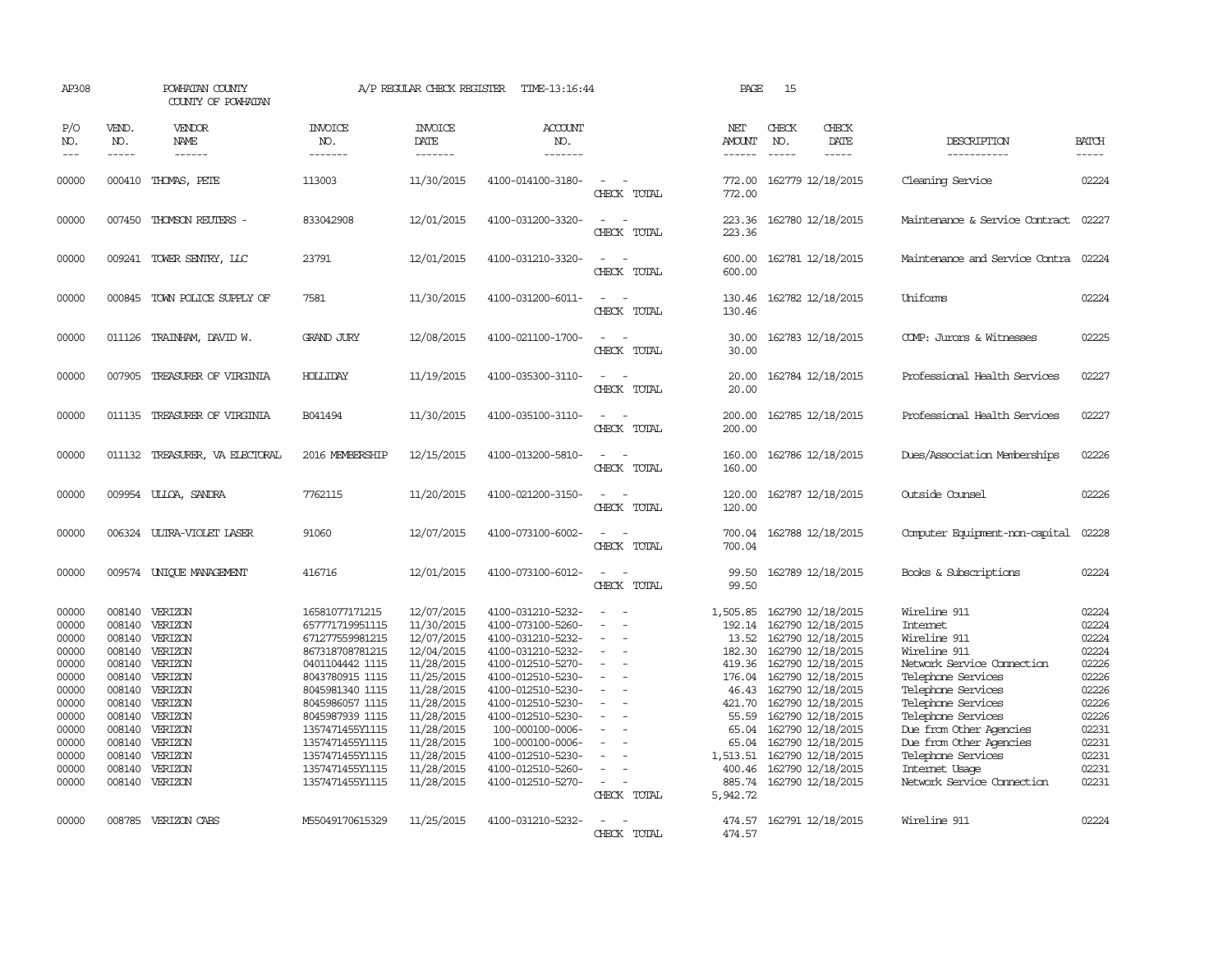| AP308                                              |                                                | POWHATAN COUNTY<br>COUNTY OF POWHATAN                                                                                                                                                                                                                                                                                                                                                                                                                                                        |                                                                                  | A/P REGULAR CHECK REGISTER                                                       | TIME-13:16:44                                                                                                              |                                                                                                                       | PAGE                                                               | 16                            |                                                                                                                                   |                                                                                                                                                              |                                                    |
|----------------------------------------------------|------------------------------------------------|----------------------------------------------------------------------------------------------------------------------------------------------------------------------------------------------------------------------------------------------------------------------------------------------------------------------------------------------------------------------------------------------------------------------------------------------------------------------------------------------|----------------------------------------------------------------------------------|----------------------------------------------------------------------------------|----------------------------------------------------------------------------------------------------------------------------|-----------------------------------------------------------------------------------------------------------------------|--------------------------------------------------------------------|-------------------------------|-----------------------------------------------------------------------------------------------------------------------------------|--------------------------------------------------------------------------------------------------------------------------------------------------------------|----------------------------------------------------|
| P/O<br>NO.<br>$---$                                | VEND.<br>NO.<br>$\frac{1}{2}$                  | VENDOR<br>NAME<br>$\frac{1}{2} \left( \frac{1}{2} \right) \left( \frac{1}{2} \right) \left( \frac{1}{2} \right) \left( \frac{1}{2} \right) \left( \frac{1}{2} \right) \left( \frac{1}{2} \right) \left( \frac{1}{2} \right) \left( \frac{1}{2} \right) \left( \frac{1}{2} \right) \left( \frac{1}{2} \right) \left( \frac{1}{2} \right) \left( \frac{1}{2} \right) \left( \frac{1}{2} \right) \left( \frac{1}{2} \right) \left( \frac{1}{2} \right) \left( \frac{1}{2} \right) \left( \frac$ | <b>INVOICE</b><br>NO.<br>-------                                                 | <b>INVOICE</b><br>DATE<br>$- - - - - - -$                                        | ACCOUNT<br>NO.<br>-------                                                                                                  |                                                                                                                       | NET<br><b>AMOUNT</b><br>$- - - - - -$                              | CHECK<br>NO.<br>$\frac{1}{2}$ | CHECK<br>DATE<br>$\frac{1}{2}$                                                                                                    | DESCRIPTION<br>-----------                                                                                                                                   | <b>BATCH</b><br>-----                              |
| 00000                                              | 009079                                         | VERIZON COMMUNICATIONS                                                                                                                                                                                                                                                                                                                                                                                                                                                                       | 9629004604 1215                                                                  | 12/01/2015                                                                       | 4100-073100-5260-                                                                                                          | CHECK TOTAL                                                                                                           | 139.99<br>139.99                                                   |                               | 162792 12/18/2015                                                                                                                 | <b>Internet</b>                                                                                                                                              | 02228                                              |
| 00000<br>00000<br>00000<br>00000<br>00000<br>00000 | 008126<br>008126<br>008126<br>008126<br>008126 | VERIZON WIRELESS<br>VERIZON WIRELESS<br>VERIZON WIRELESS<br>VERIZON WIRELESS<br>VERIZON WIRELESS<br>008126 VERIZON WIRELESS                                                                                                                                                                                                                                                                                                                                                                  | 9756154198<br>9756145487<br>9756496639<br>9756741676<br>9756741676<br>9756741676 | 11/23/2015<br>11/23/2015<br>12/01/2015<br>12/06/2015<br>12/06/2015<br>12/06/2015 | 4100-032200-5250-<br>4100-032200-5250-<br>4100-031200-5250-<br>100-000100-0005-<br>4100-012510-5260-<br>4100-035500-5260-  | $\sim$<br>$\sim$<br>CHECK TOTAL                                                                                       | 360.09<br>37.70<br>3,676.01<br>40.05<br>40.01<br>40.01<br>4,193.87 |                               | 162793 12/18/2015<br>162793 12/18/2015<br>162793 12/18/2015<br>162793 12/18/2015<br>162793 12/18/2015<br>162793 12/18/2015        | Cell Phones<br>Cell Phones<br>Cell Phones<br>Due from other governmental un<br>Internet Usage<br><b>Internet</b>                                             | 02224<br>02226<br>02227<br>02228<br>02228<br>02228 |
| 00000<br>00000<br>00000<br>00000<br>00000<br>00000 | 008710<br>008710<br>008710<br>008710<br>008710 | VIRGINIA BUSINESS SYSTEMS<br>VIRGINIA BUSINESS SYSTEMS<br>VIRGINIA BUSINESS SYSTEMS<br>VIRGINIA BUSINESS SYSTEMS<br>VIRGINIA BUSINESS SYSTEMS<br>008710 VIRGINIA BUSINESS SYSTEMS 17949310                                                                                                                                                                                                                                                                                                   | 17922725<br>17949303<br>17949304<br>17949307<br>17949308                         | 11/26/2015<br>12/02/2015<br>12/02/2015<br>12/02/2015<br>12/02/2015<br>12/02/2015 | 4100-021600-8002-<br>4100-013200-3320-<br>4100-021600-8002-<br>4100-021200-8002-<br>4100-022100-3320-<br>4100-031200-3320- | $\overline{\phantom{a}}$<br>$\overline{\phantom{0}}$<br>$\sim$<br>$\overline{\phantom{a}}$<br>$\equiv$<br>CHECK TOTAL | 175.29<br>208.54<br>168.43<br>109.44<br>202.93<br>966.25           |                               | 162794 12/18/2015<br>162794 12/18/2015<br>101.62 162794 12/18/2015<br>162794 12/18/2015<br>162794 12/18/2015<br>162794 12/18/2015 | Copier Lease<br>Maintenance & Service Contract<br>Copier Lease<br>Copier Lease Agreement<br>Maintenance & Service Contract<br>Maintenance & Service Contract | 02226<br>02226<br>02226<br>02226<br>02226<br>02227 |
| 00000<br>00000                                     | 009304                                         | VIRGINIA BUSINESS SYSTEMS<br>009304 VIRGINIA BUSINESS SYSTEMS                                                                                                                                                                                                                                                                                                                                                                                                                                | 2103921<br>2108343                                                               | 12/01/2015<br>12/09/2015                                                         | 4100-034100-3320-<br>4100-035100-3321-                                                                                     | CHECK TOTAL                                                                                                           | 86.08<br>86.08<br>172.16                                           |                               | 162795 12/18/2015<br>162795 12/18/2015                                                                                            | Maintenance & Service Contract<br>Maintenance/Service Contracts                                                                                              | 02226<br>02227                                     |
| 00000                                              | 010158                                         | VIRGINIA LIBRARY                                                                                                                                                                                                                                                                                                                                                                                                                                                                             | 836                                                                              | 12/08/2015                                                                       | 4100-073100-5810-                                                                                                          | CHECK TOTAL                                                                                                           | 110.00<br>110.00                                                   |                               | 162796 12/18/2015                                                                                                                 | Dues/Association Memberships                                                                                                                                 | 02229                                              |
| 00000                                              | 007300                                         | VIRGINIA TRUCK CENTER OF                                                                                                                                                                                                                                                                                                                                                                                                                                                                     | 1376552A                                                                         | 6/20/2015                                                                        | 4100-032200-6009-                                                                                                          | CHECK TOTAL                                                                                                           | 148.65<br>148.65                                                   |                               | 162797 12/18/2015                                                                                                                 | Auto Repairs and Parts                                                                                                                                       | 02226                                              |
| 00000                                              | 001680                                         | WASTE MANAGEMENT OF                                                                                                                                                                                                                                                                                                                                                                                                                                                                          | 307690424246                                                                     | 12/01/2015                                                                       | 4100-014300-3175-                                                                                                          | CHECK TOTAL                                                                                                           | 284.98<br>284.98                                                   |                               | 162798 12/18/2015                                                                                                                 | Waste Disposal                                                                                                                                               | 02224                                              |
| 00000                                              | 011127                                         | WEAVER, LAUREN A.                                                                                                                                                                                                                                                                                                                                                                                                                                                                            | <b>GRAND JURY</b>                                                                | 12/08/2015                                                                       | 4100-021100-1700-                                                                                                          | CHECK TOTAL                                                                                                           | 30.00<br>30.00                                                     |                               | 162799 12/18/2015                                                                                                                 | COMP: Jurors & Witnesses                                                                                                                                     | 02225                                              |
| 00000                                              |                                                | 007885 WHITTAKER, VINCE                                                                                                                                                                                                                                                                                                                                                                                                                                                                      | ANGELAS                                                                          | 12/07/2015                                                                       | 4100-031200-6014-                                                                                                          | CHECK TOTAL                                                                                                           | 26.38<br>26.38                                                     |                               | 162800 12/18/2015                                                                                                                 | Other Operating Supplies                                                                                                                                     | 02224                                              |
| 00000                                              |                                                | 001890 X-ZACT                                                                                                                                                                                                                                                                                                                                                                                                                                                                                | 3146                                                                             | 12/08/2015                                                                       | 4100-031200-6001-                                                                                                          | CHECK TOTAL                                                                                                           | 330.00<br>330.00                                                   |                               | 162801 12/18/2015                                                                                                                 | Office Supplies                                                                                                                                              | 02227                                              |
| 00000<br>00000                                     | 007758                                         | ADVANCE AUTO PARTS<br>007758 ADVANCE AUTO PARTS                                                                                                                                                                                                                                                                                                                                                                                                                                              | 6819530734677<br>6819531052372                                                   | 11/03/2015<br>11/06/2015                                                         | 4100-032200-6009-<br>4100-032200-6009-                                                                                     | CHECK TOTAL                                                                                                           | 8.49<br>93.54<br>102.03                                            |                               | 162864 12/23/2015<br>162864 12/23/2015                                                                                            | Auto Repairs and Parts<br>Auto Repairs and Parts                                                                                                             | 02238<br>02238                                     |
| 00000                                              |                                                | 008774 ALLEN, SUSAN E.                                                                                                                                                                                                                                                                                                                                                                                                                                                                       | 6999210                                                                          | 12/11/2015                                                                       | 4100-021200-3150-                                                                                                          | $\sim$<br>CHECK TOTAL                                                                                                 | 120.00<br>120.00                                                   |                               | 162865 12/23/2015                                                                                                                 | Outside Counsel                                                                                                                                              | 02238                                              |
| 00000                                              |                                                | 010923 ALIMAN, JR., JOHN MARCH                                                                                                                                                                                                                                                                                                                                                                                                                                                               | TRAV 11/1-12/11                                                                  | 12/11/2015                                                                       | 4100-081100-5510-                                                                                                          | $\overline{\phantom{a}}$<br>CHECK TOTAL                                                                               | 209.88<br>209.88                                                   |                               | 162866 12/23/2015                                                                                                                 | Travel/Mileage/Parking/Tolls                                                                                                                                 | 02237                                              |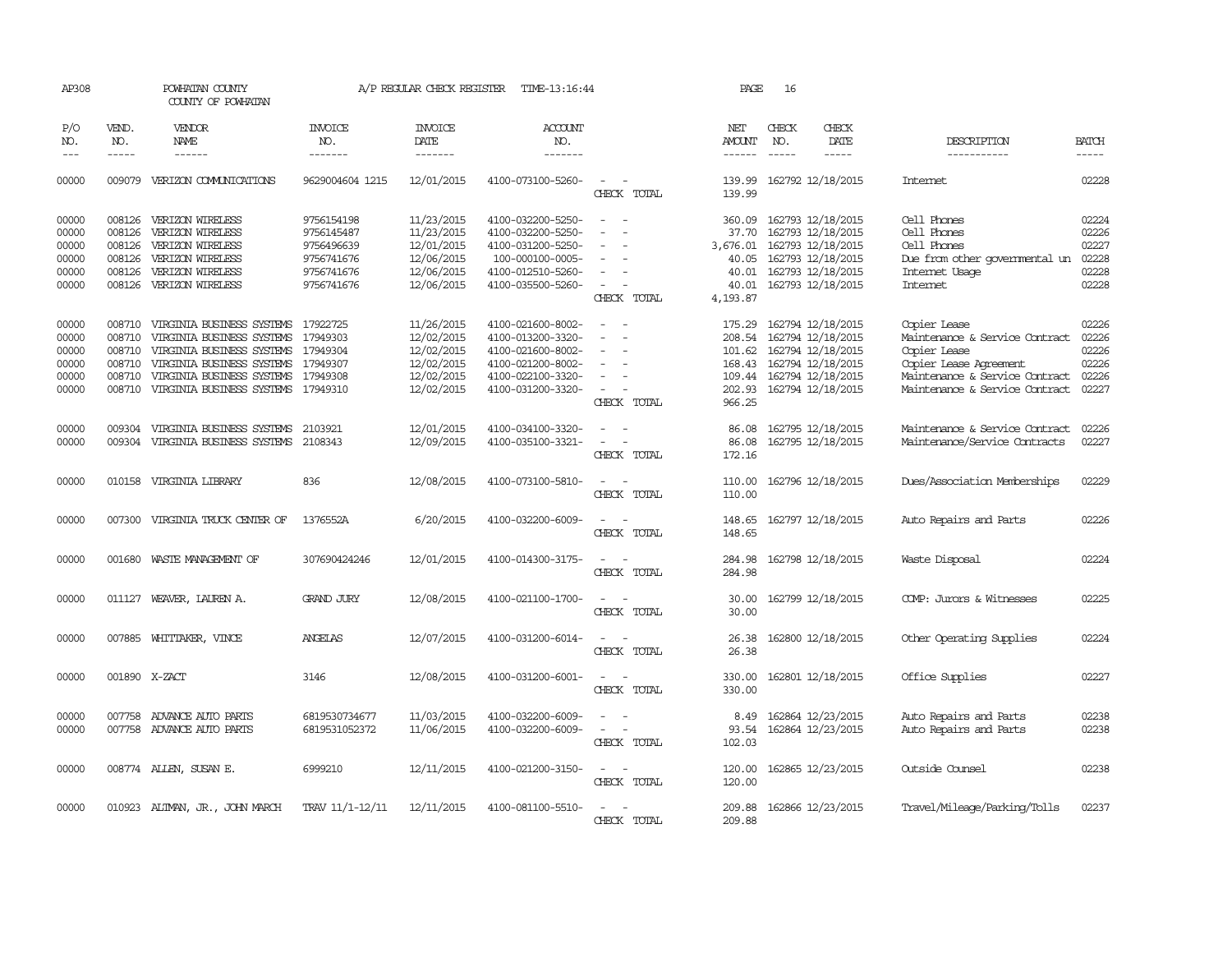| AP308                                              |                             | POWHATAN COUNTY<br>COUNTY OF POWHATAN                                                                                                                                            |                                                                                                      | A/P REGULAR CHECK REGISTER                                                       | TIME-13:16:44                                                                                                              |                                                                                                                                                                     | PAGE                                         | 17                          |                                                                                                                                          |                                                                                                                |                                                    |
|----------------------------------------------------|-----------------------------|----------------------------------------------------------------------------------------------------------------------------------------------------------------------------------|------------------------------------------------------------------------------------------------------|----------------------------------------------------------------------------------|----------------------------------------------------------------------------------------------------------------------------|---------------------------------------------------------------------------------------------------------------------------------------------------------------------|----------------------------------------------|-----------------------------|------------------------------------------------------------------------------------------------------------------------------------------|----------------------------------------------------------------------------------------------------------------|----------------------------------------------------|
| P/O<br>NO.<br>$---$                                | VEND.<br>NO.<br>$- - - - -$ | VENDOR<br>NAME<br>$- - - - - -$                                                                                                                                                  | <b>INVOICE</b><br>NO.<br>-------                                                                     | <b>INVOICE</b><br>DATE<br>-------                                                | <b>ACCOUNT</b><br>NO.<br>-------                                                                                           |                                                                                                                                                                     | NET<br>AMOUNT<br>$- - - - - -$               | CHECK<br>NO.<br>$- - - - -$ | CHECK<br>DATE<br>-----                                                                                                                   | DESCRIPTION<br>-----------                                                                                     | <b>BATCH</b><br>$- - - - -$                        |
| 00000                                              |                             | 006815 ANTHEM BLUE CROSS/SHIELD                                                                                                                                                  | 77356 11/30/15                                                                                       | 11/30/2015                                                                       | 4100-033400-3845-                                                                                                          | $\sim$ $\sim$<br>CHECK TOTAL                                                                                                                                        | 5,361.43                                     |                             | 5,361.43 162867 12/23/2015                                                                                                               | Detention of Adults - Health C 02239                                                                           |                                                    |
| 00000<br>00000<br>00000<br>00000<br>00000          |                             | 007436 AQUA VIRGINIA, INC.<br>007436 AQUA VIRGINIA, INC.<br>007436 AQUA VIRGINIA, INC.<br>007436 AQUA VIRGINIA, INC.<br>007436 AQUA VIRGINIA, INC.                               | 0574622 12/15<br>0575528 12/15<br>0620830 12/15<br>0620830 12/15<br>0621132 12/15                    | 12/08/2015<br>12/08/2015<br>12/08/2015<br>12/08/2015<br>12/08/2015               | 4100-014100-5130-<br>4100-032210-5130-<br>4100-014100-5130-<br>4100-031200-5130-<br>4100-014600-5130-                      | $\sim$<br>$\overline{a}$<br>$\overline{\phantom{a}}$<br>$\sim$<br>$\overline{\phantom{a}}$<br>$\sim$                                                                | 84.09<br>52.29<br>100.80<br>100.80<br>103.56 |                             | 162868 12/23/2015<br>162868 12/23/2015<br>162868 12/23/2015<br>162868 12/23/2015<br>162868 12/23/2015                                    | Water<br>Water<br>Water<br>Water<br>Water - Field Irrigation                                                   | 02237<br>02237<br>02237<br>02237<br>02237          |
| 00000<br>00000<br>00000<br>00000<br>00000<br>00000 |                             | 007436 AQUA VIRGINIA, INC.<br>007436 AQUA VIRGINIA, INC.<br>007436 AQUA VIRGINIA, INC.<br>007436 AQUA VIRGINIA, INC.<br>007436 AOUA VIRGINIA, INC.<br>007436 AQUA VIRGINIA, INC. | 0621730 12/15<br>0621788 12/15 5<br>0621880 12/15<br>1100656 12/15<br>1100657 12/15<br>1401897 12/15 | 12/08/2015<br>12/08/2015<br>12/08/2015<br>12/08/2015<br>12/08/2015<br>12/08/2015 | 4100-014100-5130-<br>4100-073100-5130-<br>4100-014600-5130-<br>4100-014600-5130-<br>4100-014100-5130-<br>4100-014600-5130- | $\overline{\phantom{a}}$<br>$\overline{\phantom{a}}$<br>$\overline{\phantom{a}}$<br>$\sim$<br>$\overline{\phantom{a}}$<br>$\sim$<br>$\sim$ 100 $\mu$<br>CHECK TOTAL | 59.98<br>39.93<br>129.78<br>17.87<br>999.96  |                             | 175.95 162868 12/23/2015<br>162868 12/23/2015<br>162868 12/23/2015<br>134.91 162868 12/23/2015<br>162868 12/23/2015<br>162868 12/23/2015 | Water<br>Water<br>Water - Field Irrigation<br>Water<br>- Field Irrigation<br>Water<br>Water - Field Irrigation | 02237<br>02237<br>02237<br>02237<br>02237<br>02237 |
| 00000<br>00000<br>00000<br>00000<br>00000          |                             | 007436 AQUA VIRGINIA, INC.<br>007436 AOUA VIRGINIA, INC.<br>007436 AQUA VIRGINIA, INC.<br>007436 AQUA VIRGINIA, INC.<br>007436 AQUA VIRGINIA, INC.                               | 559913 12/15<br>575072 12/15<br>621781 12/15<br>621784 12/15<br>574341 12/15                         | 12/08/2015<br>12/08/2015<br>12/08/2015<br>12/08/2015<br>12/08/2015               | 4100-014100-5130-<br>4100-014100-5130-<br>4100-014100-5130-<br>4100-014100-5130-<br>4100-022100-5130-                      | $\sim$<br>$\overline{\phantom{a}}$<br>$\overline{\phantom{a}}$<br>$\sim$ $ \sim$<br>CHECK TOTAL                                                                     | 20.44<br>69.22<br>21.97<br>243.86            |                             | 162869 12/23/2015<br>83.07 162869 12/23/2015<br>49.16 162869 12/23/2015<br>162869 12/23/2015<br>162869 12/23/2015                        | Water<br>Water<br>Water<br>Water<br>Water                                                                      | 02237<br>02237<br>02237<br>02237<br>02239          |
| 00000<br>00000<br>00000                            |                             | 007941 BAKER & TAYLOR<br>007941 BAKER & TAYLOR<br>007941 BAKER & TAYLOR                                                                                                          | B02068120<br>K56102750<br>5013915034                                                                 | 12/14/2015<br>12/14/2015<br>12/13/2015                                           | 4100-073100-6012-<br>4100-073100-6012-<br>4100-073100-6012-                                                                | $\sim$ 100 $\mu$<br>$\sim$<br>CHECK TOTAL                                                                                                                           | 27.94<br>329.97                              |                             | 162870 12/23/2015<br>20.96 162870 12/23/2015<br>281.07 162870 12/23/2015                                                                 | Books & Subscriptions<br>Books & Subscriptions<br>Books & Subscriptions                                        | 02237<br>02237<br>02237                            |
| 00000                                              |                             | 009897 BLEDSOE, B. THOMAS                                                                                                                                                        | 6999207                                                                                              | 12/15/2015                                                                       | 4100-021200-3150-                                                                                                          | $\sim$<br>$\sim$<br>CHECK TOTAL                                                                                                                                     | 240.00<br>240.00                             |                             | 162871 12/23/2015                                                                                                                        | Outside Counsel                                                                                                | 02238                                              |
| 00000                                              |                             | 006655 BLOSSMAN GAS COMPANIES,                                                                                                                                                   | 205358                                                                                               | 12/08/2015                                                                       | 4100-073100-5120-                                                                                                          | CHECK TOTAL                                                                                                                                                         | 24.96<br>24.96                               |                             | 162872 12/23/2015                                                                                                                        | Fuel                                                                                                           | 02237                                              |
| 00000                                              |                             | 008713 BLUE RIDGE RESCUE                                                                                                                                                         | 37199                                                                                                | 12/15/2015                                                                       | 4100-032200-6011-                                                                                                          | $\overline{\phantom{a}}$<br>CHECK TOTAL                                                                                                                             | 1,618.50<br>1,618.50                         |                             | 162873 12/23/2015                                                                                                                        | Protective Gear/Uniforms                                                                                       | 02238                                              |
| 00000                                              |                             | 011116 CARROLL PLUMBING &                                                                                                                                                        | IN86849                                                                                              | 12/10/2015                                                                       | 4100-014100-3310-                                                                                                          | $\sim$ $\sim$<br>CHECK TOTAL                                                                                                                                        | 773.75<br>773.75                             |                             | 162874 12/23/2015                                                                                                                        | Repairs & Maintenance                                                                                          | 02238                                              |
| 00000<br>00000                                     | 000540<br>000540            | CENTRAL VIRGINIA WASTE<br>CENTRAL VIRGINIA WASTE                                                                                                                                 | 20741<br>20748                                                                                       | 12/15/2015<br>12/16/2015                                                         | 4100-014300-3176-<br>4100-014300-3175-                                                                                     | $\overline{\phantom{a}}$<br>CHECK TOTAL                                                                                                                             | 109.04<br>14,970.31<br>15,079.35             |                             | 162875 12/23/2015<br>162875 12/23/2015                                                                                                   | Recycling Pulls<br>Waste Disposal                                                                              | 02238<br>02238                                     |
| 00000                                              |                             | 010808 CERULLO, ROBERT                                                                                                                                                           | MILEAGE NOV/DEC                                                                                      | 12/09/2015                                                                       | 4100-022100-5510-                                                                                                          | $\sim$<br>$\overline{\phantom{a}}$<br>CHECK TOTAL                                                                                                                   | 346.74                                       |                             | 346.74 162876 12/23/2015                                                                                                                 | Travel/Mileage/Parking/Tolls                                                                                   | 02241                                              |
| 00000                                              |                             | 006965 CINIAS CORPORATION                                                                                                                                                        | 143664440                                                                                            | 12/16/2015                                                                       | 4100-014300-6011-                                                                                                          | $\sim$<br>CHECK TOTAL                                                                                                                                               | 111.48<br>111.48                             |                             | 162877 12/23/2015                                                                                                                        | Uniforms                                                                                                       | 02238                                              |
| 00000                                              |                             | 007731 D & E EQUIPMENT SERVICES                                                                                                                                                  | 13052                                                                                                | 12/10/2015                                                                       | 4100-014600-3310-                                                                                                          | $\sim$<br>$\sim$<br>CHECK TOTAL                                                                                                                                     | 425.00<br>425.00                             |                             | 162878 12/23/2015                                                                                                                        | Repairs and Maintenance                                                                                        | 02238                                              |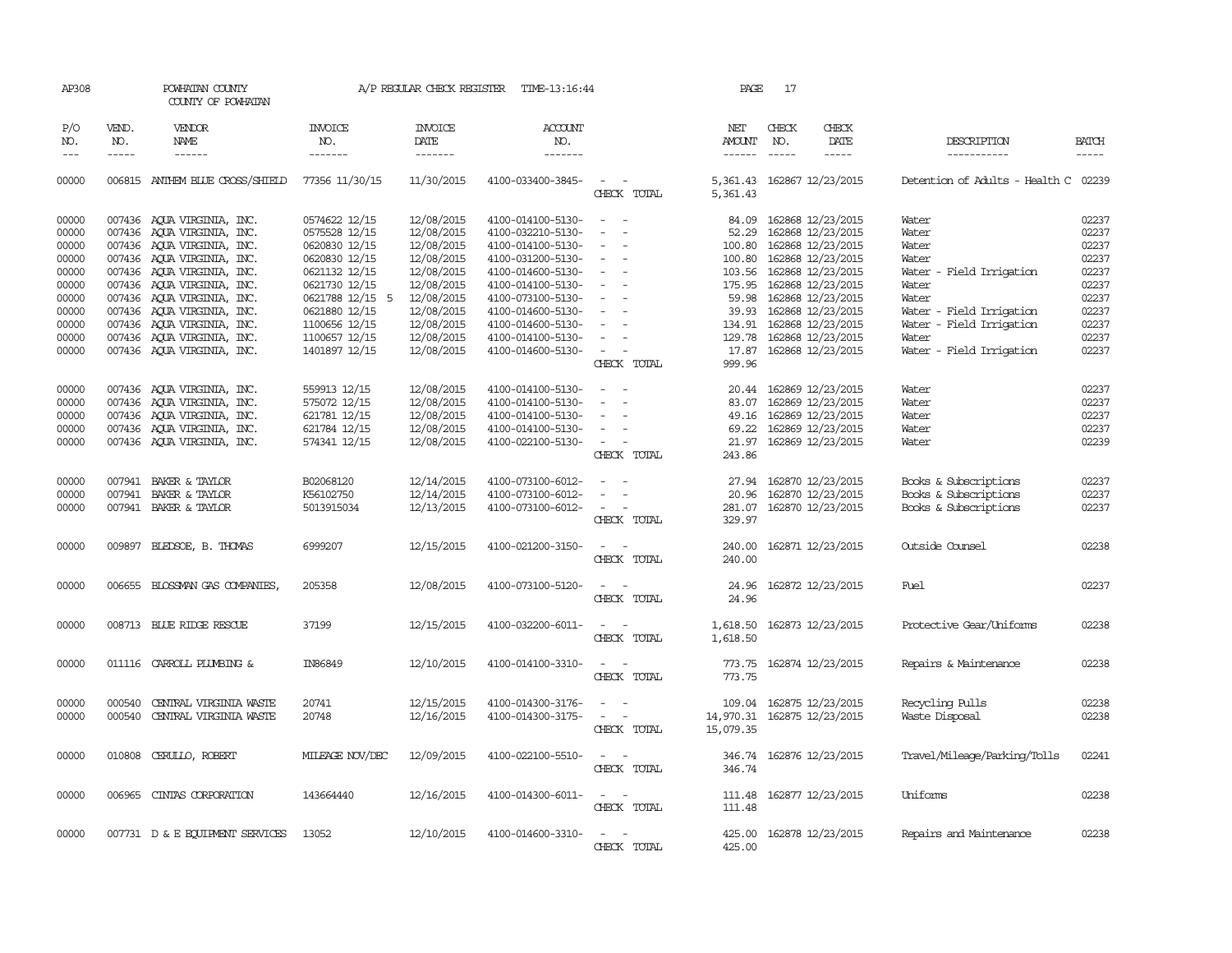| AP308      |              | POWHATAN COUNTY<br>COUNTY OF POWHATAN        |                 | A/P REGULAR CHECK REGISTER | TIME-13:16:44         |                              | PAGE                 | 18           |                                                                                                                                                                                                                                                                                                                                                                                                                                                                                     |                                |              |
|------------|--------------|----------------------------------------------|-----------------|----------------------------|-----------------------|------------------------------|----------------------|--------------|-------------------------------------------------------------------------------------------------------------------------------------------------------------------------------------------------------------------------------------------------------------------------------------------------------------------------------------------------------------------------------------------------------------------------------------------------------------------------------------|--------------------------------|--------------|
| P/O<br>NO. | VEND.<br>NO. | <b>VENDOR</b><br>NAME                        | INVOICE<br>NO.  | INVOICE<br>DATE            | <b>ACCOUNT</b><br>NO. |                              | NET<br>AMOUNT        | CHECK<br>NO. | CHECK<br>DATE                                                                                                                                                                                                                                                                                                                                                                                                                                                                       | DESCRIPTION                    | <b>BATCH</b> |
| $---$      | $- - - - -$  | $- - - - - -$                                | -------         | -------                    | -------               |                              | $- - - - - -$        | $- - - - -$  | $\begin{tabular}{ccccc} \multicolumn{2}{c}{} & \multicolumn{2}{c}{} & \multicolumn{2}{c}{} & \multicolumn{2}{c}{} & \multicolumn{2}{c}{} & \multicolumn{2}{c}{} & \multicolumn{2}{c}{} & \multicolumn{2}{c}{} & \multicolumn{2}{c}{} & \multicolumn{2}{c}{} & \multicolumn{2}{c}{} & \multicolumn{2}{c}{} & \multicolumn{2}{c}{} & \multicolumn{2}{c}{} & \multicolumn{2}{c}{} & \multicolumn{2}{c}{} & \multicolumn{2}{c}{} & \multicolumn{2}{c}{} & \multicolumn{2}{c}{} & \mult$ | -----------                    | $- - - - -$  |
| 00000      |              | 010079 DEAL & LACHENEY P.C.                  | NOVEMBER 2015   | 11/30/2015                 | 4100-012210-3150-     | $\sim$ $ -$<br>CHECK TOTAL   | 10,000.00            |              | 10,000.00 162879 12/23/2015                                                                                                                                                                                                                                                                                                                                                                                                                                                         | Contracted County Attorney     | 02240        |
| 00000      | 006240       | DIAMOND SPRINGS WATER, INC 1104074500        |                 | 11/04/2015                 | 4100-014300-5130-     |                              | 20.85                |              | 162880 12/23/2015                                                                                                                                                                                                                                                                                                                                                                                                                                                                   | Water                          | 02238        |
| 00000      |              | 006240 DIAMOND SPRINGS WATER, INC 2751862    |                 | 12/04/2015                 | 4100-014300-5130-     | $\sim$<br>$\sim$             | 11.95                |              | 162880 12/23/2015                                                                                                                                                                                                                                                                                                                                                                                                                                                                   | Water                          | 02238        |
| 00000      |              | 006240 DIAMOND SPRINGS WATER, INC 1105075450 |                 | 11/05/2015                 | 4100-031200-5130-     | $\sim$                       | 27.80                |              | 162880 12/23/2015                                                                                                                                                                                                                                                                                                                                                                                                                                                                   | Water                          | 02239        |
| 00000      |              | 006240 DIAMOND SPRINGS WATER, INC 1112070170 |                 | 11/12/2015                 | 4100-031200-5130-     |                              | 34.75                |              | 162880 12/23/2015                                                                                                                                                                                                                                                                                                                                                                                                                                                                   | Water                          | 02239        |
| 00000      | 006240       | DIAMOND SPRINGS WATER, INC 1119075450        |                 | 11/19/2015                 | 4100-031200-5130-     |                              | 20.85                |              | 162880 12/23/2015                                                                                                                                                                                                                                                                                                                                                                                                                                                                   | Water                          | 02239        |
| 00000      | 006240       | DIAMOND SPRINGS WATER, INC 1130070170        |                 | 11/30/2015                 | 4100-031200-5130-     | $\overline{\phantom{a}}$     | 27.80                |              | 162880 12/23/2015                                                                                                                                                                                                                                                                                                                                                                                                                                                                   | Water                          | 02239        |
| 00000      |              | 006240 DIAMOND SPRINGS WATER, INC 2751634    |                 | 12/04/2015                 | 4100-031200-5130-     | $\overline{\phantom{a}}$     | 11.95                |              | 162880 12/23/2015                                                                                                                                                                                                                                                                                                                                                                                                                                                                   | Water                          | 02239        |
|            |              |                                              |                 |                            |                       | CHECK TOTAL                  | 155.95               |              |                                                                                                                                                                                                                                                                                                                                                                                                                                                                                     |                                |              |
| 00000      |              | 007288 DOMINION ENERGY                       | 105549          | 12/01/2015                 | 4100-014100-3320-     | $\sim$                       | 1,757.25             |              | 162881 12/23/2015                                                                                                                                                                                                                                                                                                                                                                                                                                                                   | Maintenance & Service Contract | 02238        |
|            |              |                                              |                 |                            |                       | CHECK TOTAL                  | 1,757.25             |              |                                                                                                                                                                                                                                                                                                                                                                                                                                                                                     |                                |              |
| 00000      | 000860       | DOMINION VIRGINIA POWER                      | 0962041034 1215 | 12/03/2015                 | 4100-032210-5110-     |                              | 893.44               |              | 162882 12/23/2015                                                                                                                                                                                                                                                                                                                                                                                                                                                                   | Electricity                    | 02237        |
| 00000      | 000860       | DOMINION VIRGINIA POWER                      | 2932352368 1215 | 12/03/2015                 | 4100-032220-5110-     | $\sim$                       | 20.28                |              | 162882 12/23/2015                                                                                                                                                                                                                                                                                                                                                                                                                                                                   | Electricity                    | 02237        |
| 00000      |              | 000860 DOMINION VIRGINIA POWER               | 9750120975 1215 | 12/03/2015                 | 4100-032220-5110-     | $\sim$ 100 $\mu$<br>$\sim$   | 2,111.71             |              | 162882 12/23/2015                                                                                                                                                                                                                                                                                                                                                                                                                                                                   | Electricity                    | 02237        |
|            |              |                                              |                 |                            |                       | CHECK TOTAL                  | 3,025.43             |              |                                                                                                                                                                                                                                                                                                                                                                                                                                                                                     |                                |              |
| 00000      | 008750       | DOMINION VIRGINIA POWER                      | 1792561936 1215 | 12/16/2015                 | 4100-053910-5643-     |                              | 296.89               |              | 162883 12/23/2015                                                                                                                                                                                                                                                                                                                                                                                                                                                                   | PCCAA Services - Federal CSBG  | 02237        |
| 00000      | 008750       | DOMINION VIRGINIA POWER                      | 2579360872 1115 | 11/19/2015                 | 4100-053910-5643-     |                              | 285.43               |              | 162883 12/23/2015                                                                                                                                                                                                                                                                                                                                                                                                                                                                   | PCCAA Services - Federal CSBG  | 02237        |
| 00000      |              | 008750 DOMINION VIRGINIA POWER               | 7122162501 1215 | 12/21/2015                 | 4100-053910-5643-     | $\sim$<br>CHECK TOTAL        | 406.96<br>989.28     |              | 162883 12/23/2015                                                                                                                                                                                                                                                                                                                                                                                                                                                                   | PCCAA Services - Federal CSBG  | 02237        |
|            |              |                                              |                 |                            |                       |                              |                      |              |                                                                                                                                                                                                                                                                                                                                                                                                                                                                                     |                                |              |
| 00000      |              | 006842 EAGLE FIRE INC.                       | SRVCE091918     | 11/24/2015                 | 4100-032220-3320-     | $\sim$ $\sim$<br>CHECK TOTAL | 1,148.00<br>1,148.00 |              | 162884 12/23/2015                                                                                                                                                                                                                                                                                                                                                                                                                                                                   | Maintenance & Service Contract | 02238        |
| 00000      |              | 007537 FERGUSON ENTERPRISES, INC 3401674     |                 | 11/24/2015                 | 4100-014100-3310-     | $\sim$                       | 47.54                |              | 162885 12/23/2015                                                                                                                                                                                                                                                                                                                                                                                                                                                                   | Repairs & Maintenance          | 02238        |
|            |              |                                              |                 |                            |                       | CHECK TOTAL                  | 47.54                |              |                                                                                                                                                                                                                                                                                                                                                                                                                                                                                     |                                |              |
| 00000      | 009280       | GOODMAN SPECIALIZED                          | 1680G           | 12/11/2015                 | 4100-032200-6009-     |                              | 794.38               |              | 162886 12/23/2015                                                                                                                                                                                                                                                                                                                                                                                                                                                                   | Auto Repairs and Parts         | 02238        |
|            |              |                                              |                 |                            |                       | CHECK TOTAL                  | 794.38               |              |                                                                                                                                                                                                                                                                                                                                                                                                                                                                                     |                                |              |
| 00000      |              | 006013 GRAINGER                              | 9911161207      | 12/07/2015                 | 4100-014100-3310-     | $\sim$<br>$\sim$             | 20.16                |              | 162887 12/23/2015                                                                                                                                                                                                                                                                                                                                                                                                                                                                   | Repairs & Maintenance          | 02238        |
|            |              |                                              |                 |                            |                       | CHECK TOTAL                  | 20.16                |              |                                                                                                                                                                                                                                                                                                                                                                                                                                                                                     |                                |              |
| 00000      | 011094       | HALEY CHEVROLET                              | 126003801/1     | 12/04/2015                 | 4100-032200-6009-     | - -                          | 276.58               |              | 162888 12/23/2015                                                                                                                                                                                                                                                                                                                                                                                                                                                                   | Auto Repairs and Parts         | 02238        |
| 00000      |              | 011094 HALEY CHEVROLET                       | 126004310/1     | 12/08/2015                 | 4100-032200-6009-     | $\equiv$<br>$\sim$           | 322.24               |              | 162888 12/23/2015                                                                                                                                                                                                                                                                                                                                                                                                                                                                   | Auto Repairs and Parts         | 02238        |
|            |              |                                              |                 |                            |                       | CHECK TOTAL                  | 598.82               |              |                                                                                                                                                                                                                                                                                                                                                                                                                                                                                     |                                |              |
| 00000      |              | 010677 HEINTZEIMAN, MICHAEL                  | TDO MEALS       | 12/20/2015                 | 4100-031200-5540-     |                              | 27.17                |              | 162889 12/23/2015                                                                                                                                                                                                                                                                                                                                                                                                                                                                   | Conferences & Training         | 02239        |
|            |              |                                              |                 |                            |                       | CHECK TOTAL                  | 27.17                |              |                                                                                                                                                                                                                                                                                                                                                                                                                                                                                     |                                |              |
| 00000      |              | 010755 INNOVATIVE TURF                       | 2809            | 11/30/2015                 | 4100-014600-3320-     |                              | 1,580.95             |              | 162890 12/23/2015                                                                                                                                                                                                                                                                                                                                                                                                                                                                   | Maintenance/Service Contracts  | 02238        |
|            |              |                                              |                 |                            |                       | CHECK TOTAL                  | 1,580.95             |              |                                                                                                                                                                                                                                                                                                                                                                                                                                                                                     |                                |              |
| 00000      |              | 010231 J & K HEAVY TRUCKS &                  | 5690            | 12/17/2015                 | 4100-032200-6009-     | $\sim$                       | 106.84               |              | 162891 12/23/2015                                                                                                                                                                                                                                                                                                                                                                                                                                                                   | Auto Repairs and Parts         | 02237        |
|            |              |                                              |                 |                            |                       | CHECK TOTAL                  | 106.84               |              |                                                                                                                                                                                                                                                                                                                                                                                                                                                                                     |                                |              |
| 00000      |              | 010771 LAND AND COATES, INC.                 | R01683          | 12/16/2015                 | 4100-032200-6009-     | $\sim$                       | 37.50                |              | 162892 12/23/2015                                                                                                                                                                                                                                                                                                                                                                                                                                                                   | Auto Repairs and Parts         | 02238        |
|            |              |                                              |                 |                            |                       | CHECK TOTAL                  | 37.50                |              |                                                                                                                                                                                                                                                                                                                                                                                                                                                                                     |                                |              |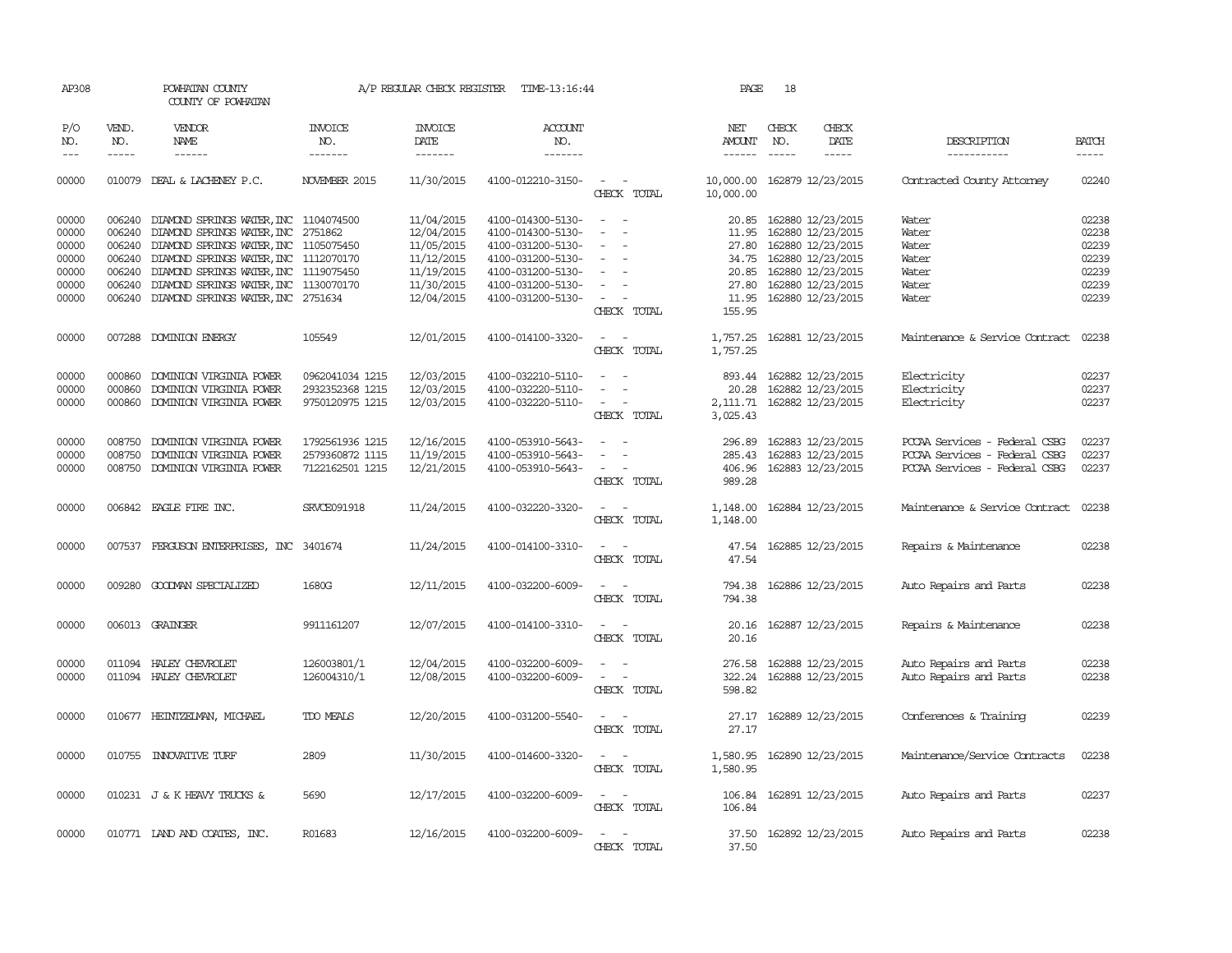| AP308                   |                  | POWHATAN COUNTY<br>COUNTY OF POWHATAN                                          |                                    | A/P REGULAR CHECK REGISTER          | TIME-13:16:44                                               |                                                                                                                                                         | PAGE                                         | 19                            |                                                                                 |                                                                            |                             |
|-------------------------|------------------|--------------------------------------------------------------------------------|------------------------------------|-------------------------------------|-------------------------------------------------------------|---------------------------------------------------------------------------------------------------------------------------------------------------------|----------------------------------------------|-------------------------------|---------------------------------------------------------------------------------|----------------------------------------------------------------------------|-----------------------------|
| P/O<br>NO.<br>$---$     | VEND.<br>NO.     | VENDOR<br>NAME                                                                 | <b>INVOICE</b><br>NO.<br>-------   | <b>INVOICE</b><br>DATE<br>-------   | <b>ACCOUNT</b><br>NO.<br>-------                            |                                                                                                                                                         | NET<br><b>AMOUNT</b><br>------               | CHECK<br>NO.<br>$\frac{1}{2}$ | CHECK<br>DATE<br>$\begin{tabular}{ccccc} - & - & - & - \\ \hline \end{tabular}$ | DESCRIPTION<br>-----------                                                 | <b>BATCH</b><br>$- - - - -$ |
| 00000                   | 006943           | LIBRARY CORPORATION, THE                                                       | 2016030161                         | 12/15/2015                          | 4100-073100-3320-                                           | $\sim$ 100 $\sim$<br>CHECK TOTAL                                                                                                                        | 126.00<br>126.00                             |                               | 162893 12/23/2015                                                               | Maintenance & Service Contract 02237                                       |                             |
| 00000                   |                  | 011046 LITTLE ZION BAPTIST                                                     | <b>3RD INSTALLMENT</b>             | 12/21/2015                          | 4100-053910-5643-                                           | CHECK TOTAL                                                                                                                                             | 2,940.00<br>2,940.00                         |                               | 162894 12/23/2015                                                               | PCCAA Services - Federal CSBG                                              | 02239                       |
| 00000                   |                  | 009552 MANSFIELD OIL COMPANY                                                   | 131810                             | 12/17/2015                          | 4100-032200-5120-                                           | $\equiv$<br>CHECK TOTAL                                                                                                                                 | 284.73<br>284.73                             |                               | 162895 12/23/2015                                                               | Apparatus Fuel                                                             | 02238                       |
| 00000<br>00000          |                  | 009276 MCCREIGHT, FRAN<br>009276 MCCREIGHT, FRAN                               | 136132230040<br>535200732942       | 12/18/2015<br>12/18/2015            | 4100-073100-6014-<br>4100-073100-6014-                      | $\overline{\phantom{a}}$<br>$\frac{1}{2} \left( \frac{1}{2} \right) \left( \frac{1}{2} \right) = \frac{1}{2} \left( \frac{1}{2} \right)$<br>CHECK TOTAL | 21.49<br>119.46<br>140.95                    |                               | 162896 12/23/2015<br>162896 12/23/2015                                          | Library Supplies<br>Library Supplies                                       | 02237<br>02237              |
| 00000<br>00000<br>00000 | 009955<br>009955 | MONEIL & COMPANY, INC<br>MONEIL & COMPANY, INC<br>009955 MONEIL & COMPANY, INC | 32547118<br>32547118A<br>32547118B | 1/01/2016<br>1/01/2016<br>1/01/2016 | 4100-032200-5305-<br>4100-032200-5305-<br>4100-032200-5305- | $\equiv$<br>$\equiv$<br>$\equiv$<br>CHECK TOTAL                                                                                                         | 3,392.00<br>12,744.00<br>771.00<br>16,907.00 |                               | 162897 12/23/2015<br>162897 12/23/2015<br>162897 12/23/2015                     | Auto Insurance Premium<br>Auto Insurance Premium<br>Auto Insurance Premium | 02238<br>02238<br>02238     |
| 00000                   |                  | 007136 MOORE, JASON                                                            | 6999204                            | 12/18/2015                          | 4100-021200-3150-                                           | $\sim$<br>CHECK TOTAL                                                                                                                                   | 137.40<br>137.40                             |                               | 162898 12/23/2015                                                               | Outside Counsel                                                            | 02238                       |
| 00000                   |                  | 007297 NAFECO, INC.                                                            | 804574                             | 12/10/2015                          | 4100-032200-6009-                                           | $\frac{1}{2} \left( \frac{1}{2} \right) \left( \frac{1}{2} \right) = \frac{1}{2} \left( \frac{1}{2} \right)$<br>CHECK TOTAL                             | 121.21<br>121.21                             |                               | 162899 12/23/2015                                                               | Auto Repairs and Parts                                                     | 02238                       |
| 00000                   | 008079           | PAETEC/CAVALIER BUSINESS                                                       | 4237625 12/15                      | 12/10/2015                          | 4100-073100-5230-                                           | $\sim$ $\sim$<br>CHECK TOTAL                                                                                                                            | 461.95                                       |                               | 461.95 162900 12/23/2015                                                        | Telephone Services                                                         | 02237                       |
| 00000                   |                  | 007962 PITNEY BOWES GLOBAL                                                     | 7974638-DC15                       | 12/13/2015                          | 4100-012410-3320-                                           | $\sim$ $ \sim$<br>CHECK TOTAL                                                                                                                           | 493.17                                       |                               | 493.17 162901 12/23/2015                                                        | Maintenance & Service Contract                                             | 02239                       |
| 00000                   |                  | 001250 POWHATAN AUTO & TRACTOR                                                 | 379625                             | 12/19/2015                          | 4100-031200-6009-                                           | $\sim$ $-$<br>CHECK TOTAL                                                                                                                               | 80.97                                        |                               | 80.97 162902 12/23/2015                                                         | Auto Parts/Repairs                                                         | 02239                       |
| 00000<br>00000          | 006914           | POWHATAN AUTO REPAIR<br>006914 POWHATAN AUTO REPAIR                            | 757<br>758                         | 12/15/2015<br>12/16/2015            | 4100-031200-6009-<br>4100-031200-6009-                      | $\sim$<br>$\equiv$<br>CHECK TOTAL                                                                                                                       | 109.60<br>179.47<br>289.07                   |                               | 162903 12/23/2015<br>162903 12/23/2015                                          | Auto Parts/Repairs<br>Auto Parts/Repairs                                   | 02239<br>02239              |
| 00000                   |                  | 006928 POWHATAN COUNTY DEPT. OF                                                | 558493 12/15                       | 12/21/2015                          | 4100-053910-5643-                                           | $\sim$ $\sim$<br>CHECK TOTAL                                                                                                                            | 146.51<br>146.51                             |                               | 162904 12/23/2015                                                               | PCCAA Services - Federal CSBG                                              | 02237                       |
| 00000<br>00000          | 006761           | POWHATAN VOLUNIEER FIRE<br>006761 POWHATAN VOLUNTEER FIRE                      | KELLYANN COLE<br>SEAT COVERS       | 10/10/2015<br>10/19/2015            | 4100-032200-5540-<br>4100-032200-6009-                      | $\overline{\phantom{a}}$<br>$\overline{\phantom{a}}$<br>CHECK TOTAL                                                                                     | 70.00<br>726.41<br>796.41                    |                               | 162905 12/23/2015<br>162905 12/23/2015                                          | Travel - Convention & Educatio<br>Auto Repairs and Parts                   | 02238<br>02238              |
| 00000<br>00000          | 006474           | PROGRESSIVE AUTO WORKS<br>006474 PROGRESSIVE AUTO WORKS                        | 28776<br>29782                     | 8/21/2015<br>12/16/2015             | 4100-031200-6009-<br>4100-031200-6009-                      | $\overline{\phantom{a}}$<br>$\sim$<br>$\omega_{\rm{max}}$ and $\omega_{\rm{max}}$<br>CHECK TOTAL                                                        | 138.61<br>648.28<br>786.89                   |                               | 162906 12/23/2015<br>162906 12/23/2015                                          | Auto Parts/Repairs<br>Auto Parts/Repairs                                   | 02239<br>02239              |
| 00000                   |                  | 006523 PURCHASE POWER                                                          | 33853805 12/15                     | 12/01/2015                          | 4100-012200-5210-                                           | $\sim$<br>CHECK TOTAL                                                                                                                                   | 117.48                                       |                               | 117.48 162907 12/23/2015                                                        | Postage                                                                    | 02242                       |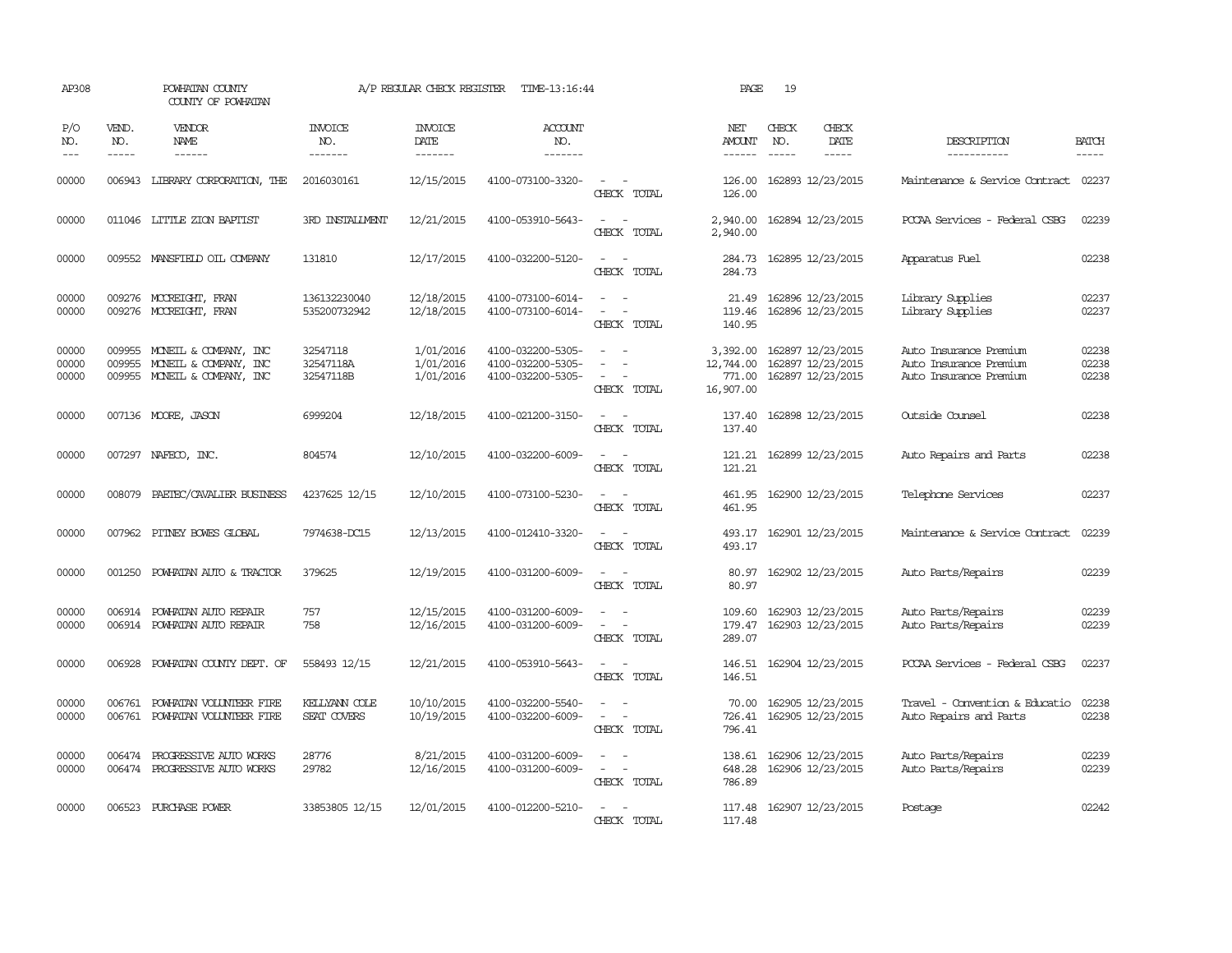| AP308                                                                                  |                                                                                        | POWHATAN COUNTY<br>COUNTY OF POWHATAN                                                                                                                                                                                                               |                                                                                                                                       | A/P REGULAR CHECK REGISTER                                                                                                               | TIME-13:16:44                                                                                                                                                                                                  |                                                             | PAGE                                                         | 20                                                                                                                                                                                                                                       |                                                                                                                                                                                                                         |                                                                                        |
|----------------------------------------------------------------------------------------|----------------------------------------------------------------------------------------|-----------------------------------------------------------------------------------------------------------------------------------------------------------------------------------------------------------------------------------------------------|---------------------------------------------------------------------------------------------------------------------------------------|------------------------------------------------------------------------------------------------------------------------------------------|----------------------------------------------------------------------------------------------------------------------------------------------------------------------------------------------------------------|-------------------------------------------------------------|--------------------------------------------------------------|------------------------------------------------------------------------------------------------------------------------------------------------------------------------------------------------------------------------------------------|-------------------------------------------------------------------------------------------------------------------------------------------------------------------------------------------------------------------------|----------------------------------------------------------------------------------------|
| P/O<br>NO.<br>$\frac{1}{2}$                                                            | VEND.<br>NO.<br>$\frac{1}{2}$                                                          | <b>VENDOR</b><br>NAME<br>$\frac{1}{2}$                                                                                                                                                                                                              | INVOICE<br>NO.<br>-------                                                                                                             | <b>INVOICE</b><br>DATE<br>-------                                                                                                        | <b>ACCOUNT</b><br>NO.<br>-------                                                                                                                                                                               |                                                             | NET<br>AMOUNT<br>$- - - - - -$                               | CHECK<br>CHECK<br>NO.<br>DATE<br>$\frac{1}{2}$<br>$- - - - -$                                                                                                                                                                            | DESCRIPTION<br>-----------                                                                                                                                                                                              | <b>BATCH</b><br>-----                                                                  |
| 00000                                                                                  |                                                                                        | 006466 RADIO COMMUNICATION OF VA 700000862-1                                                                                                                                                                                                        |                                                                                                                                       | 12/15/2015                                                                                                                               | 4100-031200-3310-                                                                                                                                                                                              | $\sim$ $\sim$<br>CHECK TOTAL                                | 93.50<br>93.50                                               | 162908 12/23/2015                                                                                                                                                                                                                        | Repairs & Maintenance                                                                                                                                                                                                   | 02239                                                                                  |
| 00000<br>00000                                                                         | 006921<br>006921                                                                       | SEA-CLEAR AQUARIUM<br>SEA-CLEAR AQUARIUM                                                                                                                                                                                                            | 4037<br>4038                                                                                                                          | 11/15/2015<br>12/15/2015                                                                                                                 | 4100-073100-3320-<br>4100-073100-3320-                                                                                                                                                                         | CHECK TOTAL                                                 | 80.00<br>80.00<br>160.00                                     | 162909 12/23/2015<br>162909 12/23/2015                                                                                                                                                                                                   | Maintenance & Service Contract<br>Maintenance & Service Contract 02237                                                                                                                                                  | 02237                                                                                  |
| 00000                                                                                  |                                                                                        | 006594 SOUTHSIDE ELECTRIC COOP                                                                                                                                                                                                                      | 63504005 12/15                                                                                                                        | 12/09/2015                                                                                                                               | 4100-031210-5110-                                                                                                                                                                                              | $\sim$ $\sim$<br>CHECK TOTAL                                | 112.28<br>112.28                                             | 162910 12/23/2015                                                                                                                                                                                                                        | Electricity - Comunications H 02237                                                                                                                                                                                     |                                                                                        |
| 00000<br>00000                                                                         |                                                                                        | 006565 SPRINT<br>006565 SPRINT                                                                                                                                                                                                                      | 93113151000500<br>93113151000503                                                                                                      | 11/30/2015<br>11/30/2015                                                                                                                 | 4100-012510-5240-<br>4100-012510-5240-                                                                                                                                                                         | $\sim$<br>$\sim$<br>$\overline{\phantom{a}}$<br>CHECK TOTAL | 12.22<br>28.34                                               | 16.12 162911 12/23/2015<br>162911 12/23/2015                                                                                                                                                                                             | Long Distance<br>Long Distance                                                                                                                                                                                          | 02238<br>02238                                                                         |
| 00000                                                                                  | 001940                                                                                 | STANDBY SYSTEMS, INC.                                                                                                                                                                                                                               | 12152600                                                                                                                              | 12/07/2015                                                                                                                               | 4100-035100-3321-                                                                                                                                                                                              | $\sim$<br>CHECK TOTAL                                       | 140.00<br>140.00                                             | 162912 12/23/2015                                                                                                                                                                                                                        | Maintenance/Service Contracts                                                                                                                                                                                           | 02239                                                                                  |
| 00000<br>00000<br>00000<br>00000<br>00000<br>00000<br>00000<br>00000<br>00000<br>00000 | 008578<br>008578<br>008578<br>008578<br>008578<br>008578<br>008578<br>008578<br>008578 | STAPLES BUSINESS AD-<br>STAPLES BUSINESS AD-<br>008578 STAPLES BUSINESS AD-<br>STAPLES BUSINESS AD-<br>STAPLES BUSINESS AD-<br>STAPLES BUSINESS AD-<br>STAPLES BUSINESS AD-<br>STAPLES BUSINESS AD-<br>STAPLES BUSINESS AD-<br>STAPLES BUSINESS AD- | 3286233904<br>3286497520<br>3286779767<br>3286779767<br>3286779767<br>3286779767<br>3286779774<br>1823737<br>3284809379<br>3284931855 | 12/05/2015<br>12/09/2015<br>12/12/2015<br>12/12/2015<br>12/12/2015<br>12/12/2015<br>12/12/2015<br>12/17/2015<br>11/21/2015<br>11/24/2015 | 4100-034100-6001-<br>4100-032200-6001-<br>4100-012510-6001-<br>4100-012320-6014-<br>4100-012200-6001-<br>4100-012200-6001-<br>4100-012320-6014-<br>4100-012200-6001-<br>4100-012200-6001-<br>4100-012200-6001- | $\sim$<br>$\equiv$<br>$\equiv$<br>CHECK TOTAL               | 20.78<br>38.79<br>10.99<br>27.00<br>4.87<br>279.98<br>438.36 | 162913 12/23/2015<br>162913 12/23/2015<br>19.56 162913 12/23/2015<br>162913 12/23/2015<br>162913 12/23/2015<br>162913 12/23/2015<br>7.21 162913 12/23/2015<br>291.58- 162913 12/23/2015<br>320.76 162913 12/23/2015<br>162913 12/23/2015 | Office Supplies<br>Stationery/Office Supplies<br>Office Supplies<br>Other Operating Supplies<br>Office Supplies<br>Office Supplies<br>Other Operating Supplies<br>Office Supplies<br>Office Supplies<br>Office Supplies | 02237<br>02238<br>02239<br>02239<br>02239<br>02239<br>02239<br>02240<br>02240<br>02240 |
| 00000                                                                                  |                                                                                        | 007295 STERICYLE, INC.                                                                                                                                                                                                                              | 1006300841                                                                                                                            | 12/07/2015                                                                                                                               | 4100-032200-3175-                                                                                                                                                                                              | $\sim$<br>CHECK TOTAL                                       | 245.58<br>245.58                                             | 162914 12/23/2015                                                                                                                                                                                                                        | Waste Disposal                                                                                                                                                                                                          | 02238                                                                                  |
| 00000<br>00000                                                                         | 009520                                                                                 | STONE'S OFFICE EQUIPMENT<br>009520 STONE'S OFFICE EQUIPMENT                                                                                                                                                                                         | 60785<br>60786                                                                                                                        | 12/15/2015<br>12/15/2015                                                                                                                 | 4100-073100-3320-<br>4100-073100-3320-                                                                                                                                                                         | $\equiv$<br>CHECK TOTAL                                     | 440.35<br>146.63<br>586.98                                   | 162915 12/23/2015<br>162915 12/23/2015                                                                                                                                                                                                   | Maintenance & Service Contract<br>Maintenance & Service Contract                                                                                                                                                        | 02237<br>02237                                                                         |
| 00000                                                                                  | 006267                                                                                 | TIMBERLAKE, II, JAMES B.                                                                                                                                                                                                                            | <b>JET REIMBURSMNT</b>                                                                                                                | 12/11/2015                                                                                                                               | 4100-032200-6016-                                                                                                                                                                                              | CHECK TOTAL                                                 | 74.44<br>74.44                                               | 162916 12/23/2015                                                                                                                                                                                                                        | <b>JET</b> Program                                                                                                                                                                                                      | 02238                                                                                  |
| 00000                                                                                  |                                                                                        | 006261 TIMMONS GROUP                                                                                                                                                                                                                                | 174933                                                                                                                                | 12/08/2015                                                                                                                               | 4100-081500-3180-                                                                                                                                                                                              | CHECK TOTAL                                                 | 6,840.00<br>6,840.00                                         | 162917 12/23/2015                                                                                                                                                                                                                        | Professional Services                                                                                                                                                                                                   | 02237                                                                                  |
| 00000<br>00000                                                                         | 000845                                                                                 | TOWN POLICE SUPPLY OF<br>000845 TOWN POLICE SUPPLY OF                                                                                                                                                                                               | R79577<br>7615                                                                                                                        | 11/01/2015<br>12/14/2015                                                                                                                 | 4100-031200-6011-<br>4100-031200-6011-                                                                                                                                                                         | $\sim$<br>CHECK TOTAL                                       | 189.57<br>133.98<br>323.55                                   | 162918 12/23/2015<br>162918 12/23/2015                                                                                                                                                                                                   | Uniforms<br>Uniforms                                                                                                                                                                                                    | 02239<br>02239                                                                         |
| 00000                                                                                  |                                                                                        | 008140 VERIZON                                                                                                                                                                                                                                      | 8045985671 1215                                                                                                                       | 12/11/2015                                                                                                                               | 4100-012510-5230-                                                                                                                                                                                              | $\overline{\phantom{a}}$<br>CHECK TOTAL                     | 44.36<br>44.36                                               | 162919 12/23/2015                                                                                                                                                                                                                        | Telephone Services                                                                                                                                                                                                      | 02239                                                                                  |
| 00000                                                                                  |                                                                                        | 008710 VIRGINIA BUSINESS SYSTEMS 17922724                                                                                                                                                                                                           |                                                                                                                                       | 11/26/2015                                                                                                                               | 4100-012100-3320-                                                                                                                                                                                              | $\overline{\phantom{a}}$<br>. —<br>CHECK TOTAL              | 190.70<br>190.70                                             | 162920 12/23/2015                                                                                                                                                                                                                        | Maintenance & Service Contract 02237                                                                                                                                                                                    |                                                                                        |
|                                                                                        |                                                                                        |                                                                                                                                                                                                                                                     |                                                                                                                                       |                                                                                                                                          |                                                                                                                                                                                                                | CHECK TYPE TOTAL                                            | 297, 677.75                                                  |                                                                                                                                                                                                                                          |                                                                                                                                                                                                                         |                                                                                        |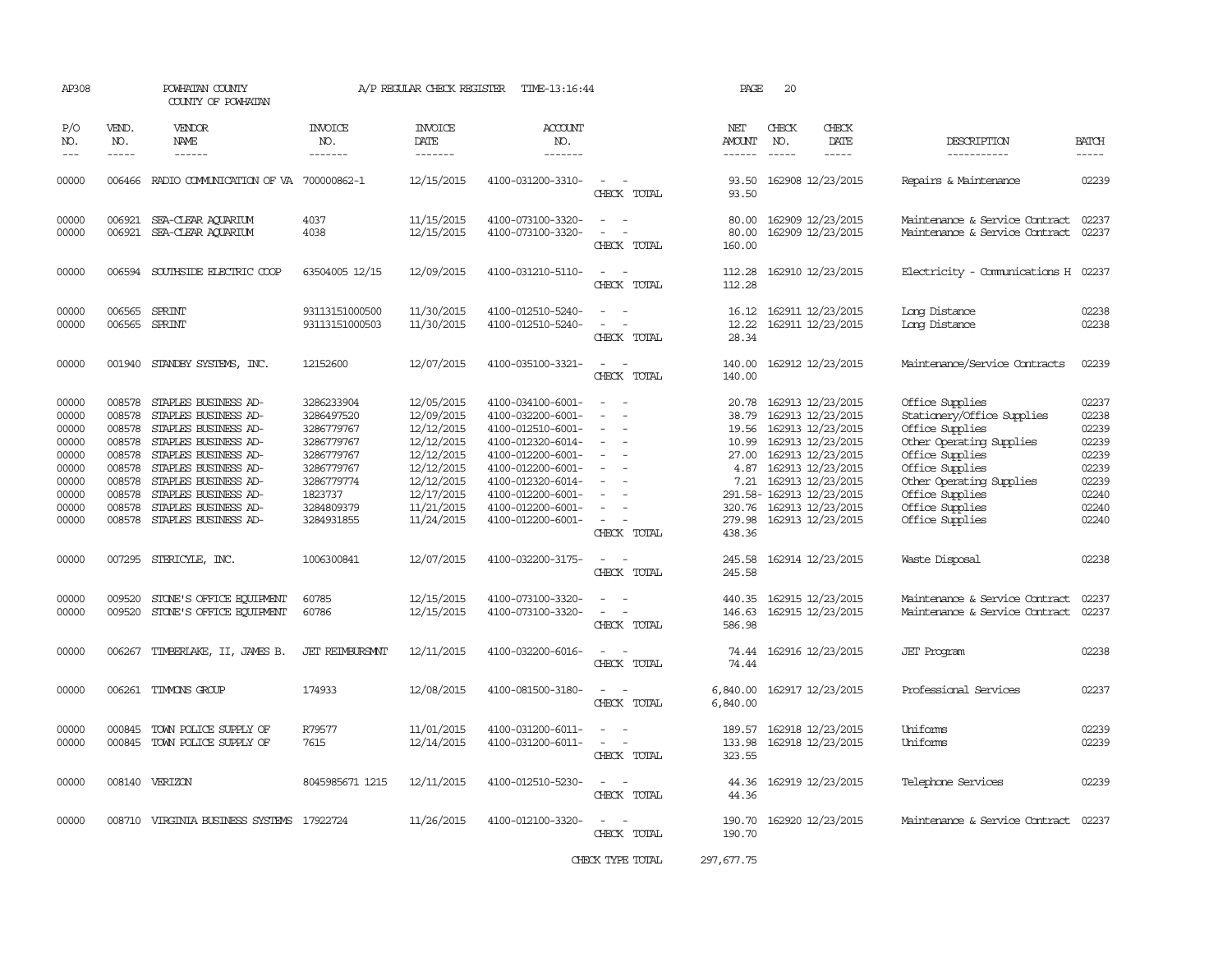| AP308      |                       | POWHATAN COUNTY<br>COUNTY OF POWHATAN |                           | A/P VOID CHECK REGISTER<br>TIME-13:16:44 |                           |                                                                                                                             | 21<br>PAGE                          |                         |                              |                       |  |
|------------|-----------------------|---------------------------------------|---------------------------|------------------------------------------|---------------------------|-----------------------------------------------------------------------------------------------------------------------------|-------------------------------------|-------------------------|------------------------------|-----------------------|--|
| P/O<br>NO. | VEND.<br>NO.<br>----- | VENDOR<br>NAME<br>------              | INVOICE<br>NO.<br>------- | <b>INVOICE</b><br>DATE<br>-------        | ACCOUNT<br>NO.<br>------- |                                                                                                                             | CHECK<br>NET<br>AMOUNT<br>NO.       | CHECK<br>DATE<br>-----  | DESCRIPTION<br>-----------   | <b>BATCH</b><br>----- |  |
| 00000      | 006538                | MATTHEW BENDER                        | 9780327111757             | 9/01/2015                                | 4100-011010-3002-         | $\frac{1}{2} \left( \frac{1}{2} \right) \left( \frac{1}{2} \right) = \frac{1}{2} \left( \frac{1}{2} \right)$<br>CHECK TOTAL | 74.96-160259<br>74.96-              | 7/10/2015               | County Code                  | 00336                 |  |
| 00000      | 006230                | SUPPLY ROOM COMPANIES                 | 2385831-0                 | 8/28/2015                                | 4100-021200-6001-         | $\frac{1}{2} \left( \frac{1}{2} \right) \left( \frac{1}{2} \right) = \frac{1}{2} \left( \frac{1}{2} \right)$<br>CHECK TOTAL | 76.89-                              | 76.89-161865 10/30/2015 | Office Supplies              | 00337                 |  |
| 00000      | 010587                | COX, RICHARD K.                       | MILEAGE NOV/DEC           | 12/09/2015                               | 4100-022100-5510-         | $\frac{1}{2} \left( \frac{1}{2} \right) \left( \frac{1}{2} \right) = \frac{1}{2} \left( \frac{1}{2} \right)$<br>CHECK TOTAL | 346.74-162696 12/18/2015<br>346.74- |                         | Travel/Mileage/Parking/Tolls | 00339                 |  |
|            |                       |                                       |                           |                                          |                           | CHECK TYPE TOTAL                                                                                                            | 498.59-                             |                         |                              |                       |  |
|            |                       |                                       |                           |                                          |                           | FINAL TOTAL                                                                                                                 | 297, 179. 16                        |                         |                              |                       |  |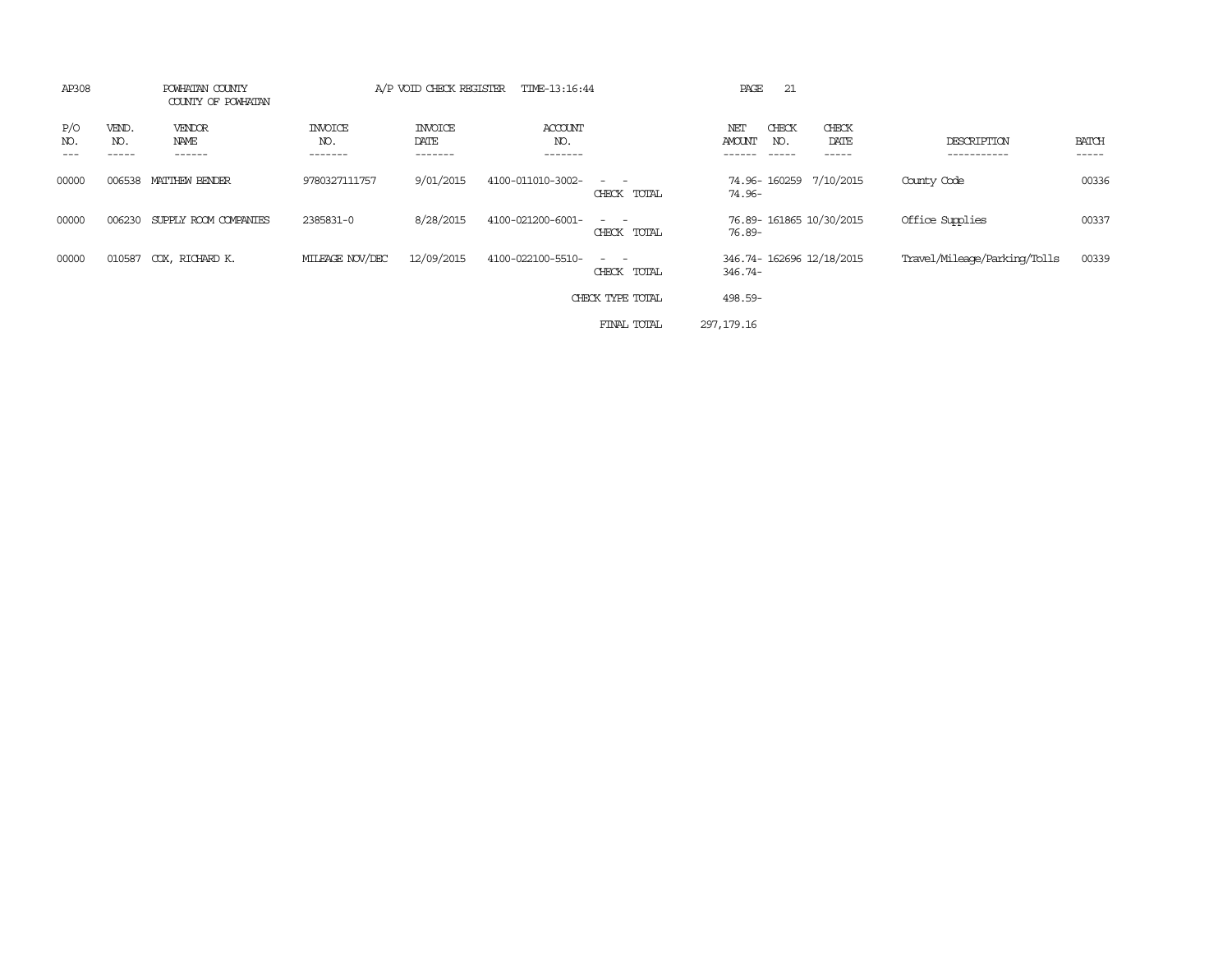| AP308          | POWHATAN COUNTY<br>COUNTY OF POWHATAN |                                    |                           | A/P REGULAR CHECK REGISTER | TIME-13:17:14                          |                                                     | PAGE                 |                                                    |                                  |                       |
|----------------|---------------------------------------|------------------------------------|---------------------------|----------------------------|----------------------------------------|-----------------------------------------------------|----------------------|----------------------------------------------------|----------------------------------|-----------------------|
| P/O<br>NO.     | VEND.<br>NO.                          | VENDOR<br>NAME<br>------           | INVOICE<br>NO.<br>------- | INVOICE<br>DATE<br>------- | ACCOUNT<br>NO.<br>-------              |                                                     | NET<br><b>AMOUNT</b> | CHECK<br>CHECK<br>DATE<br>NO.                      | DESCRIPTION<br>-----------       | <b>BATCH</b><br>----- |
| 00000<br>00000 | 008668<br>008668                      | BANK OF AMERICA<br>BANK OF AMERICA | 12/01/2015<br>12/01/2015  | 12/01/2015<br>12/01/2015   | 4103-012510-0001-<br>4103-012510-0001- | $\sim$ $\sim$<br>and the contract of<br>CHECK TOTAL | 91.04                | 25.10 162674 12/18/2015<br>65.94 162674 12/18/2015 | Capital Outlay<br>Capital Outlay | 02236<br>02236        |
| 00000          |                                       | 009452 SEACOM, INC. OF VIRGINIA    | 8083                      | 12/02/2015                 | 4103-012510-0001-                      | $\sim$ $-$<br>CHECK TOTAL                           | 594.00<br>594.00     | 162802 12/18/2015                                  | Capital Outlay                   | 02224                 |
|                |                                       |                                    |                           |                            |                                        | CHECK TYPE TOTAL                                    | 685.04               |                                                    |                                  |                       |
|                |                                       |                                    |                           |                            |                                        | FINAL TOTAL                                         | 685.04               |                                                    |                                  |                       |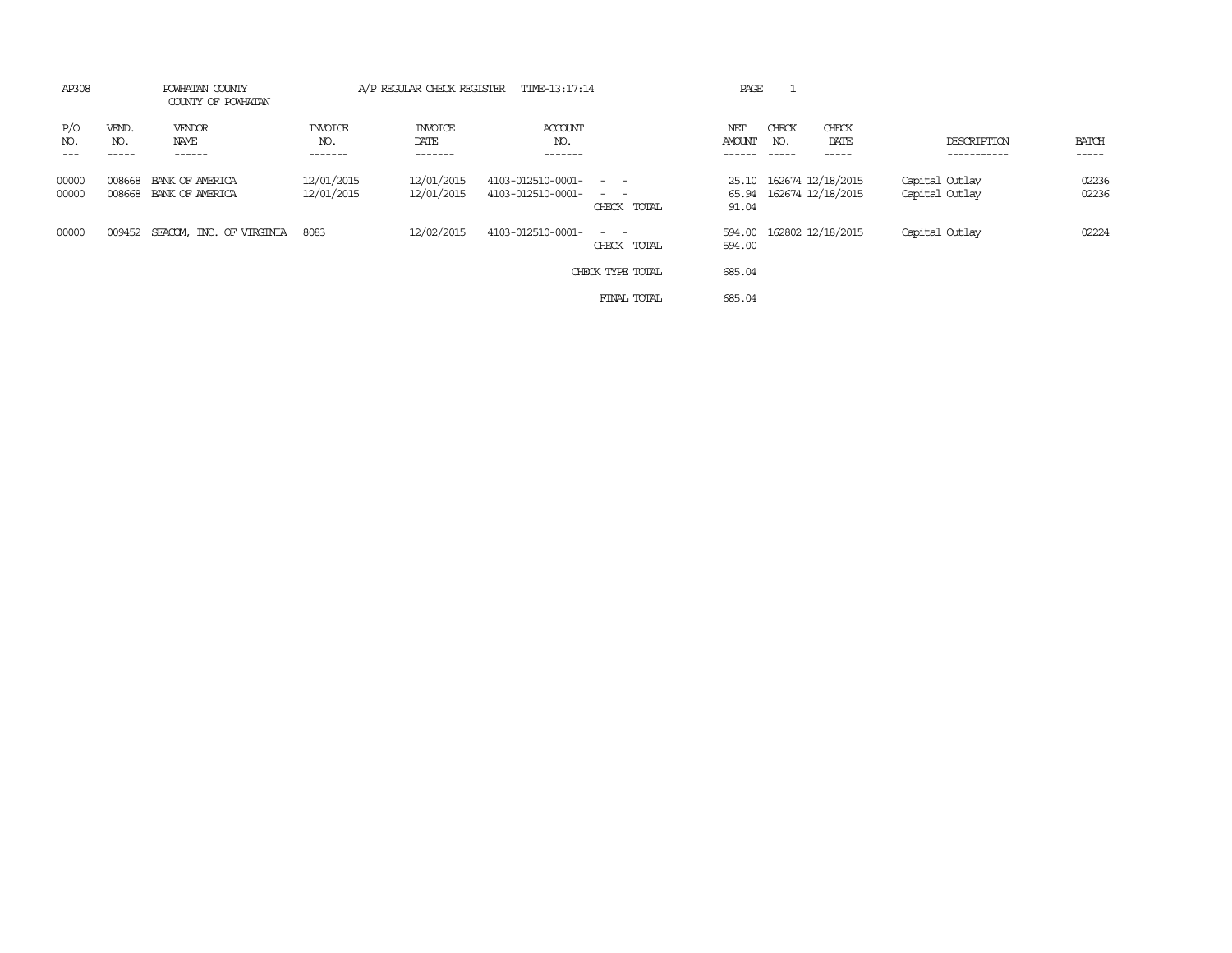| AP308                                              |                                      | POWHATAN COUNTY<br>COUNTY OF POWHATAN                                                                                                                                                                                                                |                                  | A/P REGULAR CHECK REGISTER                                                       | TIME-13:17:38                                                                                                              |                                                             | PAGE                                                           | 1                             |                                                                                                                            |                                                                                                                                                    |                                                    |
|----------------------------------------------------|--------------------------------------|------------------------------------------------------------------------------------------------------------------------------------------------------------------------------------------------------------------------------------------------------|----------------------------------|----------------------------------------------------------------------------------|----------------------------------------------------------------------------------------------------------------------------|-------------------------------------------------------------|----------------------------------------------------------------|-------------------------------|----------------------------------------------------------------------------------------------------------------------------|----------------------------------------------------------------------------------------------------------------------------------------------------|----------------------------------------------------|
| P/O<br>NO.<br>$ -$                                 | VEND.<br>NO.<br>$\frac{1}{2}$        | <b>VENDOR</b><br>NAME<br>------                                                                                                                                                                                                                      | <b>INVOICE</b><br>NO.<br>------- | <b>INVOICE</b><br>DATE<br>-------                                                | ACCOUNT<br>NO.<br>-------                                                                                                  |                                                             | NET<br><b>AMOUNT</b><br>$- - - - - -$                          | CHECK<br>NO.<br>$\frac{1}{2}$ | CHECK<br>DATE<br>$- - - - -$                                                                                               | DESCRIPTION<br>-----------                                                                                                                         | <b>BATCH</b><br>-----                              |
| 00000                                              |                                      | 008579 POWHATAN COMMERCIAL                                                                                                                                                                                                                           | 0085201512                       | 12/04/2015                                                                       | 4501-043400-5420-                                                                                                          | $ -$<br>CHECK TOTAL                                         | 2,455.09                                                       |                               | 2,455.09 162471 12/04/2015                                                                                                 | Rent - Office Space                                                                                                                                | 02218                                              |
| 00000                                              |                                      | 000620 R.C. GOODWYN & SONS, INC                                                                                                                                                                                                                      | 696219                           | 11/17/2015                                                                       | 4501-043400-3310-                                                                                                          | $\sim$<br>$\overline{\phantom{a}}$<br>CHECK TOTAL           | 8.99<br>8.99                                                   |                               | 162511 12/04/2015                                                                                                          | Repairs and Maintenance                                                                                                                            | 02220                                              |
| 00000                                              |                                      | 006597 NEAL, GREGORY ALLEN                                                                                                                                                                                                                           | PER LETTER                       | 12/01/2015                                                                       | 4116-031212-6015-                                                                                                          | $\sim$ $ \sim$<br>CHECK TOTAL                               | 400.00<br>400.00                                               |                               | 162521 12/04/2015                                                                                                          | Hospitality Expenses                                                                                                                               | 02219                                              |
| 00000                                              |                                      | 011120 VIRGINIA FIRST                                                                                                                                                                                                                                | TEAM RIP #10362                  | 11/30/2015                                                                       | 4116-073102-6012-                                                                                                          | $\sim$<br>$\sim$<br>CHECK TOTAL                             | 100.00<br>100.00                                               |                               | 162522 12/04/2015                                                                                                          | Robotics Materials                                                                                                                                 | 02220                                              |
| 00000                                              |                                      | 006510 EMERGENCY SERVICES                                                                                                                                                                                                                            | 130                              | 11/30/2015                                                                       | 4120-032300-3110-                                                                                                          | $\sim$<br>$\overline{\phantom{a}}$<br>CHECK TOTAL           | 33,628.14<br>33,628.14                                         |                               | 162523 12/04/2015                                                                                                          | Contract Services-Daytime Cove                                                                                                                     | 02219                                              |
| 00000                                              |                                      | 011115 THOMPSON, DEBORAH                                                                                                                                                                                                                             | 2015-006956-005                  | 11/12/2015                                                                       | 3120-016050-0001-                                                                                                          | $\overline{\phantom{a}}$<br>CHECK TOTAL                     | 25.00<br>25.00                                                 |                               | 162524 12/04/2015                                                                                                          | Fees for Rescue Transport Serv                                                                                                                     | 02217                                              |
| 00000                                              |                                      | 007353 CDW GOVERNMENT, INC.                                                                                                                                                                                                                          | <b>BFZ9648</b>                   | 11/18/2015                                                                       | 4301-012510-8304-                                                                                                          | $\sim$ $ \sim$<br>CHECK TOTAL                               | 8,014.35                                                       |                               | 8,014.35 162525 12/04/2015                                                                                                 | PC Replacement                                                                                                                                     | 02217                                              |
| 00000                                              |                                      | 010963 MUSCO SPORTS LIGHTING, LLC 276198                                                                                                                                                                                                             |                                  | 9/17/2015                                                                        | 4301-071110-8304-                                                                                                          | $\sim$ 100 $\sim$ 100 $\sim$<br>CHECK TOTAL                 | 61,184.00<br>61,184.00                                         |                               | 162526 12/04/2015                                                                                                          | Multipurpose Field                                                                                                                                 | 02221                                              |
| 00000                                              |                                      | 009701 SHI INTERNATIONAL CORP.                                                                                                                                                                                                                       | B04199350                        | 11/09/2015                                                                       | 4301-012510-8304-                                                                                                          | $ -$<br>CHECK TOTAL                                         | 1,237.95<br>1,237.95                                           |                               | 162527 12/04/2015                                                                                                          | PC Replacement                                                                                                                                     | 02217                                              |
| 00000                                              |                                      | 011118 VERIZON NETWORK                                                                                                                                                                                                                               | 4A0CA2E                          | 11/23/2015                                                                       | 4301-014200-6004-                                                                                                          | CHECK TOTAL                                                 | 2,496.51                                                       |                               | 2,496.51 162528 12/04/2015                                                                                                 | Paving Village Building                                                                                                                            | 02219                                              |
| 00000<br>00000<br>00000<br>00000<br>00000<br>00000 | 009183<br>009183<br>009183<br>009183 | 009183 AIR, WATER & SOIL LABORA- V15007475<br>AIR, WATER & SOIL LABORA- V15007476<br>AIR, WATER & SOIL LABORA- V15007486<br>AIR, WATER & SOIL LABORA- V15007501<br>AIR, WATER & SOIL LABORA- V15007507<br>009183 AIR, WATER & SOIL LABORA- V15007551 |                                  | 11/24/2015<br>11/24/2015<br>11/24/2015<br>11/24/2015<br>11/24/2015<br>11/30/2015 | 4501-043400-3140-<br>4501-043400-3140-<br>4501-043400-3140-<br>4501-043400-3140-<br>4501-043400-3140-<br>4501-043400-3140- | $\sim$<br>$\overline{\phantom{a}}$<br>$\sim$<br>CHECK TOTAL | 40.00<br>40.00<br>119.08<br>102.26<br>56.60<br>40.00<br>397.94 |                               | 162529 12/04/2015<br>162529 12/04/2015<br>162529 12/04/2015<br>162529 12/04/2015<br>162529 12/04/2015<br>162529 12/04/2015 | Professional Services<br>Professional Services<br>Professional Services<br>Professional Services<br>Professional Services<br>Professional Services | 02220<br>02220<br>02220<br>02220<br>02220<br>02220 |
| 00000                                              |                                      | 007147 DRAPER ADEN ASSOCIATES,                                                                                                                                                                                                                       | 2015100480                       | 10/31/2015                                                                       | 4501-043400-3140-                                                                                                          | CHECK TOTAL                                                 | 2,400.00<br>2,400.00                                           |                               | 162530 12/04/2015                                                                                                          | Professional Services                                                                                                                              | 02220                                              |
| 00000                                              |                                      | 008381 JAMES RIVER PETROLEUM                                                                                                                                                                                                                         | 81D                              | 10/31/2015                                                                       | 4501-043400-6008-                                                                                                          | CHECK TOTAL                                                 | 391.38<br>391.38                                               |                               | 162531 12/04/2015                                                                                                          | Gas/Grease/Oil/Vehicle Repairs                                                                                                                     | 02219                                              |
| 00000                                              |                                      | 000620 R. C. GOODWYN & SONS, INC 695961                                                                                                                                                                                                              |                                  | 11/16/2015                                                                       | 4501-043400-3310-                                                                                                          | CHECK TOTAL                                                 | 29.85<br>29.85                                                 |                               | 162532 12/04/2015                                                                                                          | Repairs and Maintenance                                                                                                                            | 02220                                              |
| 00000                                              |                                      | 007843 TENCARVA MACHINERY CO.                                                                                                                                                                                                                        | 521390                           | 4/06/2015                                                                        | 4501-043400-3310-                                                                                                          | $\sim$<br>CHECK TOTAL                                       | 2,649.75                                                       |                               | 2,649.75 162533 12/04/2015                                                                                                 | Repairs and Maintenance                                                                                                                            | 02220                                              |
| 00000                                              |                                      | 008140 VERIZON                                                                                                                                                                                                                                       | 892382200515ADJ                  | 5/28/2015                                                                        | 4501-043400-5270-                                                                                                          | CHECK TOTAL                                                 | 308.94                                                         |                               | 308.94 162534 12/04/2015                                                                                                   | Network Service Connection                                                                                                                         | 02217                                              |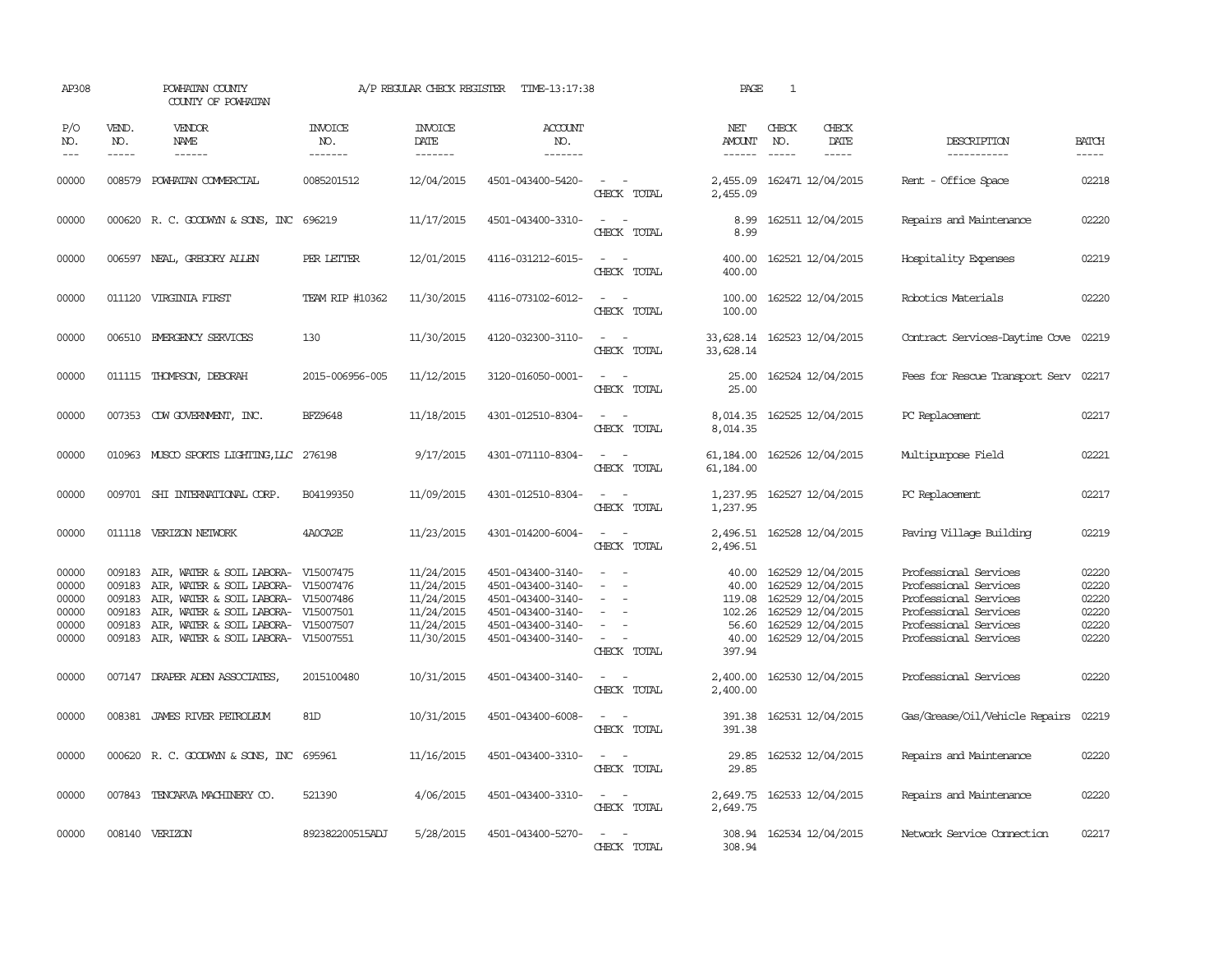| AP308                       |                            | POWHATAN COUNTY<br>COUNTY OF POWHATAN                 |                                          | A/P REGULAR CHECK REGISTER             | TIME-13:17:38                                               |                                                   |             | PAGE                           | $\overline{a}$              |                                                             |                                                                                |                             |
|-----------------------------|----------------------------|-------------------------------------------------------|------------------------------------------|----------------------------------------|-------------------------------------------------------------|---------------------------------------------------|-------------|--------------------------------|-----------------------------|-------------------------------------------------------------|--------------------------------------------------------------------------------|-----------------------------|
| P/O<br>NO.<br>$\frac{1}{2}$ | VEND.<br>NO.<br>-----      | <b>VENDOR</b><br>NAME<br>$- - - - - -$                | <b>INVOICE</b><br>NO.<br>$- - - - - - -$ | <b>INVOICE</b><br>DATE<br>-------      | ACCOUNT<br>NO.<br>-------                                   |                                                   |             | <b>NET</b><br>AMOUNT<br>------ | CHECK<br>NO.<br>$- - - - -$ | CHECK<br>DATE<br>$\frac{1}{2}$                              | DESCRIPTION<br>-----------                                                     | <b>BATCH</b><br>$- - - - -$ |
| 00000<br>00000              | 008668<br>008668           | BANK OF AMERICA<br>BANK OF AMERICA                    | 12/01/2015<br>12/01/2015                 | 12/01/2015<br>12/01/2015               | 4116-073102-6012-<br>4301-012510-8304-                      | $\sim$<br>$\overline{a}$                          |             | 569.99<br>120.52               |                             | 162674 12/18/2015<br>162674 12/18/2015                      | Robotics Materials<br>PC Replacement                                           | 02236<br>02236              |
| 00000<br>00000<br>00000     | 008668<br>008668<br>008668 | BANK OF AMERICA<br>BANK OF AMERICA<br>BANK OF AMERICA | 12/01/2015<br>12/01/2015<br>12/01/2015   | 12/01/2015<br>12/01/2015<br>12/01/2015 | 4301-012510-8304-<br>4301-012510-8306-<br>4301-012500-8301- |                                                   |             | 22.29<br>22.02<br>5.00         |                             | 162674 12/18/2015<br>162674 12/18/2015<br>162674 12/18/2015 | PC Replacement<br>Public Works Work Order System<br>Sheriff's Vehicles         | 02236<br>02236<br>02236     |
| 00000<br>00000              | 008668<br>008668           | BANK OF AMERICA<br>BANK OF AMERICA                    | 12/01/2015<br>12/01/2015                 | 12/01/2015<br>12/01/2015               | 4301-012500-8301-<br>4301-012500-8301-                      |                                                   |             | 5.00<br>5.00                   |                             | 162674 12/18/2015<br>162674 12/18/2015                      | Sheriff's Vehicles<br>Sheriff's Vehicles                                       | 02236<br>02236              |
| 00000<br>00000<br>00000     | 008668<br>008668<br>008668 | BANK OF AMERICA<br>BANK OF AMERICA<br>BANK OF AMERICA | 12/01/2015<br>12/01/2015<br>12/01/2015   | 12/01/2015<br>12/01/2015<br>12/01/2015 | 4301-012500-8301-<br>4501-043400-3310-<br>4501-043400-3310- | $\overline{a}$                                    |             | 5.00<br>576.74<br>21.63        |                             | 162674 12/18/2015<br>162674 12/18/2015<br>162674 12/18/2015 | Sheriff's Vehicles<br>Repairs and Maintenance<br>Repairs and Maintenance       | 02236<br>02236<br>02236     |
| 00000<br>00000<br>00000     | 008668<br>008668<br>008668 | BANK OF AMERICA<br>BANK OF AMERICA<br>BANK OF AMERICA | 12/01/2015<br>12/01/2015<br>12/01/2015   | 12/01/2015<br>12/01/2015<br>12/01/2015 | 4501-043400-6014-<br>4501-043400-3310-<br>4501-043400-3310- | $\equiv$                                          |             | 27.94<br>8.99<br>79.76         |                             | 162674 12/18/2015<br>162674 12/18/2015<br>162674 12/18/2015 | Other Operating Supplies<br>Repairs and Maintenance<br>Repairs and Maintenance | 02236<br>02236<br>02236     |
| 00000<br>00000<br>00000     | 008668<br>008668<br>008668 | BANK OF AMERICA<br>BANK OF AMERICA<br>BANK OF AMERICA | 12/01/2015<br>12/01/2015<br>12/01/2015   | 12/01/2015<br>12/01/2015<br>12/01/2015 | 4501-043400-3310-<br>4501-043400-3310-<br>4501-043400-6014- |                                                   |             | 119.64<br>664.50<br>12.95      |                             | 162674 12/18/2015<br>162674 12/18/2015<br>162674 12/18/2015 | Repairs and Maintenance<br>Repairs and Maintenance<br>Other Operating Supplies | 02236<br>02236<br>02236     |
| 00000<br>00000<br>00000     | 008668<br>008668<br>008668 | BANK OF AMERICA<br>BANK OF AMERICA<br>BANK OF AMERICA | 12/01/2015<br>12/01/2015<br>12/01/2015   | 12/01/2015<br>12/01/2015<br>12/01/2015 | 4501-043400-6015-<br>4501-043400-3310-<br>4501-043400-5810- |                                                   |             | 42.44<br>11.98<br>60.00        |                             | 162674 12/18/2015<br>162674 12/18/2015<br>162674 12/18/2015 | Lab Supplies<br>Repairs and Maintenance<br>Dues/Association Membership         | 02236<br>02236<br>02236     |
| 00000<br>00000<br>00000     | 008668<br>008668<br>008668 | BANK OF AMERICA<br>BANK OF AMERICA<br>BANK OF AMERICA | 12/01/2015<br>12/01/2015<br>12/01/2015   | 12/01/2015<br>12/01/2015<br>12/01/2015 | 4501-043400-5210-<br>4501-043400-5540-<br>4501-043400-5810- |                                                   |             | 12.67<br>84.00<br>85.00        |                             | 162674 12/18/2015<br>162674 12/18/2015<br>162674 12/18/2015 | Postage<br>Conferences & Training<br>Dues/Association Membership               | 02236<br>02236<br>02236     |
| 00000                       | 001340                     | <b>BUSINESS CARD</b>                                  | 11/27/2015                               | 11/27/2015                             | 4116-031201-5540-                                           | CHECK TOTAL                                       |             | 2,563.06<br>14.10              |                             | 162675 12/18/2015                                           | Triad Expenses                                                                 | 02232                       |
| 00000                       | 001340                     | <b>BUSINESS CARD</b>                                  | 11/27/2015                               | 11/27/2015                             | 4116-031201-5540-                                           | $\sim$<br>$\overline{\phantom{a}}$<br>CHECK TOTAL |             | 499.00<br>513.10               |                             | 162675 12/18/2015                                           | Triad Expenses                                                                 | 02232                       |
| 00000                       | 000540                     | CENTRAL VIRGINIA WASTE                                | 20682                                    | 11/25/2015                             | 4501-043400-3185-                                           | $\sim$<br>CHECK                                   | TOTAL       | 32.04<br>32.04                 |                             | 162689 12/18/2015                                           | Trash Removal                                                                  | 02223                       |
| 00000                       |                            | 011137 BARTLETT, GAY                                  | ANIT-LITTER                              | 12/15/2015                             | 4116-083500-8215-                                           | $\overline{\phantom{a}}$<br>CHECK                 | TOTAL       | 73.91<br>73.91                 |                             | 162826 12/18/2015                                           | DEO - Grant for Litter Control                                                 | 02228                       |
| 00000                       | 000540                     | CENTRAL VIRGINIA WASTE                                | 20697                                    | 11/30/2015                             | 4116-083500-8215-                                           | CHECK TOTAL                                       |             | 700.00<br>700.00               |                             | 162827 12/18/2015                                           | DEQ - Grant for Litter Control                                                 | 02229                       |
| 00000                       | 007450                     | THOMSON REUTERS -                                     | 833024560                                | 11/30/2015                             | 4116-021100-6012-                                           | CHECK TOTAL                                       |             | 370.46<br>370.46               |                             | 162828 12/18/2015                                           | Law Library Expenses                                                           | 02228                       |
| 00000                       | 007310                     | SOUTHEASTERN EMERGENCY                                | 611897                                   | 11/30/2015                             | 4120-032301-6013-                                           | CHECK TOTAL                                       |             | 570.81<br>570.81               |                             | 162829 12/18/2015                                           | Medical Supplies                                                               | 02224                       |
| 00000                       | 007885                     | WHITTAKER, VINCE                                      | 0194169                                  | 12/02/2015                             | 4216-031800-6023-                                           | CHECK TOTAL                                       |             | 340.00<br>340.00               |                             | 162830 12/18/2015                                           | Sheriff Asset Forfeiture Expen                                                 | 02224                       |
| 00000                       |                            | 006986 BCWH, INC.                                     | 106223                                   | 11/30/2015                             | 4301-042000-8301-                                           | $\overline{\phantom{a}}$                          | CHECK TOTAL | 36,402.45<br>36,402.45         |                             | 162831 12/18/2015                                           | Joint Maintenance Garage                                                       | 02223                       |
| 00000<br>00000              | 000076                     | DELL MARKETING L.P.<br>000076 DELL MARKETING L.P.     | XJTJPN7D6<br>XJTK95XP7                   | 11/18/2015<br>11/20/2015               | 4301-012510-8300-<br>4301-012510-8304-                      | $\sim$<br>$\overline{\phantom{a}}$                |             | 1,348.10<br>2,394.06           |                             | 162832 12/18/2015<br>162832 12/18/2015                      | IT and Phone Infrastructure<br>PC Replacement                                  | 02223<br>02223              |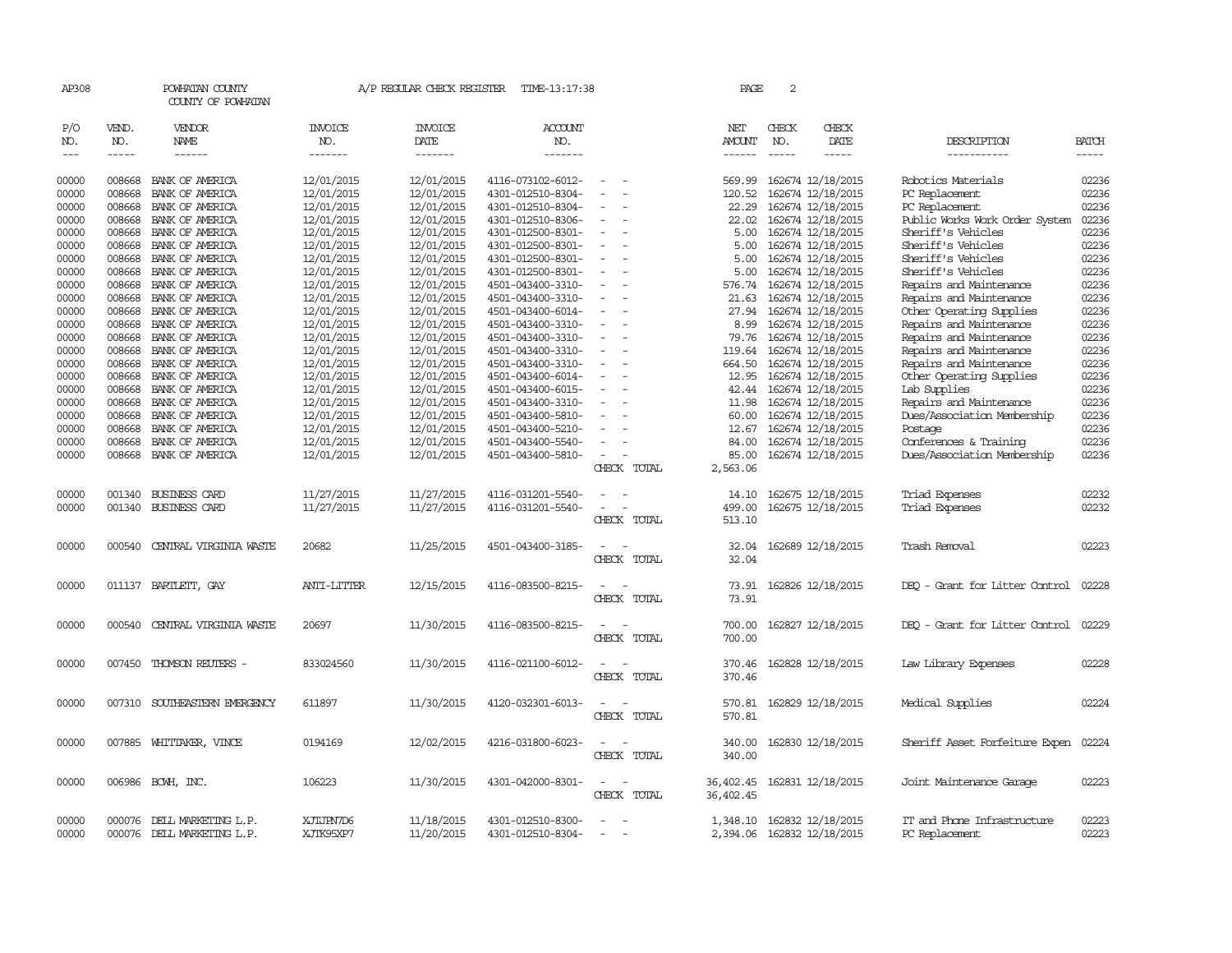| AP308                                                                                  |                                                                    | POWHATAN COUNTY<br>COUNTY OF POWHATAN                                                                                                                                                                                                                                                                                                                                                     |                                      | A/P REGULAR CHECK REGISTER                                                                                                               | TIME-13:17:38                                                                                                                                                                                                  |                                                                                                                                                               | PAGE                                                                                 | 3                             |                                                                                                                                                                                                                             |                                                                                                                                                                                                                                                        |                                                                                        |
|----------------------------------------------------------------------------------------|--------------------------------------------------------------------|-------------------------------------------------------------------------------------------------------------------------------------------------------------------------------------------------------------------------------------------------------------------------------------------------------------------------------------------------------------------------------------------|--------------------------------------|------------------------------------------------------------------------------------------------------------------------------------------|----------------------------------------------------------------------------------------------------------------------------------------------------------------------------------------------------------------|---------------------------------------------------------------------------------------------------------------------------------------------------------------|--------------------------------------------------------------------------------------|-------------------------------|-----------------------------------------------------------------------------------------------------------------------------------------------------------------------------------------------------------------------------|--------------------------------------------------------------------------------------------------------------------------------------------------------------------------------------------------------------------------------------------------------|----------------------------------------------------------------------------------------|
| P/O<br>NO.<br>$---$                                                                    | VEND.<br>NO.<br>$\cdots$                                           | VENDOR<br><b>NAME</b><br>------                                                                                                                                                                                                                                                                                                                                                           | INVOICE<br>NO.<br>-------            | <b>INVOICE</b><br>DATE<br>-------                                                                                                        | <b>ACCOUNT</b><br>NO.<br>-------                                                                                                                                                                               |                                                                                                                                                               | NET<br><b>AMOUNT</b><br>$- - - - - -$                                                | CHECK<br>NO.<br>$\frac{1}{2}$ | CHECK<br>DATE<br>$- - - - -$                                                                                                                                                                                                | DESCRIPTION<br>-----------                                                                                                                                                                                                                             | <b>BATCH</b><br>$- - - - -$                                                            |
| 00000<br>00000<br>00000                                                                | 000076                                                             | 000076 DELL MARKETING L.P.<br>DELL MARKETING L.P.<br>000076 DELL MARKETING L.P.                                                                                                                                                                                                                                                                                                           | XJTR4XRMB<br>XJTIDT936<br>XJTT69RF9  | 12/02/2015<br>12/06/2015<br>12/04/2015                                                                                                   | 4301-012510-8304-<br>4301-012510-8304-<br>4301-012510-8304-                                                                                                                                                    | $\overline{\phantom{a}}$<br>$\sim$<br>CHECK TOTAL                                                                                                             | 144.89<br>1,090.55<br>9,354.75<br>14,332.35                                          |                               | 162832 12/18/2015<br>162832 12/18/2015<br>162832 12/18/2015                                                                                                                                                                 | PC Replacement<br>PC Replacement<br>PC Replacement                                                                                                                                                                                                     | 02225<br>02229<br>02229                                                                |
| 00000                                                                                  |                                                                    | 010816 MERCHANT METALS, INC.                                                                                                                                                                                                                                                                                                                                                              | 595926661                            | 11/20/2015                                                                                                                               | 4301-071120-0001-                                                                                                                                                                                              | $\sim$<br>$\sim$<br>CHECK TOTAL                                                                                                                               | 663.64<br>663.64                                                                     |                               | 162833 12/18/2015                                                                                                                                                                                                           | Parks & Recreation Improvement                                                                                                                                                                                                                         | 02223                                                                                  |
| 00000<br>00000                                                                         |                                                                    | 011110 MOSELEY ARCHITECTS<br>011110 MOSELEY ARCHITECTS                                                                                                                                                                                                                                                                                                                                    | 550394-002<br>550492-001             | 11/30/2015<br>11/30/2015                                                                                                                 | 4301-062100-8302-<br>4301-031200-6002-                                                                                                                                                                         | $\sim$<br>$\sim$<br>$\sim$<br>$\overline{\phantom{a}}$<br>CHECK TOTAL                                                                                         | 100,823.20<br>10,220.00<br>111,043.20                                                |                               | 162834 12/18/2015<br>162834 12/18/2015                                                                                                                                                                                      | RJHS Replacement/Renovation De 02223<br>Sally Port & Courthouse Design                                                                                                                                                                                 | 02223                                                                                  |
| 00000                                                                                  |                                                                    | 006593 SHEEHY FORD                                                                                                                                                                                                                                                                                                                                                                        | NOHB175403                           | 11/30/2015                                                                                                                               | 4301-012500-8301-                                                                                                                                                                                              | $\omega_{\rm{max}}$ and $\omega_{\rm{max}}$<br>CHECK TOTAL                                                                                                    | 5,512.74                                                                             |                               | 5,512.74 162835 12/18/2015                                                                                                                                                                                                  | Sheriff's Vehicles                                                                                                                                                                                                                                     | 02231                                                                                  |
| 00000<br>00000                                                                         |                                                                    | 009701 SHI INTERNATIONAL CORP.<br>009701 SHI INTERNATIONAL CORP.                                                                                                                                                                                                                                                                                                                          | B04247784<br>B04287090               | 11/18/2015<br>11/30/2015                                                                                                                 | 4301-012510-8304-<br>4301-012510-8304-                                                                                                                                                                         | $\sim$<br>$\sim$<br>$\overline{\phantom{a}}$<br>CHECK TOTAL                                                                                                   | 990.36<br>2,723.49                                                                   |                               | 1,733.13 162836 12/18/2015<br>162836 12/18/2015                                                                                                                                                                             | PC Replacement<br>PC Replacement                                                                                                                                                                                                                       | 02224<br>02226                                                                         |
| 00000                                                                                  |                                                                    | 011131 ANIMAL EYE CARE                                                                                                                                                                                                                                                                                                                                                                    | RELEASE CASH BD                      | 12/03/2015                                                                                                                               | 405-000200-0229-                                                                                                                                                                                               | $\sim$<br>$\overline{\phantom{a}}$<br>CHECK TOTAL                                                                                                             | 8,400.00<br>8,400.00                                                                 |                               | 162837 12/18/2015                                                                                                                                                                                                           | ANIMAL EYE CARE/MICHAEL BLAIR                                                                                                                                                                                                                          | 02225                                                                                  |
| 00000<br>00000<br>00000<br>00000<br>00000<br>00000<br>00000<br>00000<br>00000<br>00000 | 009183<br>009183<br>009183<br>009183<br>009183<br>009183<br>009183 | AIR, WATER & SOIL LABORA-<br>AIR, WATER & SOIL LABORA-<br>AIR, WATER & SOIL LABORA-<br>AIR, WATER & SOIL LABORA- V15007675<br>009183 AIR, WATER & SOIL LABORA- V15007692<br>009183 AIR, WATER & SOIL LABORA- V15007788<br>AIR, WATER & SOIL LABORA- V15007817<br>AIR, WATER & SOIL LABORA- V15007818<br>AIR, WATER & SOIL LABORA- V15007890<br>009183 AIR, WATER & SOIL LABORA- V15007891 | V15007640<br>V15007641<br>V15007674  | 12/02/2015<br>12/02/2015<br>12/03/2015<br>12/03/2015<br>12/03/2015<br>12/08/2015<br>12/08/2015<br>12/08/2015<br>12/11/2015<br>12/11/2015 | 4501-043400-3140-<br>4501-043400-3140-<br>4501-043400-3140-<br>4501-043400-3140-<br>4501-043400-3140-<br>4501-043400-3140-<br>4501-043400-3140-<br>4501-043400-3140-<br>4501-043400-3140-<br>4501-043400-3140- | $\sim$<br>$\sim$<br>$\overline{\phantom{a}}$<br>$\sim$<br>$\overline{\phantom{a}}$<br>$\equiv$<br>$\sim$<br>$\overline{\phantom{a}}$<br>$\sim$<br>CHECK TOTAL | 102.26<br>119.08<br>40.00<br>40.00<br>142.20<br>314.21<br>40.00<br>40.00<br>1,132.67 |                               | 162838 12/18/2015<br>162838 12/18/2015<br>40.00 162838 12/18/2015<br>162838 12/18/2015<br>162838 12/18/2015<br>162838 12/18/2015<br>162838 12/18/2015<br>254.92 162838 12/18/2015<br>162838 12/18/2015<br>162838 12/18/2015 | Professional Services<br>Professional Services<br>Professional Services<br>Professional Services<br>Professional Services<br>Professional Services<br>Professional Services<br>Professional Services<br>Professional Services<br>Professional Services | 02223<br>02223<br>02223<br>02223<br>02223<br>02229<br>02229<br>02229<br>02229<br>02229 |
| 00000                                                                                  |                                                                    | 009183 AIR, WATER & SOIL LABORA- V15007903                                                                                                                                                                                                                                                                                                                                                |                                      | 12/11/2015                                                                                                                               | 4501-043400-3140-                                                                                                                                                                                              | - -<br>CHECK TOTAL                                                                                                                                            | 40.00<br>40.00                                                                       |                               | 162839 12/18/2015                                                                                                                                                                                                           | Professional Services                                                                                                                                                                                                                                  | 02229                                                                                  |
| 00000                                                                                  |                                                                    | 009944 BELTON, SR., AVERY SHABAR 991065                                                                                                                                                                                                                                                                                                                                                   |                                      | 12/04/2015                                                                                                                               | 4501-043400-3320-                                                                                                                                                                                              | $\overline{\phantom{a}}$<br>CHECK TOTAL                                                                                                                       | 600.00<br>600.00                                                                     |                               | 162840 12/18/2015                                                                                                                                                                                                           | Maintenance and Service Contra                                                                                                                                                                                                                         | 02223                                                                                  |
| 00000<br>00000<br>00000<br>00000                                                       | 006655<br>006655<br>006655<br>006655                               | BLOSSMAN GAS COMPANIES,<br>BLOSSMAN GAS COMPANIES,<br>BLOSSMAN GAS COMPANIES,<br>BLOSSMAN GAS COMPANIES,                                                                                                                                                                                                                                                                                  | 205300<br>307126<br>506411<br>205355 | 11/24/2015<br>11/25/2015<br>12/01/2015<br>12/08/2015                                                                                     | 4501-043400-5120-<br>4501-043400-5120-<br>4501-043400-5120-<br>4501-043400-5120-                                                                                                                               | $\overline{\phantom{a}}$<br>$\sim$<br>CHECK TOTAL                                                                                                             | 264.66<br>127.77<br>408.22<br>1,162.62                                               |                               | 162841 12/18/2015<br>162841 12/18/2015<br>361.97 162841 12/18/2015<br>162841 12/18/2015                                                                                                                                     | Fuel (htg)<br>Fuel (htg)<br>Fuel (htg)<br>Fuel (htg)                                                                                                                                                                                                   | 02223<br>02223<br>02223<br>02229                                                       |
| 00000<br>00000<br>00000                                                                | 006965<br>006965                                                   | CINIAS CORPORATION<br>CINIAS CORPORATION<br>006965 CINIAS CORPORATION                                                                                                                                                                                                                                                                                                                     | 143653128<br>143656921<br>143660721  | 11/25/2015<br>12/02/2015<br>12/09/2015                                                                                                   | 4501-043400-6011-<br>4501-043400-6011-<br>4501-043400-6011-                                                                                                                                                    | $\sim$<br>CHECK TOTAL                                                                                                                                         | 114.47<br>84.22<br>282.91                                                            |                               | 162842 12/18/2015<br>162842 12/18/2015<br>84.22 162842 12/18/2015                                                                                                                                                           | Uniforms<br>Uniforms<br>Uniforms                                                                                                                                                                                                                       | 02223<br>02223<br>02229                                                                |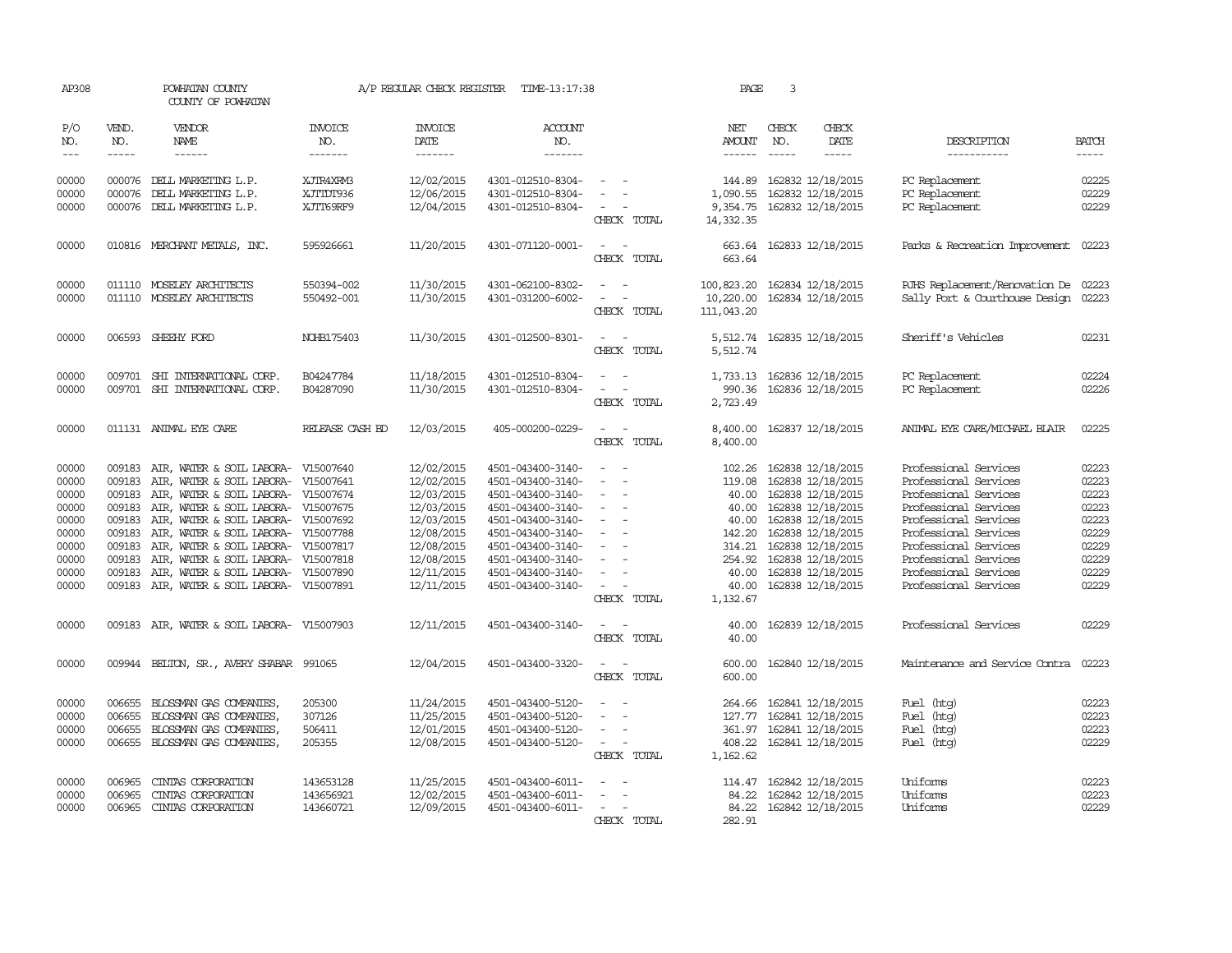| AP308      |                        | POWHATAN COUNTY<br>COUNTY OF POWHATAN      |                       | A/P REGULAR CHECK REGISTER | TIME-13:17:38         |                                                      | PAGE                 | 4             |                            |                                |              |
|------------|------------------------|--------------------------------------------|-----------------------|----------------------------|-----------------------|------------------------------------------------------|----------------------|---------------|----------------------------|--------------------------------|--------------|
| P/O<br>NO. | VEND.<br>NO.           | VENDOR<br>NAME                             | <b>INVOICE</b><br>NO. | <b>INVOICE</b><br>DATE     | <b>ACCOUNT</b><br>NO. |                                                      | NET<br>AMOUNT        | CHECK<br>NO.  | CHECK<br>DATE              | DESCRIPTION                    | <b>BATCH</b> |
| $---$      | $\cdots \cdots \cdots$ | $- - - - - -$                              | -------               | -------                    | -------               |                                                      |                      | $\frac{1}{2}$ | $- - - - -$                | -----------                    | $- - - - -$  |
| 00000      | 000860                 | DOMINION VIRGINIA POWER                    | 09982231501215        | 12/03/2015                 | 4501-043400-5110-     | $\sim$ $ \sim$                                       |                      |               | 125.64 162843 12/18/2015   | Electricity                    | 02223        |
| 00000      | 000860                 | DOMINION VIRGINIA POWER                    | 30854768971215        | 12/03/2015                 | 4501-043400-5110-     | $\overline{\phantom{a}}$                             | 158.22               |               | 162843 12/18/2015          | Electricity                    | 02223        |
| 00000      | 000860                 | DOMINION VIRGINIA POWER                    | 66563005521215        | 12/03/2015                 | 4501-043400-5110-     |                                                      | 358.07               |               | 162843 12/18/2015          | Electricity                    | 02223        |
| 00000      | 000860                 | DOMINION VIRGINIA POWER                    | 78970558561215        | 12/03/2015                 | 4501-043400-5110-     | $\sim$<br>$\overline{\phantom{a}}$                   | 2,346.82             |               | 162843 12/18/2015          | Electricity                    | 02223        |
| 00000      | 000860                 | DOMINION VIRGINIA POWER                    | 90524261951215        | 12/03/2015                 | 4501-043400-5110-     | $\overline{\phantom{a}}$                             | 93.96                |               | 162843 12/18/2015          | Electricity                    | 02223        |
| 00000      | 000860                 | DOMINION VIRGINIA POWER                    | 1875198911 1215       | 12/04/2015                 | 4501-043400-5110-     | $\sim$                                               | 9.05                 |               | 162843 12/18/2015          | Electricity                    | 02229        |
| 00000      |                        | 000860 DOMINION VIRGINIA POWER             | 2907028530 1215       | 12/03/2015                 | 4501-043400-5110-     | $\sim$<br>$\overline{\phantom{a}}$                   | 53.30                |               | 162843 12/18/2015          | Electricity                    | 02229        |
|            |                        |                                            |                       |                            |                       | CHECK TOTAL                                          | 3,145.06             |               |                            |                                |              |
| 00000      |                        | 008336 FERGUSON ENTERPRISES INC. 1827067   |                       | 11/19/2015                 | 4501-043400-3310-     |                                                      | 1,030.00             |               | 162844 12/18/2015          | Repairs and Maintenance        | 02223        |
| 00000      |                        | 008336 FERGUSON ENTERPRISES INC. 1827312   |                       | 11/18/2015                 | 4501-043400-3310-     | $\sim$<br>$\overline{\phantom{a}}$                   | 21.71                |               | 162844 12/18/2015          | Repairs and Maintenance        | 02223        |
|            |                        |                                            |                       |                            |                       | CHECK TOTAL                                          | 1,051.71             |               |                            |                                |              |
| 00000      |                        | 007537 FERGUSON ENTERPRISES, INC 1827312-1 |                       | 11/30/2015                 | 4501-043400-3310-     | $\overline{\phantom{a}}$                             | 464.78               |               | 162845 12/18/2015          | Repairs and Maintenance        | 02229        |
|            |                        |                                            |                       |                            |                       | CHECK TOTAL                                          | 464.78               |               |                            |                                |              |
|            |                        |                                            |                       |                            |                       |                                                      |                      |               |                            |                                |              |
| 00000      | 000690                 | FLATROCK TIRE & AUTO                       | 0014113               | 11/17/2015                 | 4501-043400-6008-     | $\equiv$<br>$\sim$                                   | 730.83               |               | 162846 12/18/2015          | Gas/Grease/Oil/Vehicle Repairs | 02223        |
| 00000      |                        | 000690 FLATROCK TIRE & AUTO                | 0014192               | 11/19/2015                 | 4501-043400-6008-     | $\overline{\phantom{a}}$<br>$\overline{\phantom{a}}$ | 62.05                |               | 162846 12/18/2015          | Gas/Grease/Oil/Vehicle Repairs | 02223        |
|            |                        |                                            |                       |                            |                       | CHECK TOTAL                                          | 792.88               |               |                            |                                |              |
| 00000      |                        | 006405 HACH COMPANY                        | 9658969               | 11/06/2015                 | 4501-043400-6015-     | $\sim$                                               | 402.89               |               | 162847 12/18/2015          | Lab Supplies                   | 02223        |
|            |                        |                                            |                       |                            |                       | CHECK TOTAL                                          | 402.89               |               |                            |                                |              |
|            |                        |                                            | 01202015              |                            |                       | $\sim$<br>$\sim$                                     |                      |               |                            | Maintenance and Service Contra | 02229        |
| 00000      |                        | 009245 INNOVATIVE BIO                      |                       | 12/06/2015                 | 4501-043400-3320-     | CHECK TOTAL                                          | 2,850.00<br>2,850.00 |               | 162848 12/18/2015          |                                |              |
|            |                        |                                            |                       |                            |                       |                                                      |                      |               |                            |                                |              |
| 00000      |                        | 010275 MICHAEL BAKER, JR., INC.            | 918131                | 9/21/2015                  | 4501-043400-8107-     | $\sim$ $ \sim$                                       | 424.62               |               | 162849 12/18/2015          | Huguenot Trail Utility Design  | 02225        |
|            |                        |                                            |                       |                            |                       | CHECK TOTAL                                          | 424.62               |               |                            |                                |              |
| 00000      |                        | 010924 MITCHELL PEST                       | 91899                 | 6/24/2015                  | 4501-043400-3320-     |                                                      | 95.00                |               | 162850 12/18/2015          | Maintenance and Service Contra | 02223        |
| 00000      |                        | 010924 MITCHELL PEST                       | 93805                 | 11/25/2015                 | 4501-043400-3320-     | $\equiv$                                             | 95.00                |               | 162850 12/18/2015          | Maintenance and Service Contra | 02223        |
| 00000      |                        | 010924 MITCHELL PEST                       | 93807                 | 11/25/2015                 | 4501-043400-3320-     | $\sim$                                               | 95.00                |               | 162850 12/18/2015          | Maintenance and Service Contra | 02223        |
|            |                        |                                            |                       |                            |                       | CHECK TOTAL                                          | 285.00               |               |                            |                                |              |
|            |                        |                                            |                       |                            |                       |                                                      |                      |               |                            |                                |              |
| 00000      |                        | 009055 QUANTUM CONTROLS, INC.              | 12549                 | 12/09/2015                 | 4501-043400-3310-     | $\sim$<br>$\sim$                                     |                      |               | 1,422.00 162851 12/18/2015 | Repairs and Maintenance        | 02228        |
|            |                        |                                            |                       |                            |                       | CHECK TOTAL                                          | 1,422.00             |               |                            |                                |              |
| 00000      |                        | 000620 R. C. GOODWYN & SONS, INC 0697176   |                       | 11/24/2015                 | 4501-043400-3310-     |                                                      | 41.88                |               | 162852 12/18/2015          | Repairs and Maintenance        | 02224        |
| 00000      |                        | 000620 R. C. GOODWYN & SONS, INC           | 0697487               | 11/30/2015                 | 4501-043400-3310-     | $\sim$<br>$\overline{\phantom{a}}$                   | 25.42                |               | 162852 12/18/2015          | Repairs and Maintenance        | 02224        |
|            |                        |                                            |                       |                            |                       | CHECK TOTAL                                          | 67.30                |               |                            |                                |              |
|            |                        |                                            |                       |                            |                       | $ -$                                                 |                      |               |                            |                                | 02224        |
| 00000      |                        | 008722 RICHARDS, NANCY C.                  | FIRE HYDRANT          | 11/12/2015                 | 4501-043400-5510-     | CHECK TOTAL                                          | 29.90<br>29.90       |               | 162853 12/18/2015          | Mileage Reimbursement          |              |
|            |                        |                                            |                       |                            |                       |                                                      |                      |               |                            |                                |              |
| 00000      |                        | 007942 RICHMOND SUBURBAN                   | I01000241456          | 11/18/2015                 | 4501-043400-3600-     | $\overline{\phantom{a}}$                             | 260.00               |               | 162854 12/18/2015          | Advertising                    | 02228        |
|            |                        |                                            |                       |                            |                       | CHECK TOTAL                                          | 260.00               |               |                            |                                |              |
| 00000      |                        | 009450 SPEC (SLUDGE PROCESS                | 2150312-PCU           | 12/11/2015                 | 4501-043400-6016-     | $\sim$<br>$\sim$                                     | 1,950.00             |               | 162855 12/18/2015          | Chemicals                      | 02228        |
|            |                        |                                            |                       |                            |                       | CHECK TOTAL                                          | 1,950.00             |               |                            |                                |              |
|            |                        |                                            |                       |                            |                       |                                                      |                      |               |                            |                                |              |
| 00000      |                        | 001940 STANDBY SYSTEMS, INC.               | 12152601              | 12/07/2015                 | 4501-043400-3320-     |                                                      |                      |               | 160.00 162856 12/18/2015   | Maintenance and Service Contra | 02228        |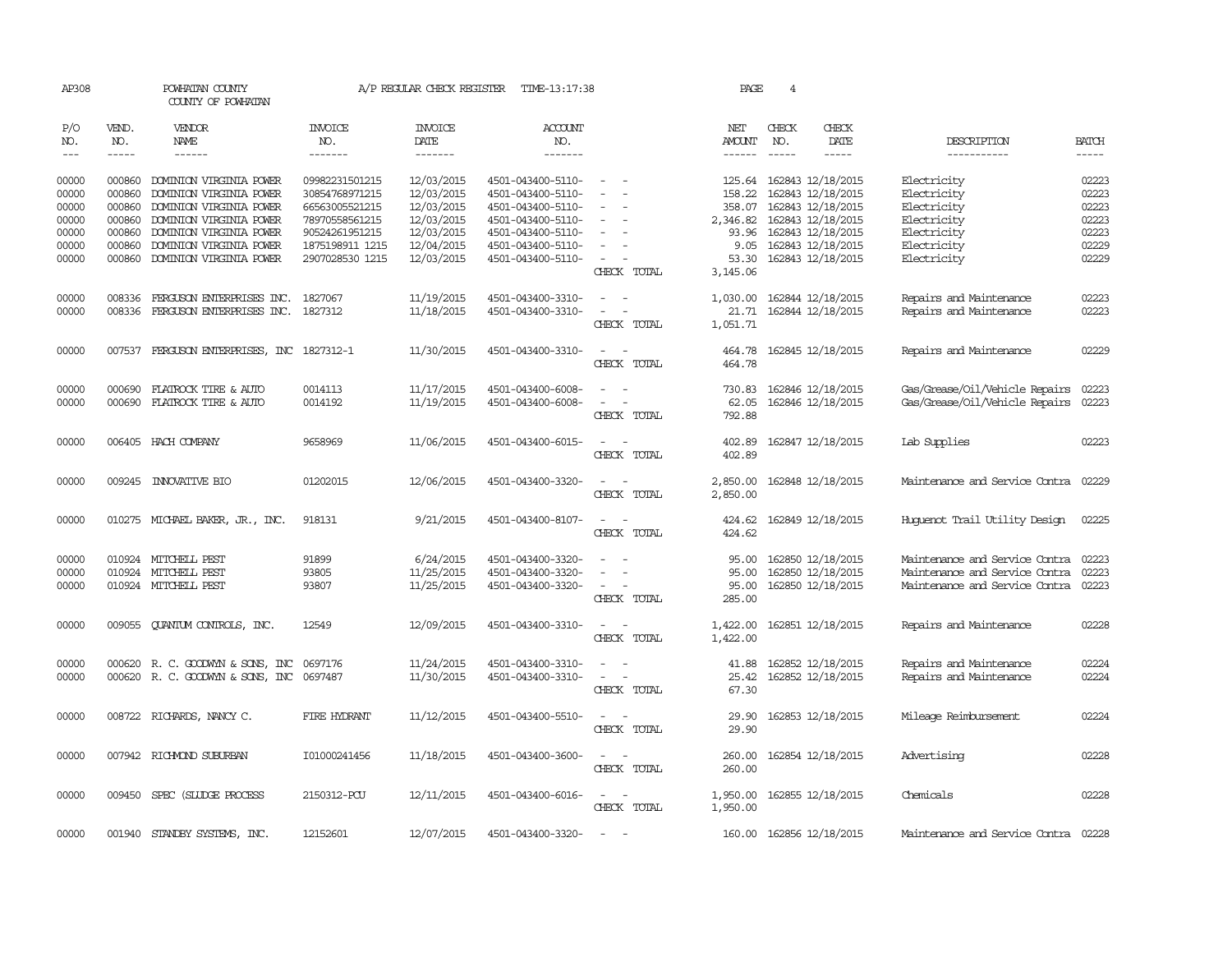| AP308                                     |                            | POWHATAN COUNTY<br>COUNTY OF POWHATAN                                                                                                   |                                                          | A/P REGULAR CHECK REGISTER                                         | TIME-13:17:38                                                                                         |                                                                                                                             | PAGE                                                     | 5            |                                                                                                       |                                                                                                                                                                              |                                  |
|-------------------------------------------|----------------------------|-----------------------------------------------------------------------------------------------------------------------------------------|----------------------------------------------------------|--------------------------------------------------------------------|-------------------------------------------------------------------------------------------------------|-----------------------------------------------------------------------------------------------------------------------------|----------------------------------------------------------|--------------|-------------------------------------------------------------------------------------------------------|------------------------------------------------------------------------------------------------------------------------------------------------------------------------------|----------------------------------|
| P/O<br>NO.<br>$\qquad \qquad - -$         | VEND.<br>NO.<br>-----      | <b>VENDOR</b><br>NAME<br>------                                                                                                         | <b>INVOICE</b><br>NO.<br>-------                         | <b>INVOICE</b><br>DATE<br>-------                                  | ACCOUNT<br>NO.<br>-------                                                                             |                                                                                                                             | NET<br>AMOUNT                                            | CHECK<br>NO. | CHECK<br>DATE<br>-----                                                                                | DESCRIPTION<br>-----------                                                                                                                                                   | <b>BATCH</b>                     |
| 00000<br>00000<br>00000<br>00000<br>00000 | 001940<br>001940<br>001940 | 001940 STANDBY SYSTEMS, INC.<br>STANDBY SYSTEMS, INC.<br>STANDBY SYSTEMS, INC.<br>STANDBY SYSTEMS, INC.<br>001940 STANDBY SYSTEMS, INC. | 12152626<br>12152627<br>12152628<br>12152629<br>12152630 | 12/08/2015<br>12/08/2015<br>12/08/2015<br>12/08/2015<br>12/08/2015 | 4501-043400-3320-<br>4501-043400-3320-<br>4501-043400-3320-<br>4501-043400-3320-<br>4501-043400-3320- | $\sim$<br>CHECK TOTAL                                                                                                       | 160.00<br>153.00<br>150.00<br>160.00<br>153.00<br>936.00 |              | 162856 12/18/2015<br>162856 12/18/2015<br>162856 12/18/2015<br>162856 12/18/2015<br>162856 12/18/2015 | Maintenance and Service Contra 02228<br>Maintenance and Service Contra<br>Maintenance and Service Contra<br>Maintenance and Service Contra<br>Maintenance and Service Contra | 02228<br>02228<br>02228<br>02228 |
| 00000                                     |                            | 007219 STRISON WIRELESS SYSTEMS,                                                                                                        | 1541                                                     | 11/11/2015                                                         | 4501-043400-3320-                                                                                     | $\sim$ $\sim$<br>CHECK TOTAL                                                                                                | 85.75<br>85.75                                           |              | 162857 12/18/2015                                                                                     | Maintenance and Service Contra 02224                                                                                                                                         |                                  |
| 00000                                     |                            | 006722 SYDNOR HYDRO INC.                                                                                                                | 33388                                                    | 12/01/2015                                                         | 4501-043400-3320-                                                                                     | CHECK TOTAL                                                                                                                 | 692.00<br>692.00                                         |              | 162858 12/18/2015                                                                                     | Maintenance and Service Contra 02224                                                                                                                                         |                                  |
| 00000<br>00000<br>00000                   | 007843<br>007843<br>007843 | TENCARVA MACHINERY CO.<br>TENCARVA MACHINERY CO.<br>TENCARVA MACHINERY CO.                                                              | 539672<br>535730<br>535978                               | 11/23/2015<br>10/29/2015<br>10/30/2015                             | 4501-043400-3310-<br>4501-043400-3310-<br>4501-043400-3310-                                           | $\sim$<br>CHECK TOTAL                                                                                                       | 25.30<br>850.00<br>850.00<br>1,725.30                    |              | 162859 12/18/2015<br>162859 12/18/2015<br>162859 12/18/2015                                           | Repairs and Maintenance<br>Repairs and Maintenance<br>Repairs and Maintenance                                                                                                | 02224<br>02228<br>02228          |
| 00000<br>00000<br>00000                   | 008140<br>008140           | VERIZON<br>VERIZON<br>008140 VERIZON                                                                                                    | 892382203811215<br>0401104442 1115<br>1357471455Y1115    | 12/04/2015<br>11/28/2015<br>11/28/2015                             | 4501-043400-5270-<br>4501-043400-5270-<br>4501-043400-5230-                                           | $\equiv$<br>CHECK TOTAL                                                                                                     | 291.85<br>419.35<br>41.12<br>752.32                      |              | 162860 12/18/2015<br>162860 12/18/2015<br>162860 12/18/2015                                           | Network Service Cornection<br>Network Service Connection<br>Telephone System                                                                                                 | 02224<br>02226<br>02231          |
| 00000                                     | 008710                     | VIRGINIA BUSINESS SYSTEMS 17949305                                                                                                      |                                                          | 12/02/2015                                                         | 4501-043400-3320-                                                                                     | $\overline{\phantom{a}}$<br>$\overline{\phantom{a}}$<br>CHECK TOTAL                                                         | 487.40<br>487.40                                         |              | 162861 12/18/2015                                                                                     | Maintenance and Service Contra                                                                                                                                               | 02228                            |
| 00000                                     |                            | 007415 VIRGINIA UTILITY                                                                                                                 | 11150333                                                 | 11/30/2015                                                         | 4501-043400-3140-                                                                                     | - -<br>CHECK TOTAL                                                                                                          | 45.15<br>45.15                                           |              | 162862 12/18/2015                                                                                     | Professional Services                                                                                                                                                        | 02228                            |
| 00000                                     | 010233                     | DEWBERRY ENGINEERS, INC.                                                                                                                | 1250721                                                  | 11/25/2015                                                         | 4502-044000-0002-                                                                                     | CHECK TOTAL                                                                                                                 | 3,898.00<br>3,898.00                                     |              | 162863 12/18/2015                                                                                     | Dutoy Creek WITP Upgrades                                                                                                                                                    | 02223                            |
| 00000                                     |                            | 011152 PADEN, JEFFREY A.                                                                                                                | LUNCH/COMPETITIN                                         | 12/16/2015                                                         | 4116-073102-6012-                                                                                     | CHECK TOTAL                                                                                                                 | 40.00<br>40.00                                           |              | 162921 12/23/2015                                                                                     | Robotics Materials                                                                                                                                                           | 02237                            |
| 00000                                     |                            | 009380 PROPAC, INC.                                                                                                                     | 352878                                                   | 12/10/2015                                                         | 4116-035500-0004-                                                                                     | CHECK TOTAL                                                                                                                 | 4,428.59<br>4,428.59                                     |              | 162922 12/23/2015                                                                                     | Shelter Supplies and Equipment 02237                                                                                                                                         |                                  |
| 00000                                     |                            | 009639 EMS MANAGEMENT &                                                                                                                 | 026466                                                   | 11/30/2015                                                         | 4120-032300-5845-                                                                                     | $\sim$<br>CHECK TOTAL                                                                                                       | 1,989.77                                                 |              | 1,989.77 162923 12/23/2015                                                                            | EMS Transport Third Party Bill 02238                                                                                                                                         |                                  |
| 00000                                     |                            | 007310 SOUTHEASTERN EMERGENCY                                                                                                           | 613121                                                   | 12/09/2015                                                         | 4120-032301-6013-                                                                                     | $\sim$<br>CHECK TOTAL                                                                                                       | 188.90<br>188.90                                         |              | 162924 12/23/2015                                                                                     | Medical Supplies                                                                                                                                                             | 02238                            |
| 00000                                     |                            | 011151 DE LAGE LANDEN PUBLIC                                                                                                            | <b>INV1 PUB 15136</b>                                    | 1/01/2016                                                          | 4301-012510-8300-                                                                                     | $\sim$<br>$\sim$<br>CHECK TOTAL                                                                                             | 20,000.00<br>20,000.00                                   |              | 162925 12/23/2015                                                                                     | IT and Phone Infrastructure                                                                                                                                                  | 02237                            |
| 00000                                     |                            | 011149 HERTLESS BROTHERS                                                                                                                | 8107                                                     | 12/14/2015                                                         | 4301-014500-0011-                                                                                     | $\frac{1}{2} \left( \frac{1}{2} \right) \left( \frac{1}{2} \right) = \frac{1}{2} \left( \frac{1}{2} \right)$<br>CHECK TOTAL | 29,700.00<br>29,700.00                                   |              | 162926 12/23/2015                                                                                     | Courthouse Metal Roof                                                                                                                                                        | 02237                            |
| 00000                                     |                            | 006261 TIMMONS GROUP                                                                                                                    | 175038                                                   | 12/08/2015                                                         | 4301-014200-6004-                                                                                     | $\sim$<br>CHECK TOTAL                                                                                                       | 2,650.00<br>2,650.00                                     |              | 162927 12/23/2015                                                                                     | Paving Village Building                                                                                                                                                      | 02238                            |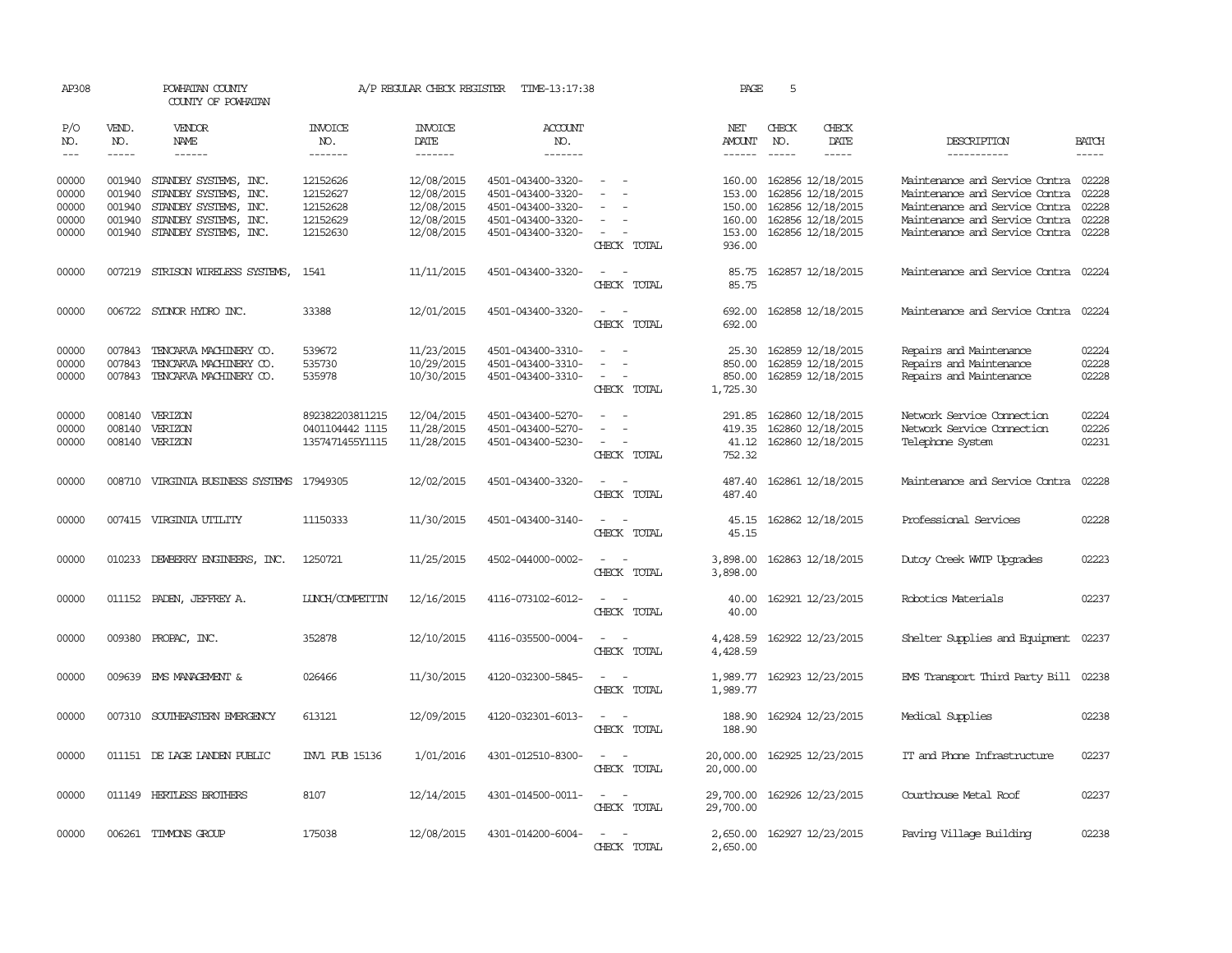| AP308                            |                            | POWHATAN COUNTY<br>COUNTY OF POWHATAN                                                                                   |                                                  | A/P REGULAR CHECK REGISTER                           | TIME-13:17:38                                                                    |                                                                                                                                                                                                                                                                       | <b>PAGE</b>                                  | 6            |                                                                                  |                                                                                                  |                                  |
|----------------------------------|----------------------------|-------------------------------------------------------------------------------------------------------------------------|--------------------------------------------------|------------------------------------------------------|----------------------------------------------------------------------------------|-----------------------------------------------------------------------------------------------------------------------------------------------------------------------------------------------------------------------------------------------------------------------|----------------------------------------------|--------------|----------------------------------------------------------------------------------|--------------------------------------------------------------------------------------------------|----------------------------------|
| P/O<br>NO.                       | VEND.<br>NO.               | VENDOR<br><b>NAME</b><br>------                                                                                         | INVOICE<br>NO.                                   | <b>INVOICE</b><br>DATE<br>-------                    | ACCOUNT<br>NO.                                                                   |                                                                                                                                                                                                                                                                       | NET<br><b>AMOUNT</b>                         | CHECK<br>NO. | CHECK<br>DATE<br>-----                                                           | DESCRIPTION                                                                                      | <b>BATCH</b><br>-----            |
| 00000<br>00000<br>00000<br>00000 | 009183<br>009183<br>009183 | AIR, WATER & SOIL LABORA-<br>AIR, WATER & SOIL LABORA-<br>AIR, WATER & SOIL LABORA-<br>009183 AIR, WATER & SOIL LABORA- | V15007977<br>V15007978<br>V15008106<br>V15008109 | 12/15/2015<br>12/15/2015<br>12/18/2015<br>12/15/2015 | 4501-043400-3140-<br>4501-043400-3140-<br>4501-043400-3140-<br>4501-043400-3140- | $\frac{1}{2} \left( \frac{1}{2} \right) \left( \frac{1}{2} \right) \left( \frac{1}{2} \right) \left( \frac{1}{2} \right)$<br>$\frac{1}{2} \left( \frac{1}{2} \right) \left( \frac{1}{2} \right) \left( \frac{1}{2} \right) \left( \frac{1}{2} \right)$<br>CHECK TOTAL | 119.08<br>102.26<br>40.00<br>40.00<br>301.34 |              | 162928 12/23/2015<br>162928 12/23/2015<br>162928 12/23/2015<br>162928 12/23/2015 | Professional Services<br>Professional Services<br>Professional Services<br>Professional Services | 02238<br>02238<br>02238<br>02238 |
| 00000<br>00000                   |                            | 007436 AOUA VIRGINIA, INC.<br>007436 AQUA VIRGINIA, INC.                                                                | 0574661 12/15<br>1188328 12/15                   | 12/08/2015<br>12/08/2015                             | 4501-043400-5130-<br>4501-043400-5130-                                           | $\frac{1}{2} \left( \frac{1}{2} \right) \left( \frac{1}{2} \right) \left( \frac{1}{2} \right) \left( \frac{1}{2} \right)$<br>$\sim$<br>CHECK TOTAL                                                                                                                    | 21.46<br>17.87<br>39.33                      |              | 162929 12/23/2015<br>162929 12/23/2015                                           | Water<br>Water                                                                                   | 02238<br>02238                   |
| 00000                            | 006965                     | CINIAS CORPORATION                                                                                                      | 143664438                                        | 12/16/2015                                           | 4501-043400-6011-                                                                | CHECK TOTAL                                                                                                                                                                                                                                                           | 84.22<br>84.22                               |              | 162930 12/23/2015                                                                | Uniforms                                                                                         | 02238                            |
| 00000                            | 011153                     | PIEDVONT CONSTRUCTION                                                                                                   | 794                                              | 12/18/2015                                           | 4501-043400-3310-                                                                | CHECK TOTAL                                                                                                                                                                                                                                                           | 2,725.00<br>2,725.00                         |              | 162931 12/23/2015                                                                | Repairs and Maintenance                                                                          | 02238                            |
| 00000                            |                            | 000620 R. C. GOODWYN & SONS, INC 698630                                                                                 |                                                  | 12/08/2015                                           | 4501-043400-3310-                                                                | CHECK TOTAL                                                                                                                                                                                                                                                           | 75.90<br>75.90                               |              | 162932 12/23/2015                                                                | Repairs and Maintenance                                                                          | 02238                            |
| 00000                            | 009435                     | SANDS ANDERSON                                                                                                          | 300505                                           | 12/11/2015                                           | 4501-043400-3140-                                                                | $\frac{1}{2} \left( \frac{1}{2} \right) \left( \frac{1}{2} \right) = \frac{1}{2} \left( \frac{1}{2} \right)$<br>CHECK TOTAL                                                                                                                                           | 4,776.00<br>4,776.00                         |              | 162933 12/23/2015                                                                | Professional Services                                                                            | 02237                            |
|                                  |                            |                                                                                                                         |                                                  |                                                      |                                                                                  | CHECK TYPE TOTAL                                                                                                                                                                                                                                                      | 391, 954, 45                                 |              |                                                                                  |                                                                                                  |                                  |